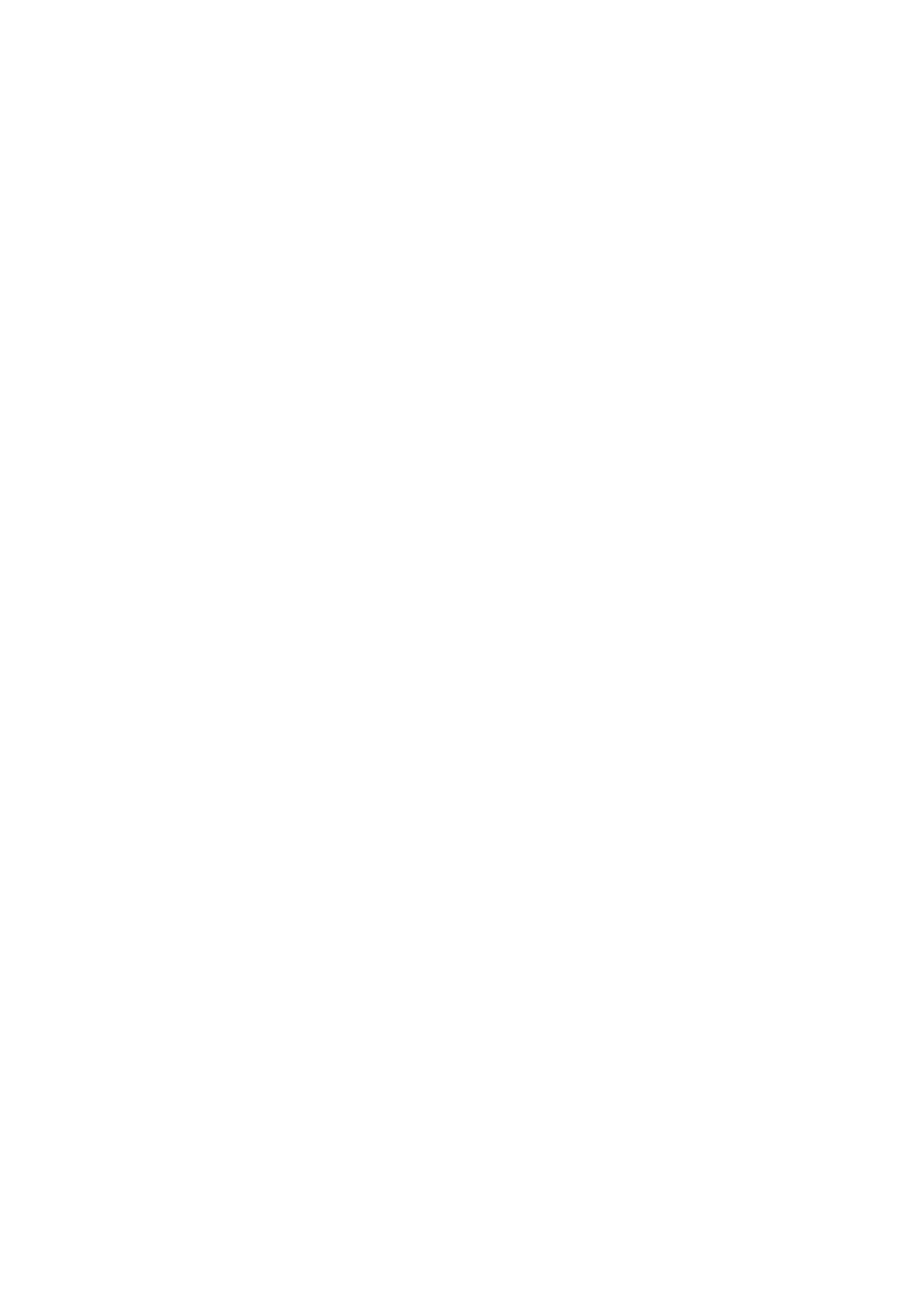# Democracy in Myanmar and the Paradox of International Politics

Xiaolin Guo

© Institute for Security and Development Policy Västra Finnbodavägen 2, 131 30 Stockholm-Nacka, Sweden www.isdp.eu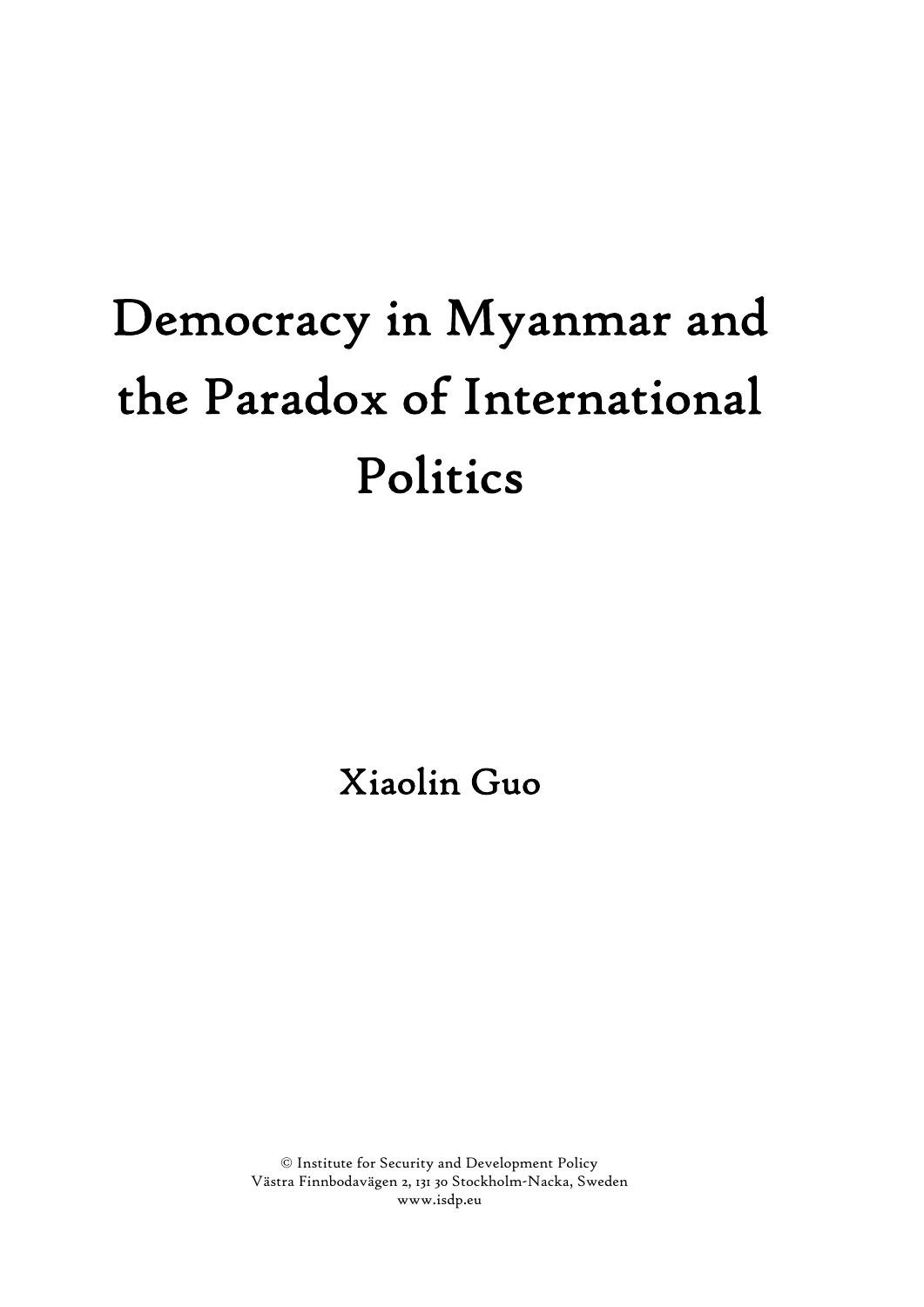"Democracy in Myanmar and the Paradox of International Politics" is an *Asia Paper* published by the Institute for Security and Development Policy. The *Asia Papers Series* is the Occasional Paper series of the Institute's Asia Program, and addresses topical and timely subjects. The Institute is based in Stockholm, Sweden, and cooperates closely with research centers worldwide. Through its Silk Road Studies Program, the Institute runs a joint Transatlantic Research and Policy Center with the Central Asia-Caucasus Institute of Johns Hopkins University's School of Advanced International Studies. The Institute is firmly established as a leading research and policy center, serving a large and diverse community of analysts, scholars, policy-watchers, business leaders, and journalists. It is at the forefront of research on issues of conflict, security, and development. Through its applied research, publications, research cooperation, public lectures, and seminars, it functions as a focal point for academic, policy, and public discussion.

The opinions and conclusions expressed are those of the author/s and do not necessarily reflect the views of the Institute for Security and Development Policy or its sponsors.

© Institute for Security and Development Policy, 2009

ISBN: 978-91-85937-54-7

Printed in Singapore

Distributed in Europe by:

Institute for Security and Development Policy Västra Finnbodavägen 2, 131 30 Stockholm-Nacka, Sweden Tel. +46-841056953; Fax. +46-86403370 Email: info@isdp.eu

Distributed in North America by:

The Central Asia-Caucasus Institute Paul H. Nitze School of Advanced International Studies 1619 Massachusetts Ave. NW, Washington, D.C. 20036 Tel. +1-202-663-7723; Fax. +1-202-663-7785 E-mail: caci2@jhuadig.admin.jhu.edu

Editorial correspondence should be addressed to Dr. Bert Edström at: bedstrom@isdp.eu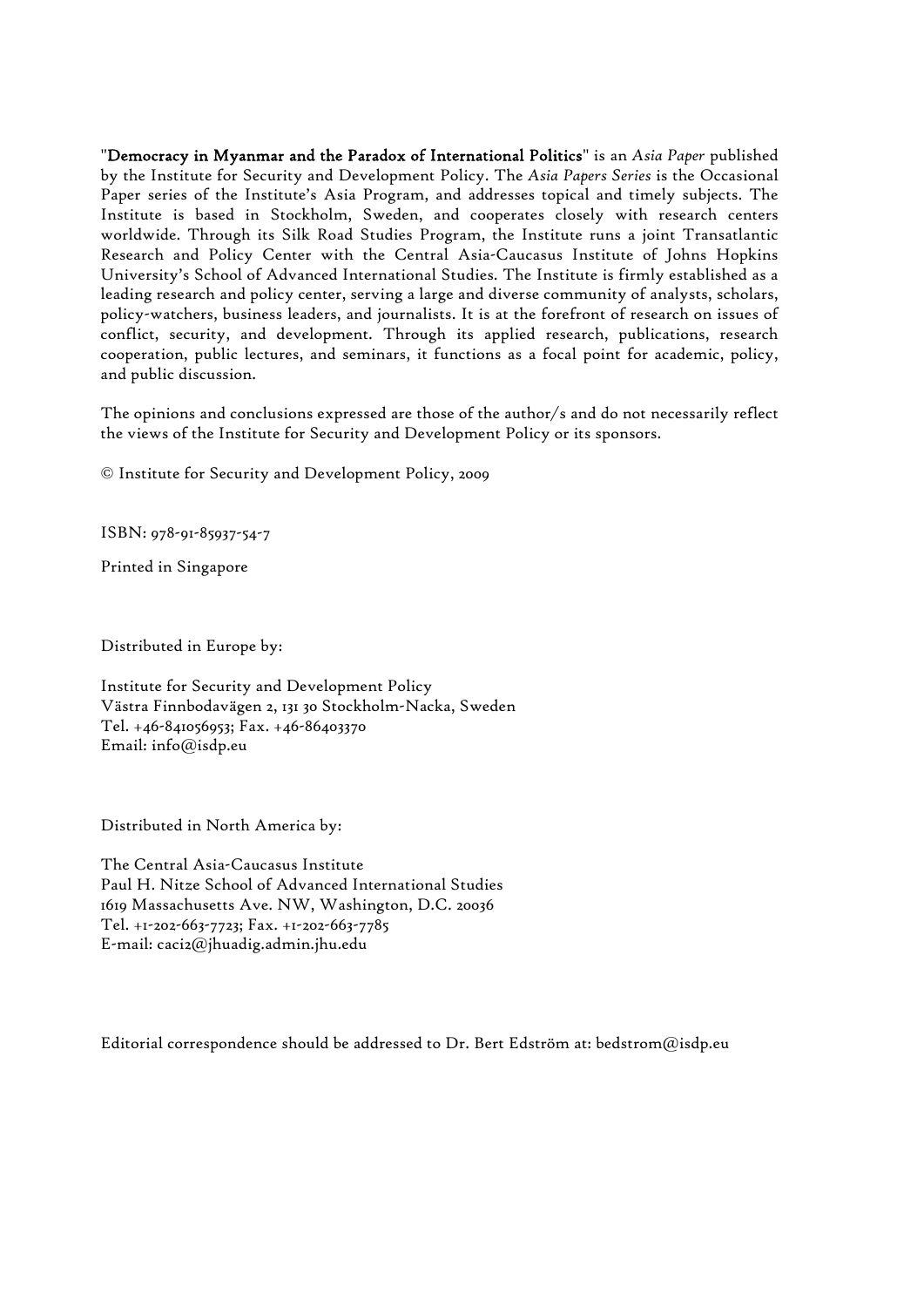## Table of Contents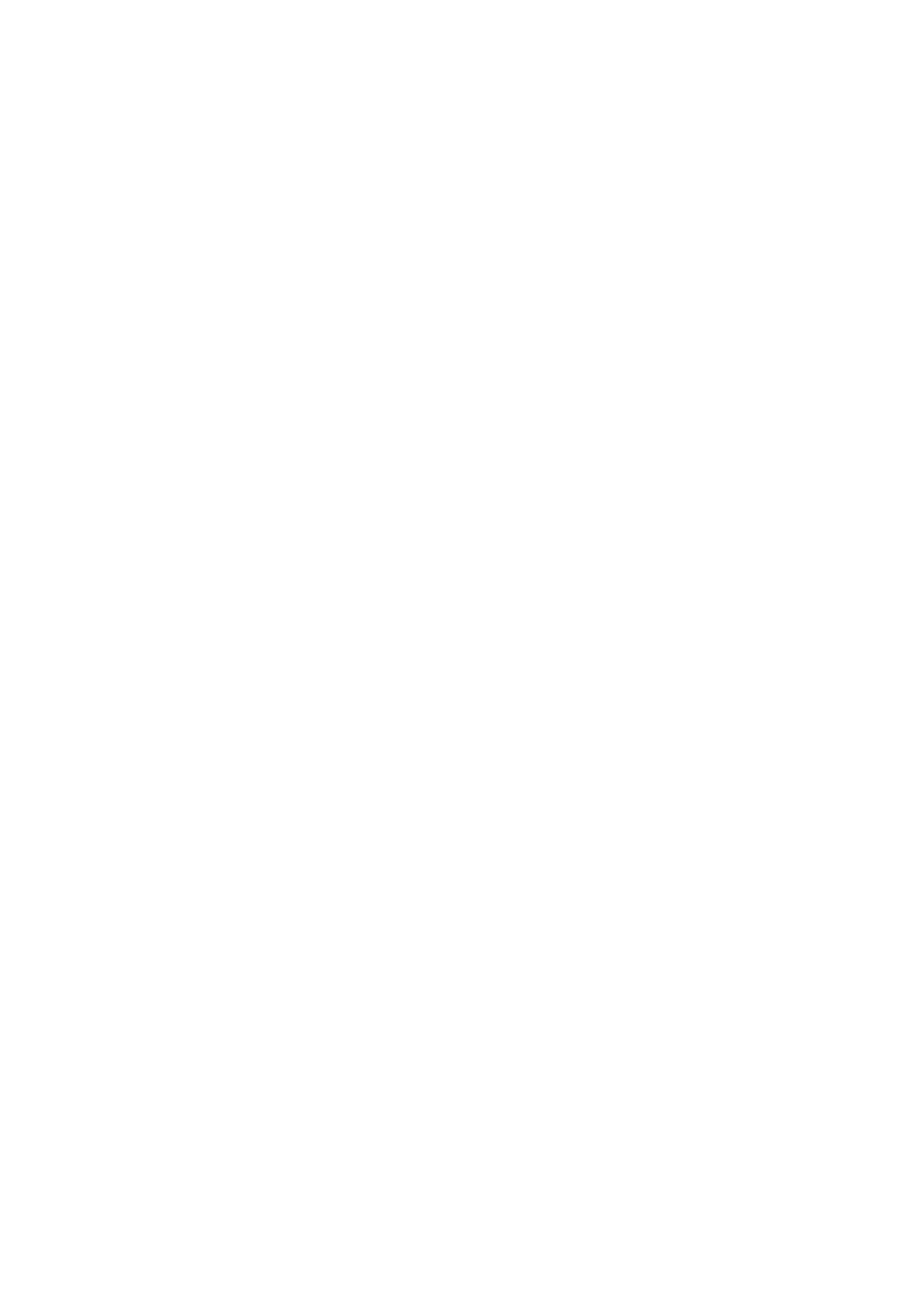#### Executive Summary

Myanmar has been an international media flash point on and off, and a persistent point of contention in international relations since 1990, when the country held general elections in which the National League for Democracy (NLD) led by Daw Aung San Suu Kyi won a majority of seats in the National Assembly or Constituent Assembly. The military, ruling under the name of the State Law and Order Restoration Council (SLORC), refused to hand over power as demanded by the winner, which duly provoked outcries from the international community. Nearly two decades on, the country's government remains in the hands of the military despite the popular desire for change, Aung San Suu Kyi continues to be under house arrest, and the NLD is seeing its influence as an alternative political force to the military government dwindle. The public protests that broke out in 2007, triggered by a sudden surge in the fuel price, faded in due course from international headlines as other global events took center stage. The road to democracy in Myanmar remains as challenging as ever, while the country in its isolation continues to struggle with poverty ensuing from long drawn-out economic stagnation and decades of negligence under repressive and unrepentant military rule, which has been compounded by limited foreign investment under international sanctions aimed at encouraging and facilitating democratic change in Myanmar.

In dealing with Myanmar, there is a general good-versus-bad analysis dominating international politics, and that has inadvertently prolonged the political standoff. Cyclone Nargis in May 2008 raised the issue of the urgency of humanitarian aid, prompting thinking outside of the box. However, ideologically charged objectives appear to hinder a review of international policy-making vis-à-vis Myanmar, which has instead placed an emphasis on sanctions. Contrasting this rigid policy-making stands the pragmatism guiding regional actors, namely, ASEAN (of which Myanmar is a member), China, and other countries that share land borders with Myanmar. The rift between the regional actors and the world powers (and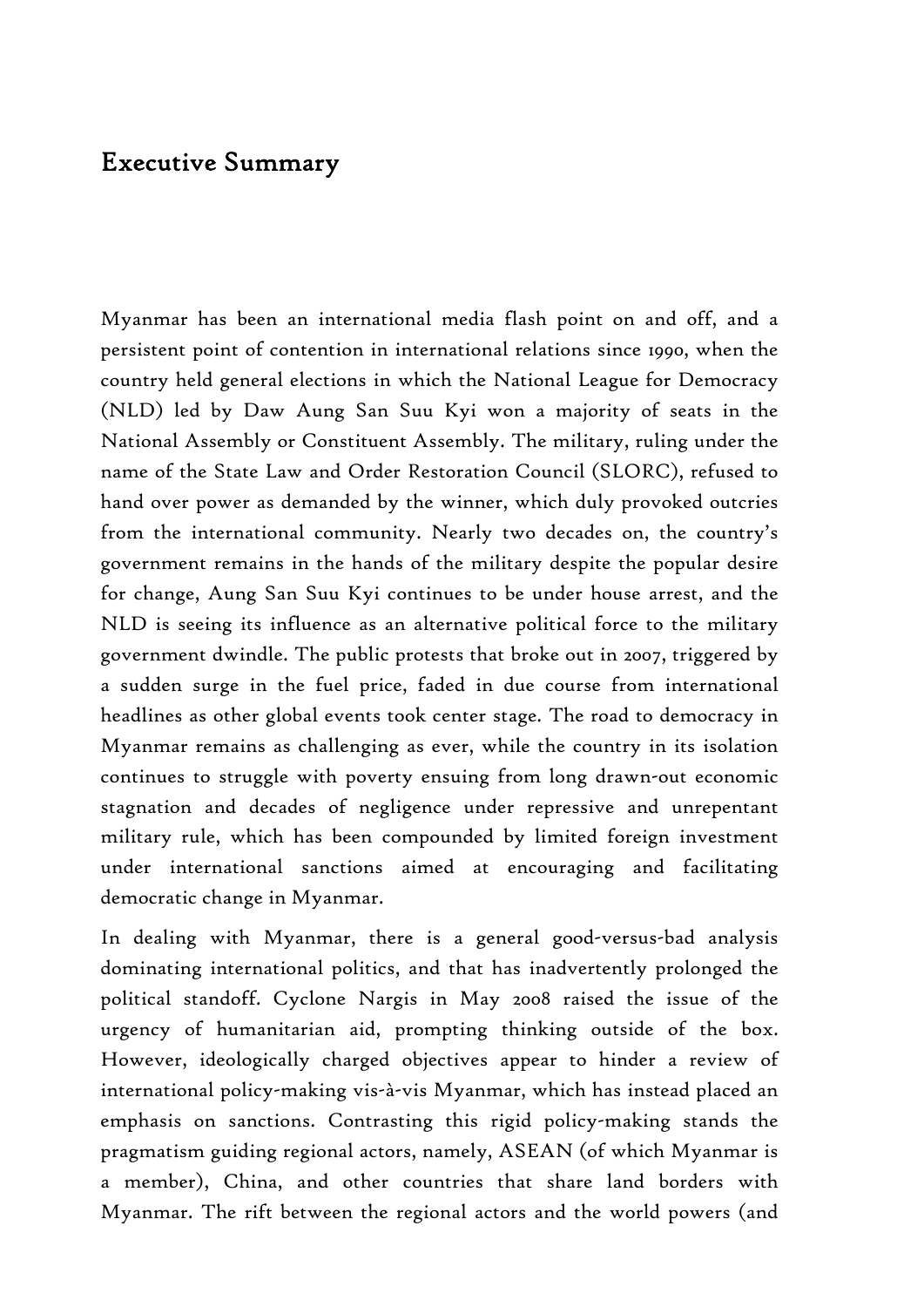their allies in Asia) has, to a degree, reduced the potential impact of external influence on Myanmar. From time to time, calls for change in Myanmar are reiterated in international headlines. The question is *not* that Myanmar has not changed in the past two decades, but rather that the change taking place may not necessarily be viewed by the international community outside of the region as positive or as the kind of change desired. While it is fairly easy to demand change from the military government, the real challenge remains, that is, how to break the political deadlock and make any meaningful political transition tenable.

Attempts to employ sanctions as a way to bring about change in Myanmar mirrors post-Cold War international politics with a strong ideological base. The rhetoric of humanitarian intervention that came to dominate the play of international politics in the 1990s has encouraged and facilitated political change in selected countries around the world in the form of sanctions, and sometimes, military action. Myanmar has been a target of humanitarian intervention, albeit that military action has never been an option. Paradoxically, today's practice of intervention as underwritten by liberals and neo-conservatives alike shares, as indeed shown in the case of Myanmar, some common features with nineteenth-century colonialism (though the parallel is often overlooked), in that indigenous conditions essential to change are generally pronounced irrelevant, and at the same time, the capacity of foreign influence to re-shape the domestic politics of another country tends to be overestimated. In a way, ideology and geopolitics are now, like then (more than a century ago), part of a global game of doing "good deeds" in distant lands.

Revisiting political developments in Myanmar, this paper draws attention to the unintended consequences of a "politically correct" contemporary practice, raising questions *not* about the values of democracy per se, but rather about the practice of intervention in that very name, irrespective of indigenous conditions. Equally, it dwells *not* on the technicality of "humanitarian intervention" that falls within the purview of the UN mandate, but instead, the paper challenges the use of that concept as a foreign policy tool without giving sufficient consideration to its socio-economic consequences in another country. The paper argues that without taking into account its history, ethnic complexity, and socio-economic conditions, any policy-making toward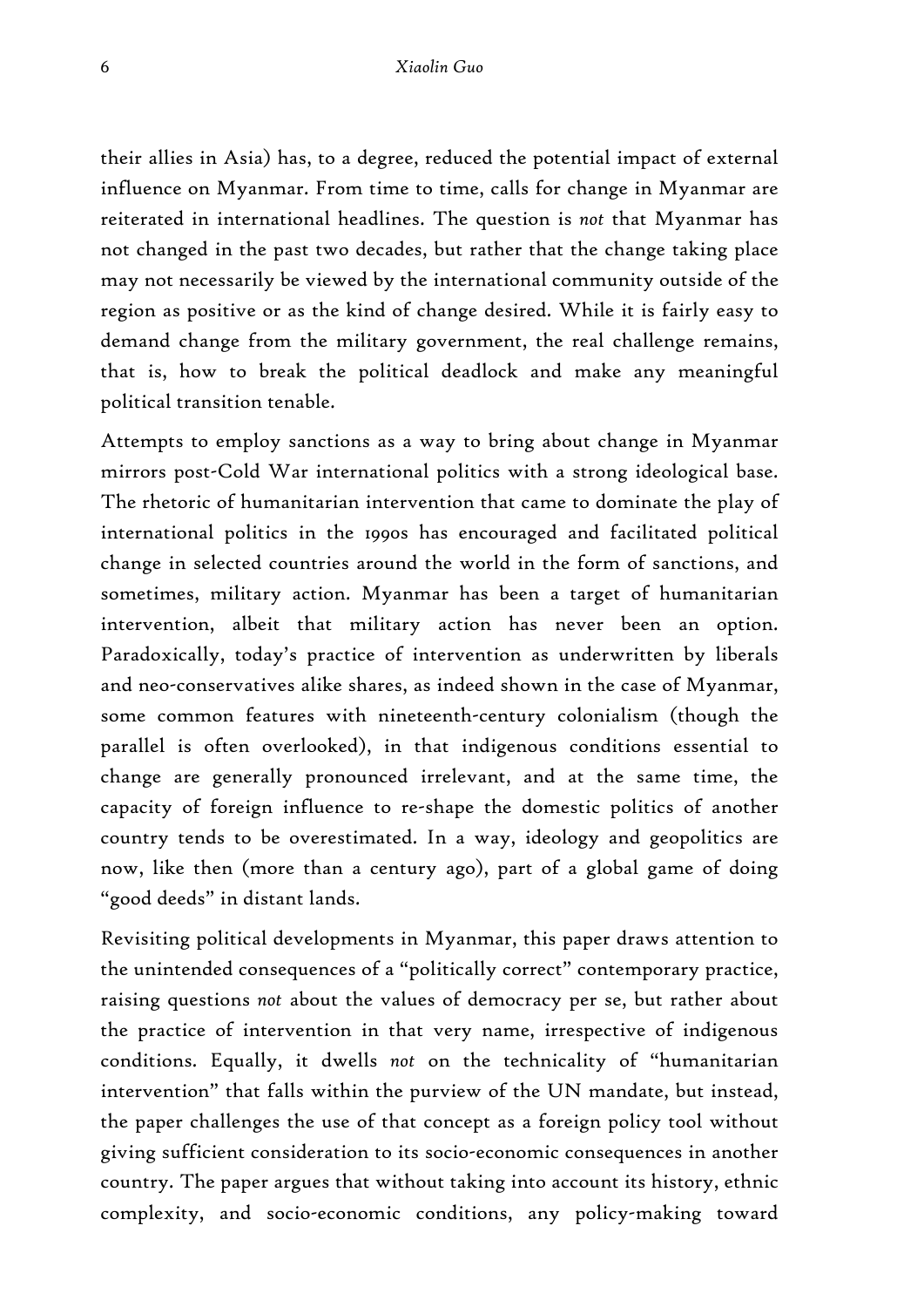Myanmar is likely to remain irrelevant to what is going on inside the country. Finally, the relative fading of rhetoric concerning "building democracy" from foreign policy speeches in the new U.S. Administration under President Obama is eye-opening, and being watched closely by the international community to determine how the change will materialize in

policy-making toward Myanmar.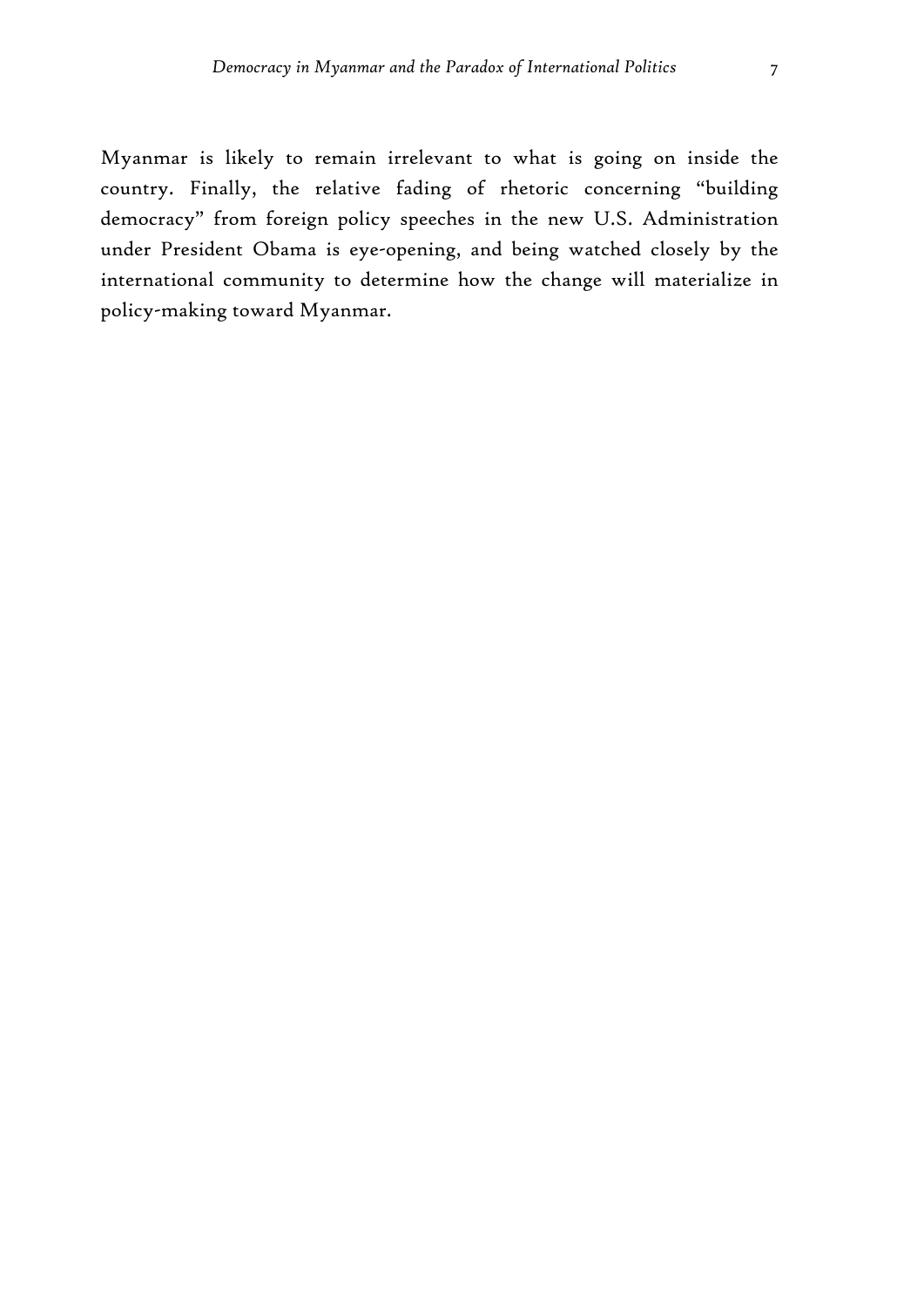### Myanmar in 2008<sup>1</sup>

 $\overline{a}$ 

Less than a year after the street protests (mislabeled by the media as the "Saffron Revolution") had captured the world's attention, the tropical storm that wreaked havoc in the Ayeyarwardy Delta in May 2008 put Myanmar back into the international headlines. The doing of natural forces was by no means exceptional, in the sense that extreme weather nowadays has become increasingly a common phenomenon. But Cyclone Nargis happened to draw a different kind of attention. As relief materials began to trickle in from the countries that share land borders with Myanmar, an international row broke out over urgent relief efforts. The U.S. and some European governments pledged help; their offer would no doubt be welcome, given the extent of destruction inflicted upon the country and its population. Timing, however, could not have been more sensitive for the military rulers, as the country was scheduled to hold a referendum on a newly drafted Constitution in just a matter of days after the cyclone struck, and the military regime was determined to keep the event under control. The generally negative response from the international media to the announcement of the national referendum by the government of Myanmar three months earlier seemed to have given the military leaders reasons to be alarmed about unwanted interference in internal affairs; hence vindicating, from where they were standing, their reluctance to engage in speedy and unrestricted cooperation with international relief agencies. Western powers including the United States and the EU acted in concert, with some member states pushing for a UN resolution in order to force Myanmar to open its ports to foreign aid and threatening to invoke the UN "responsibility to protect" in the event of a failure to comply on the part of the military rulers.<sup>2</sup> Condemnations of the

 $^{\mathrm{I}}$  Notes on URLs: All newspaper articles on current affairs were accessed on the same or the following day of their publication, and other documents cited in the text remained accessible at the time when the manuscript was submitted. 2

The French Foreign Minister Bernard Kouchner's proposal for a UN resolution to compel Myanmar to open its ports and accept foreign aid was opposed by Russia and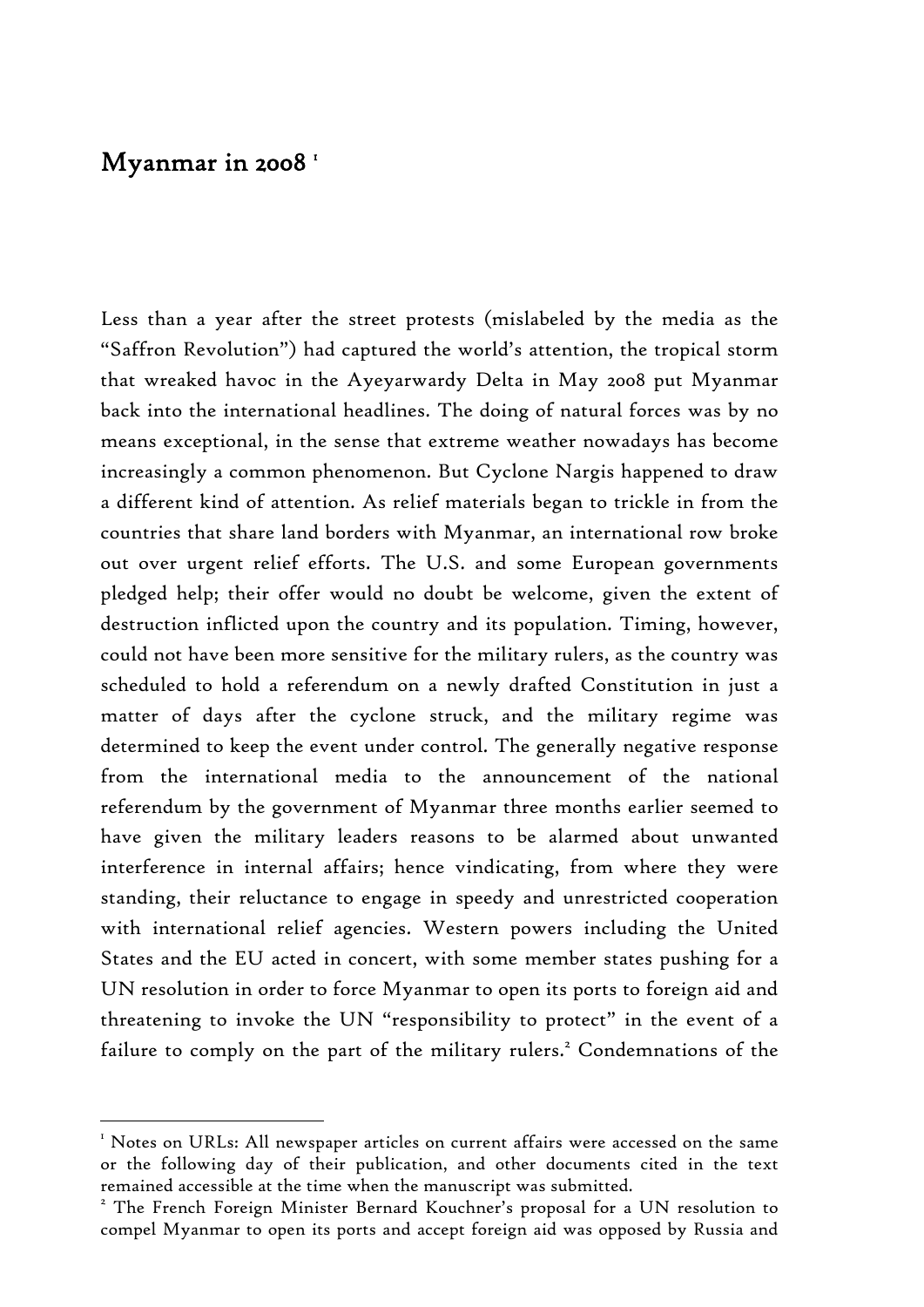military government for their foot-dragging over humanitarian aid, meanwhile, mounted in the international media.

Post-cyclone relief was clearly politicized.<sup>3</sup> The standoff reflected essentially the ongoing clash between the West and the Myanmar military rulers ever since the latter re-imposed their rule in the wake of the popular uprising for democratic change in 1988. The point of contention has been the nature of the regime, contrasted in terms of democracy versus autocracy. To Western governments, democracy is a matter of principle, ideals, and conviction; it therefore serves as a key yardstick, by which problems in other countries outside the sphere of Europe and North America are to be identified and solved. The moral foundation of the democratic principles and ideals, with which the West identifies, accordingly prescribes rules for the management of international relations, and is sometimes taken as a license to intervene. Ascendant in the 1990s, interventionism has peaked in the present decade. In the given political atmosphere, state practices perceived contrary to the Western democratic model may be subject to criticism, condemnation, sanction, and, in extreme cases, military action, notwithstanding that certain exceptions to this practice do exist in accordance with the specific strategic objectives of the intervening powers.

These circumstances of international politics have, to a degree, impeded political development in Myanmar over the years, as the result of protracted standoff. Simultaneously, events in Myanmar have taken their own course irrespective of international pressure, as the country's rulers have, somewhat ironically, availed themselves of the current state of international isolation. Amid condemnations of the military rulers for their alleged slow response to international offers of post-cyclone relief, Myanmar adopted a new Constitution in a national referendum.4 The event incidentally marked

-

China, in addition to half a dozen non-permanent members of the UN Security Council.

<sup>&</sup>lt;sup>3</sup> For more on this topic, see Derek Tonkin, "The Political Scene in Myanmar in the Wake of Cyclone Nargis," Burma Perspectives (June 24, 2008), <http://networkmyanmar.org/images//bp%2024%20june%202008.pdf>; see also Derek Tonkin, "The Impact of the Constitutional Referendum in Myanmar," Burma Perspectives (June 6, 2008), <http://networkmyanmar.org/images//bp%206%20june% 202008.pdf>.

 $^4$  It was held on May 10, 2008 as scheduled, with initial suspension in some of the worst cyclone-hit townships. At the end of the month, it was announced that the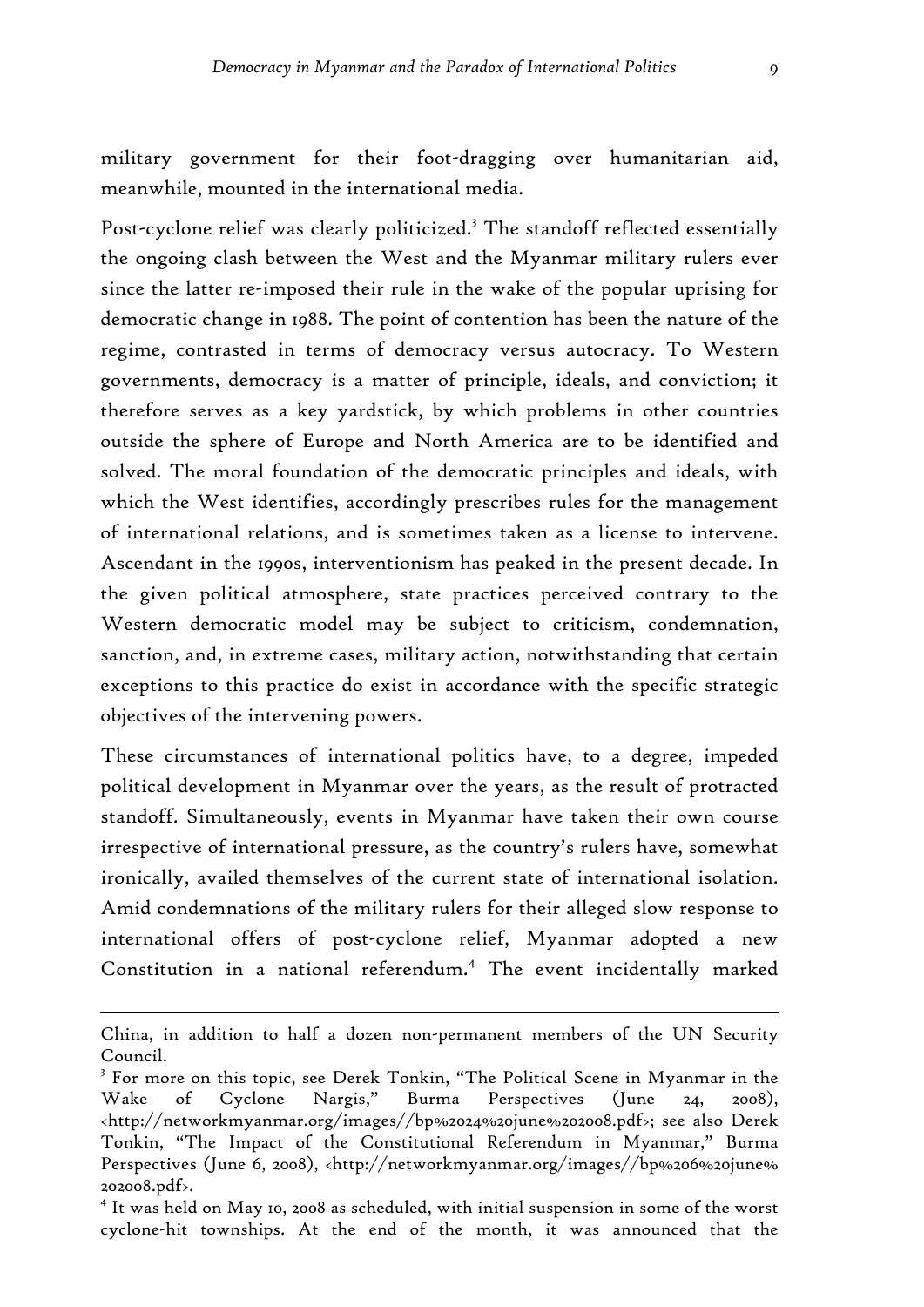(within five months) the twentieth anniversary of the 1988 democratic movement that effectively ended the rule of the Burman Socialist Program Party commanded by General Ne Win who had come to power in a coup toppling a civilian government in 1962. $^5$  A landmark change on the horizon is the general elections scheduled for 2010. The world order is meanwhile changing. The Russia-Georgia conflict that broke out in the summer 2008 and the subsequent diplomatic fallout have important implications for the management of international affairs. The importance of geopolitics – central to the Russia-Georgia conflict and its aftermath – seems to have pushed to the foreground the role of regional players in conflict resolution and the maintenance of regional prosperity, not just in Europe but also in Asia. This change is likely to have profound repercussions for the management of international affairs, and is thought-provoking for continued (albeit not concerted) international efforts to solve the long-lasting political deadlock in Myanmar.

-

Constitution had been approved by a majority of votes (over 90 per cent) and hence promulgated. "Myanmar Ratified and Promulgates Constitution," *The New Light of Myanmar* (May 30, 2008), <http://networkmyanmar.org/images//305-1newsn.pdf>.

<sup>&</sup>lt;sup>5</sup> The military government that succeeded Ne Win abolished the Constitution promulgated in 1974. The Constitution adopted by the latest referendum is the third since the country's independence.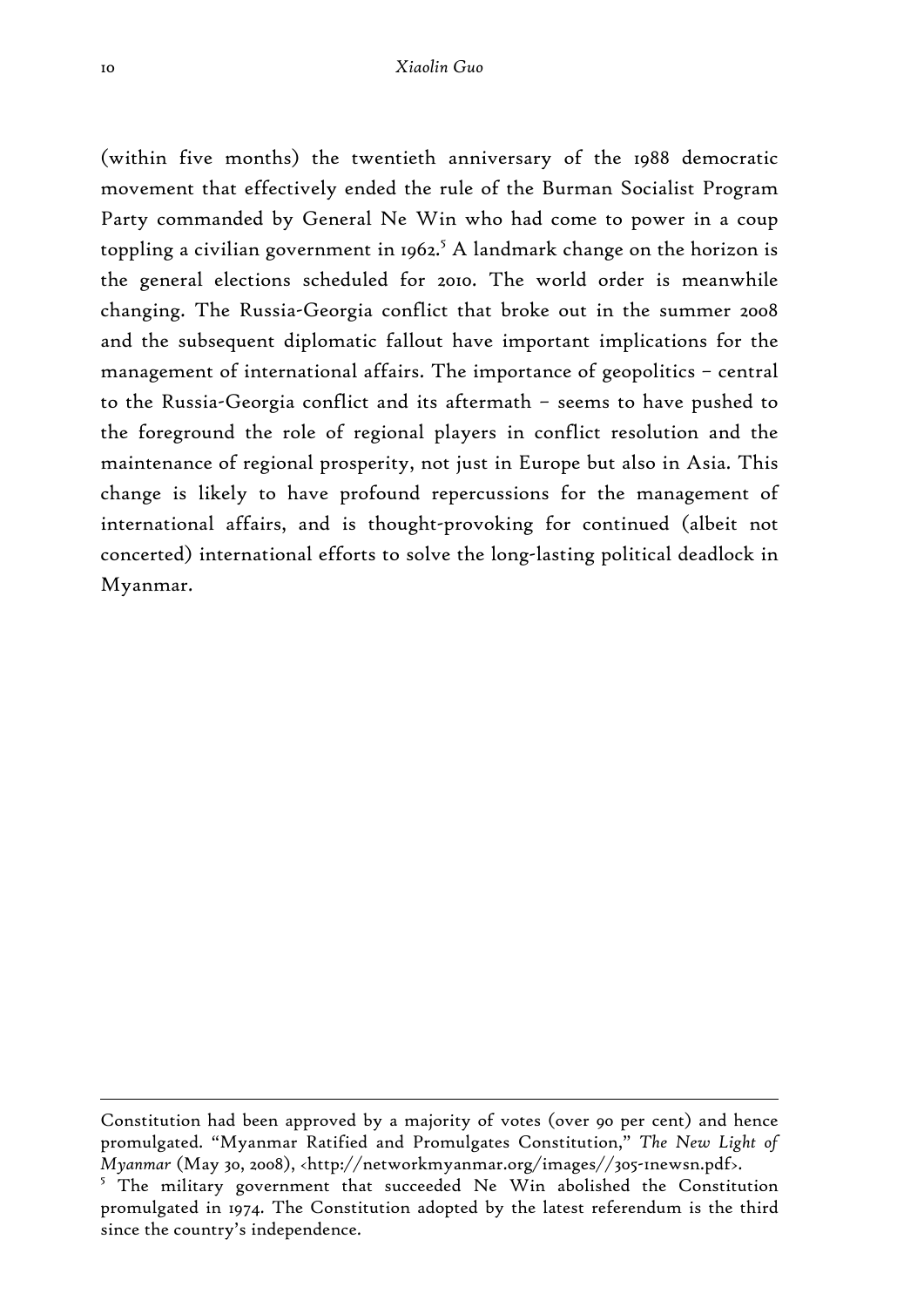#### Democracy: A Point of Reference

The adoption of the country's third Constitution marked the completion of step four of the seven-step roadmap serving as a blueprint for democratic transition put forward by the Myanmar government in 2003. It was no doubt a move forward as far as the military rulers were concerned; in the eyes of those that hold different opinions toward change in Myanmar, however, the step was "a move away from democracy," as the Burma Campaign UK manager put it. $^6$  The clash between Western ideas of democracy and the military rule that disputed the result of the 1990 elections has made Myanmar a focus of international relations; at the center of which is Aung San Suu Kyi, leader of the National League for Democracy founded in 1988 and Nobel Peace Prize laureate, who over the years has evolved into an icon of democracy in the Western media. For that reason, Western support for democracy in Myanmar has since become inseparable from the name of Aung San Suu Kyi, and by extension, the political party under her command (despite a prolonged period of house arrest separating her person from the NLD and Myanmar society at large). While there is no question that the NLD emerged victorious in the 1990 elections, the interpretation of what the election result meant seems to have been forgotten (see below), if not ignored; the lingering controversy and the protracted standoff between the NLD and the military government have further served to fuel the international debate on Myanmar politics.

In the 1990 elections, the NLD won over 80 per cent of the seats in the National Assembly. The victory was an indicator of deep public discontent and an expression of a strong desire for change among the populace. Overwhelmed by their resounding success and understandably eager to assume power, the NLD confronted the military rulers and demanded that they hand over power, but the latter insisted, instead, that the main purpose of the newly elected National Assembly was to draft a new Constitution to

<sup>6</sup> Amy Kazmin, "Burma Constitution Vote Draws Fire," *Financial Times* (February 9, 2008), <http://www.ft.com/cms/s/0/7de93582-d73a-11dc-b09c-0000779fd2ac.html>.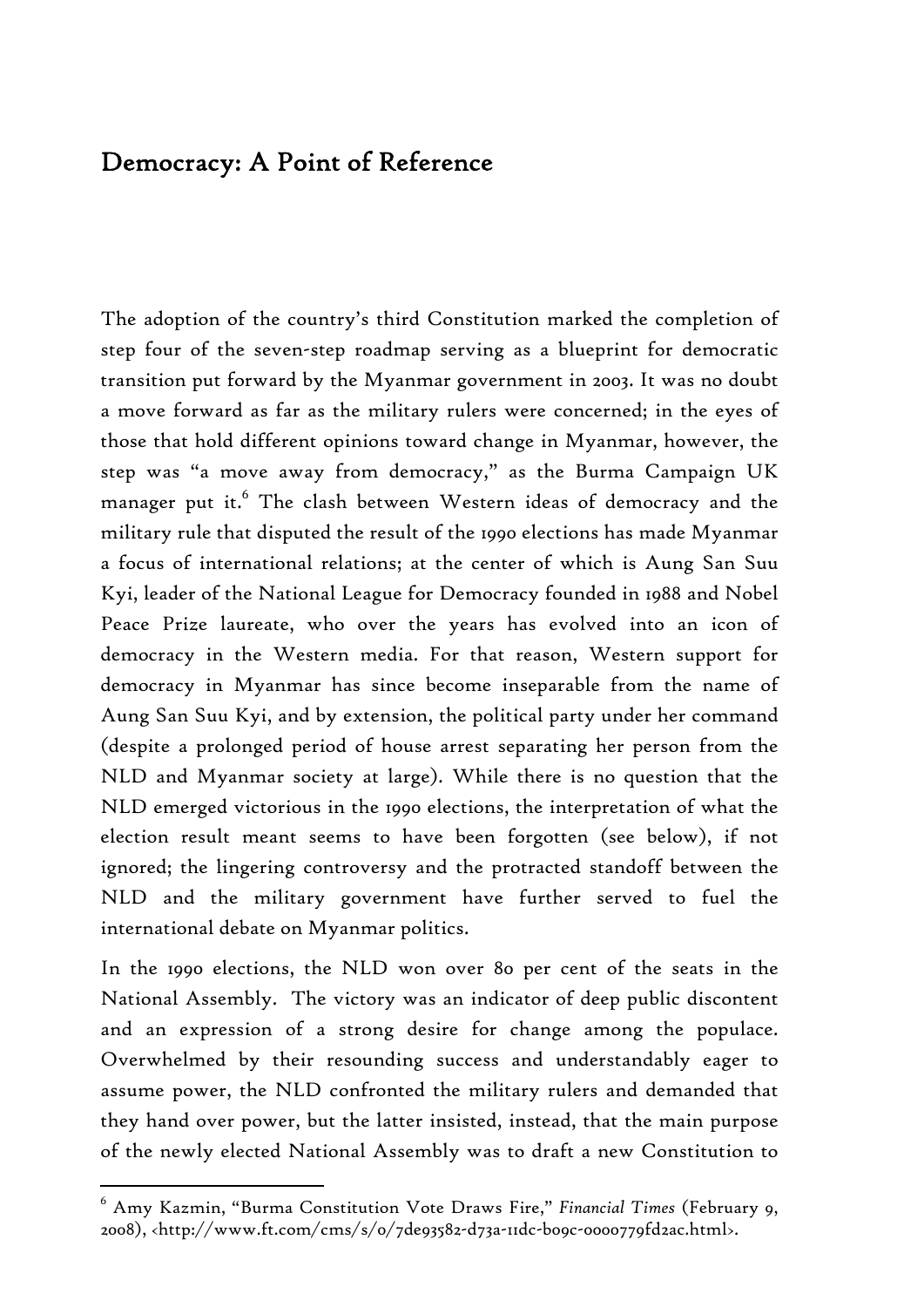facilitate an eventual power transfer.<sup>7</sup> In the name of restoring law and order, the government arrested the NLD leaders and subsequently dissolved scores of political parties that had emerged in the wake of the 1988 popular uprising. The point of conflict between the NLD and the ruling SLORC was a gap in understanding between "international legitimacy" as secured by the NLD in the parliamentary elections and the "internal legitimacy" to exercise power in the given Myanmar conditions. $^8$  Equating elections with democracy and generally sympathetic to the pro-democracy movement, many in the international community responded with condemnation of the military government, with more sanctions (ensuing in 1988) to follow in the years to come. The widely understood support for sanctions by Aung San Suu Kyi personally and her unyielding position in the matter have since helped sustain and indeed encouraged further rounds of sanctions on Myanmar over many years of political standoff.<sup>9</sup>

Soon after the 1990 elections, the U.S. government reduced its diplomatic presence in Yangon to a Charge d'Affaires.<sup>10</sup> In 2003, the U.S. Congress passed the Burmese Freedom and Democracy Act "to sanction the ruling Burmese military junta, to strengthen Burma's democratic forces and support and recognize the National League of Democracy as the legitimate representative of the Burmese people, and for other purposes."<sup>11</sup> The U.S. sanctions over the years have included a pre-existing arms embargo, further suspension of textile trade and other agreements, a ban on new investment

 $^7$  For a detailed analysis of the 1990 elections and the revolving controversies, see Derek Tonkin, "The 1990 Elections in Myanmar: Broken Promises or a Failure of Communication?" *Network Myanmar* (February 9, 2008), <http://networkmyanmar. org/images/1990%20elections.pdf>.

<sup>8</sup> See, David I. Steinberg, *Burma: The State of Myanmar* (Washington, D.C.: Georgetown University Press, 2001), pp. 45-46.

<sup>9</sup> The circumstances surrounding Aung San Suu Kyi (and her political party)'s calling for international sanctions are not entirely clear. The military government has insisted that any meaningful dialogue with Aung San Suu Kyi must be based on her renouncing international sanctions on the country, but her response has been vague. For a well-documented analysis on this matter, see Derek Tonkin, "'We Did Not Ask for Sanctions': NLD Declared Policy 2002-2008," Burma Perspectives (December 9, 2008), <http://networkmyanmar.org/images//bp091208.pdf>.

 $10$  This was essentially the result of the Senate refusing to confirm a new ambassador as nominated by the President. The second nominee was rejected by Myanmar.<br><sup>11</sup> The House of Representatives, "108<sup>th</sup> Congress, 1<sup>st</sup> Session" (June 4, 2003), *The* 

*Orator.com*, <http://www.theorator.com/bills108/hr2330.html>.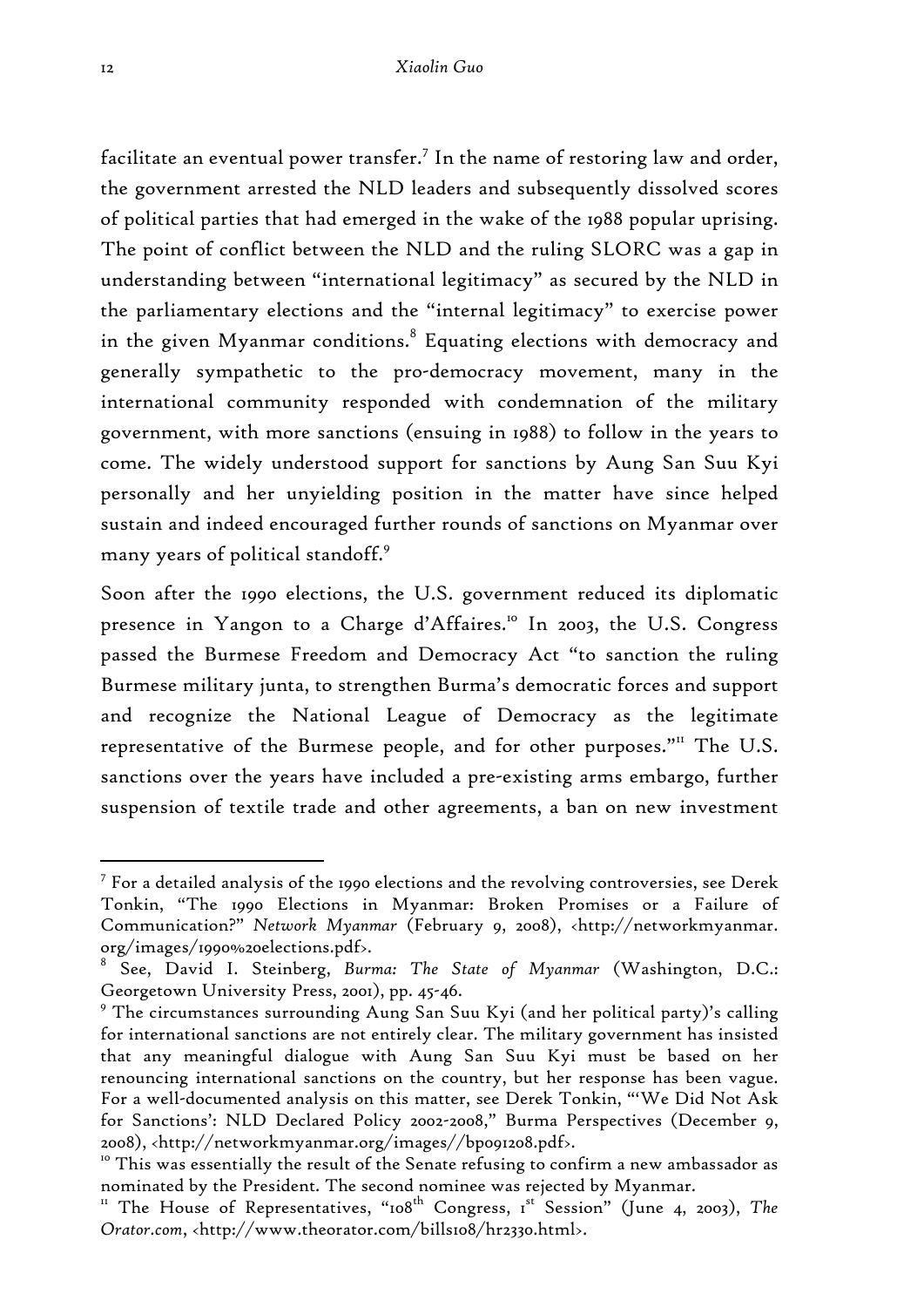and economic aid, in addition to visa restrictions imposed on senior officials and their relatives. The EU echoed the U.S. in both condemnations and sanctions (differing though in areas of trade and investment). Individual politicians, too, sought to make their own influence felt. Tony Blair, while in office, offered personal support to the UK-led campaign by discouraging British tourists from visiting Myanmar and spending money in the country.<sup>12</sup> In the given political atmosphere, Aung San Suu Kyi came to dominate policy-making in the West, in particular, in the United States. The former First Lady Laura Bush, for one, made the plight of Aung San Suu Kyi her priority interest in foreign affairs,<sup>13</sup> while her husband, George W. Bush, availed himself of presidential power (authorized by Congress) to award Aung San Suu Kyi the Congressional Medal, America's highest civilian honor; notably and coincidentally, the legislation was signed on the same occasion that the U.S. pledged relief to post-cyclone Myanmar.

In the years following the 1990 elections, the influence of Aung San Suu Kyi in the West has markedly ascended and surpassed that inside the country. The attention given by the Western media and governments to her person has reduced the many problems faced by Myanmar (i.e. endless civil war devastating the country since the end of WWII, prolonged poverty and increasing hardship endured by the ordinary population over the past decades, and so forth) to "only one story," that is, as put by a modern historian of Myanmar, "of Aung San Suu Kyi and her struggle against the ruling generals."14 The Burma Lobby outside the country, with considerable sway over politicians in Western countries, has similarly pursued a campaign with one simple message: "The military government is bad, Aung San Suu Kyi is good."15 This good versus bad narrative, while serving to sideline unorthodox views, has helped essentially focus and simplify policy-making

<sup>&</sup>lt;sup>12</sup> See, Derek Tonkin, "The Struggle to Engage Myanmar," Burma Perspectives (August 15, 2008), <http://networkmyanmar.org/images//bp%2015%20august.pdf>.

<sup>13</sup> Hannah Beech, "Laura Bush's Burmese Crusade," *Time* (September 5, 2007), <http://www.time.com/time/world/article/0,8599,1659170,00.html>; *CQ Transcripts Wire*, "First Lady Remarks on Cyclone in Burma, Says U.S. Will Increase Aid'" *Washingtonpost.com* (May 5, 2008), <http://www.washingtonpost.com/wp-dyn/ content/article/2008/05/05/AR2008050501928\_pf.html>.

<sup>&</sup>lt;sup>14</sup> Thant Myint-U, *The River of Lost Footsteps: A Personal History of Burma* (London: Faber and Faber, 2007), p. 332.

<sup>&</sup>lt;sup>15</sup> Ibid., p. 343.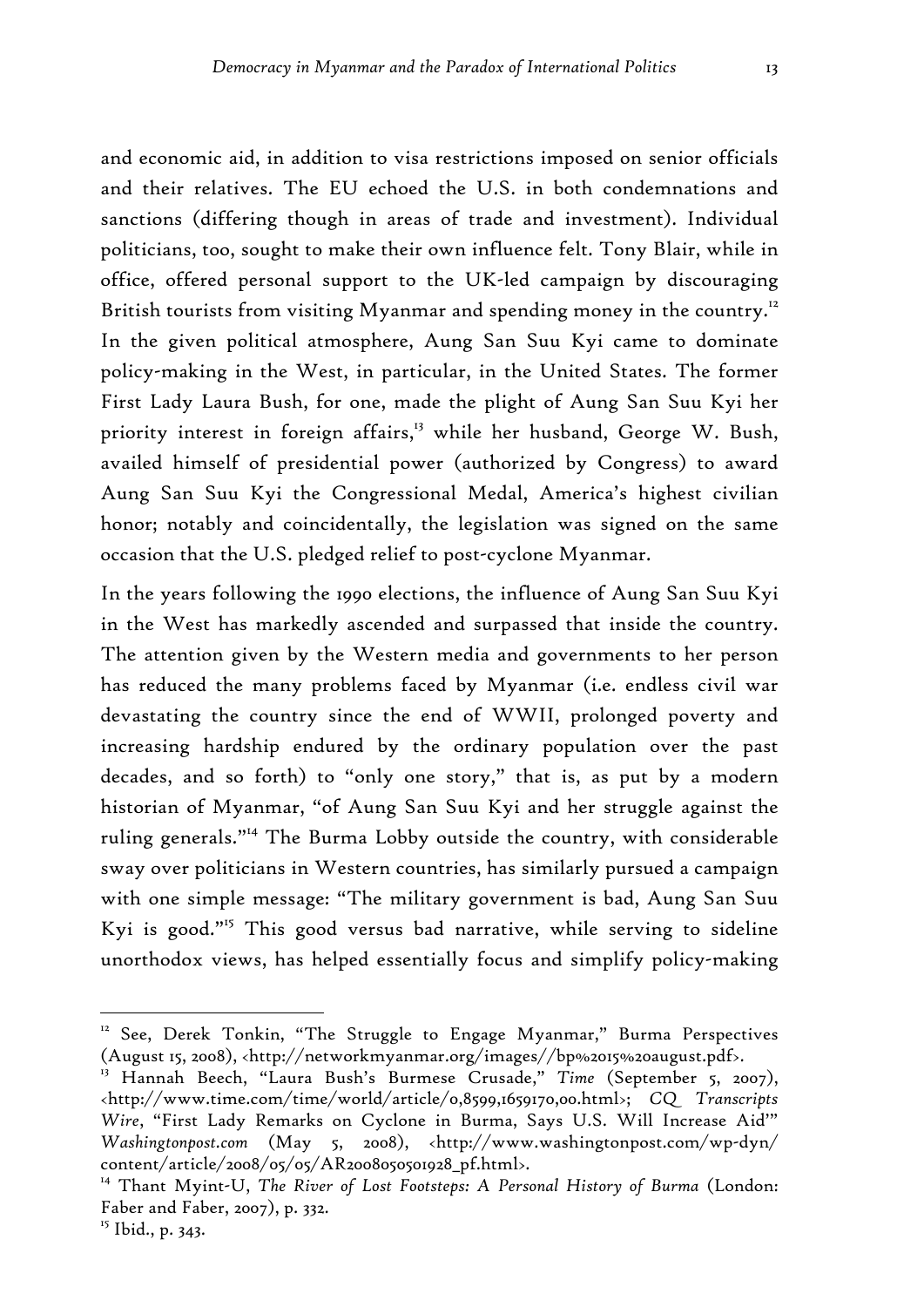vis-à-vis Myanmar. As Gordon Brown, the present prime minister of Britain, harangued: "I want Aung San Suu Kyi to be not only released, but to be in power in Burma."16 Traveling back in time, such a sound-bite may indeed be susceptible to a comparison with the colonial past, wherein Burma politics was sanctioned according to the political needs in London.

Parallels between yesterday's colonialism and today's interventionism are not always apparent, but difficult to ignore. Nineteenth-century colonialism in Burma saw a rationalization of the state, which purportedly "freed" the country's economy from dynastic restrictions on trade and commerce, and by doing so, "liberated" the populace from the oppressive traditions and exploitation by the indigenous ruling class.<sup>17</sup> The same European liberalism that had provided a moral justification for colonialism in the nineteenth century by creating "self-government" out of "an outdated form of oriental despotism,"18 as the history of Myanmar has presented us, staged a comeback in the twentieth century and continues to prevail in the present century. In the contemporary setting, freedom and prosperity for the people in a faraway country like Myanmar are set to be realized, similarly, by way of a "rationalization of the state" (or "democratization" in the contemporary political language), and the forces to facilitate that change are, once more, not surprisingly, the Western powers.

Along with the euphoria following the collapse of the Soviet Union and the disintegration of the Eastern Bloc, the Clinton administration (1992-2000) pursued a foreign policy that emphasized nation building abroad by way of humanitarian intervention. Tony Blair's tenure as British prime minister (1997-2007) elevated humanitarian intervention to the level of a so-called "doctrine of the international community" (duly dubbed the "Blair Doctrine"), from which evolved the "responsibility to protect" based on Canadian initiatives.19 The Kosovo War created a precedent, which in

 $16$  Quoted in Tonkin, "The Struggle to Engage Myanmar" (August 15, 2008).

<sup>&</sup>lt;sup>17</sup> Robert H. Taylor, *The State in Burma* (Honolulu: University of Hawaii Press, 1987), p. 66. By rationalization of the state, Taylor, borrowing a concept from J. S. Furniwall (1956), means the replacement of informal methods of rule with bureaucratic legal/rational rules as described by Max Weber.

 $18$  Ibid., p. 67.

<sup>&</sup>lt;sup>19</sup> See, Chris Abbott and John Sloboda, "The 'Blair Doctrine' and after: Five Years of Humanitarian Intervention," *Open Democracy* (April 22, 2004), <http:// www.opendemocracy.net/globalization-institutions\_government/article\_1857.jsp>.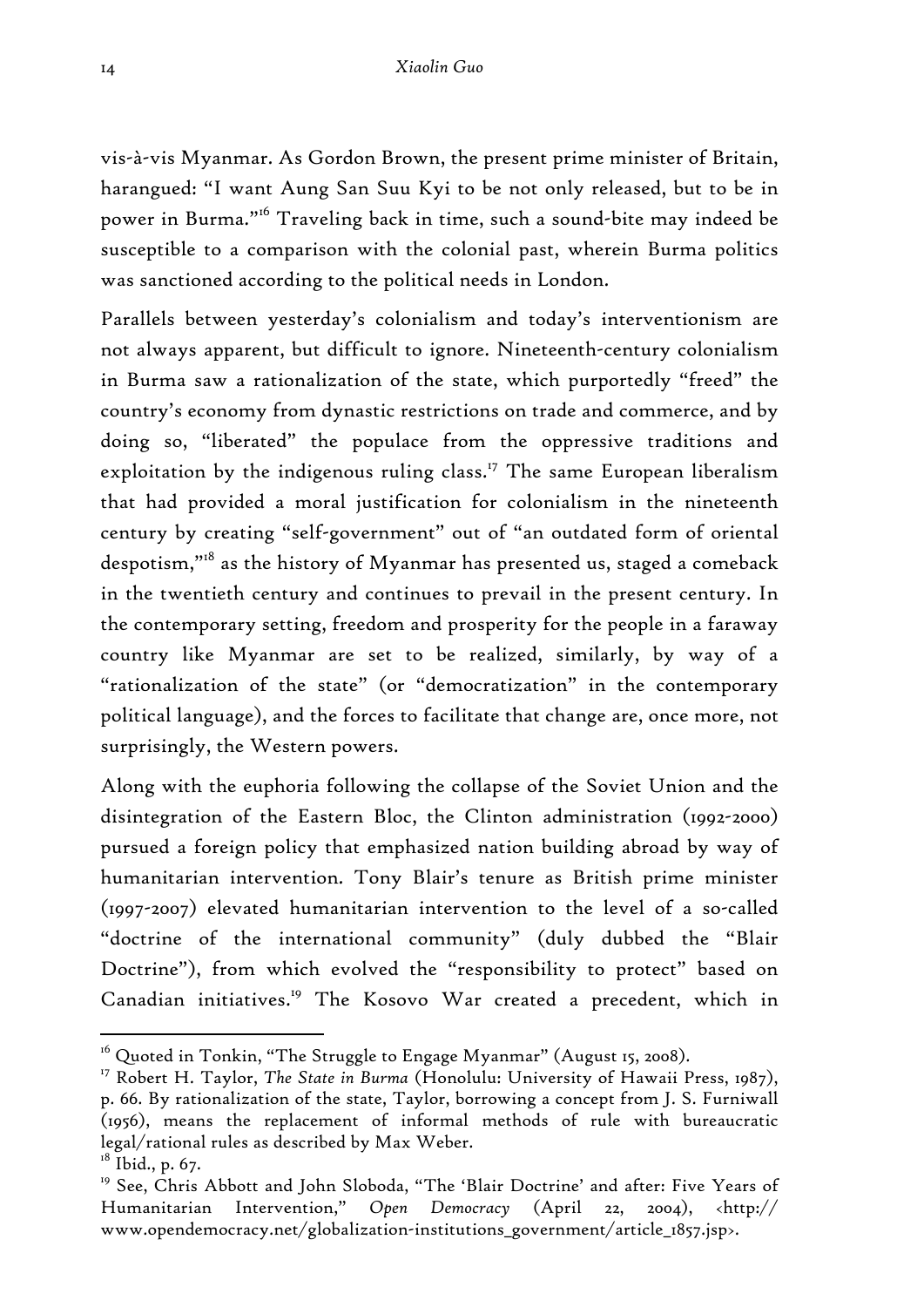retrospect had profound repercussions in international relations. The foreign policy of the Bush administration (2000-2008) went one step further and can be summarized as follows: "the US is prepared to go it alone, even if it puts noses out of joint in other countries – friend or foe."20 The war on Iraq divided opinion between the United States and the EU (the so-called "Old Europe" as Secretary of Defense Donald Rumsfeld put it), but the doctrine of "humanitarian intervention" to remove the dictator Saddam Hussein, in the end, helped politicians build their case, and sell to the public the invasion of Iraq led by the United States.

U.S. foreign policy during Bush's second term in office comprised more ambitious goals, as indeed stated in his inaugural address, "to seek and support the growth of democratic movements and institutions in every nation and culture, with the ultimate goal of ending tyranny in our world."<sup>21</sup> The remaining members of the "axis of evil" listed by the White House prior to the Iraq War – namely, Iran and North Korea, both alleged to be practicing or sponsoring terrorism – were now re-assigned to a list of "outposts of tyranny" on which Myanmar was also included. These "weak and failing states," as they were labeled, were thought to "serve as global pathways that facilitate the spread of pandemics, the movement of criminals and terrorists, and the proliferation of the world's most dangerous weapons"; therefore, U.S. policy, as then Secretary of State Condoleezza Rice explained it, sought to "help create a world of democratic, well-governed states that can meet the needs of their citizens and conduct themselves responsibly in the international system."22 Rhetoric aside, the U.S. solutions to these "weak and failing states" generally remained vague, as they very much would depend on whether the individual countries, at any particular point of time, could be perceived as posing a threat to the United States. While the threat of invasion has not been so apparent per se in the case of Myanmar, it

<sup>20</sup> Richard Lister, "Analysis: Bush's Foreign Policy," *BBC News* (April 7, 2001), <http://news.bbc.co.uk/2/hi/americas/1265039.stm>.

<sup>21</sup> The White House, "President Bush's Second Inaugural Address," *NPR.org* (January 20, 2005), <http://www.npr.org/templates/story/story.php?storyId=4460172>.<br><sup>22</sup> Condoleezza Rice, "The Promise of Democratic Peace: Why Promoting Freedom Is

the Only Realistic Path to Security," *The Washington Post* (December 11, 2005), < http://www.washingtonpost.com/wp-

dyn/content/article/2005/12/09/AR2005120901711.html>.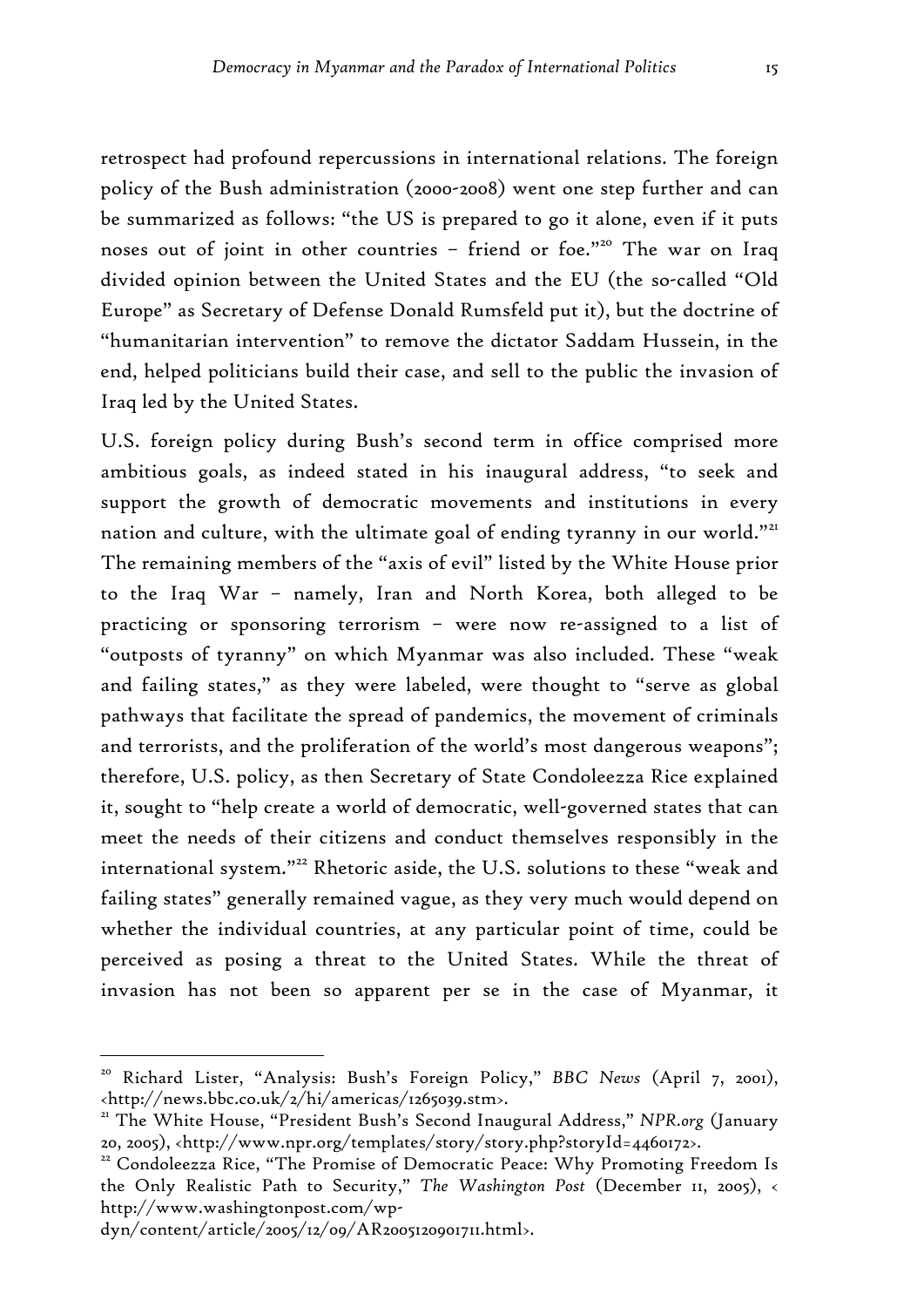nonetheless remains a strategic reality for the country's military rulers,<sup>23</sup> for whom what happened in Afghanistan and Iraq may well serve as a constant reminder.

In reality, military action to remove the military rulers in Myanmar has hardly been a U.S. priority with its ongoing wars on at least two fronts in the present decade. On the other hand, sanctions have been consistently employed to encourage regime change, as it is believed, in this case, that economic sanctions can "adversely affect industries that directly benefit the military and deprive it of an important source of revenue."<sup>24</sup> Yet, the existing sanctions that have been in place for almost two decades now have not succeeded in removing the military from power. On the contrary, there is increasing evidence that the military has become strengthened in isolation, not just as an armed force, but also as a state actor. That the military continues to purge and blatantly sideline the NLD and its leaders in the ongoing political process indicates further external pressure having achieved little in bringing about the kind of political change in Myanmar that outside forces prefer to see.

Even though it was not the original intention of policy-makers, the general populace in Myanmar has suffered from the consequences of economic sanctions. The post-Nargis report released by the International Crisis Group (ICG) attributed the situation of Myanmar having received twenty times less assistance per capita than other least-developed countries, and the weakening of the forces for change, to the twenty years of sanctions.<sup>25</sup> In its recommendations, the ICG report appealed to Western governments for a review of economic sanctions that affect the livelihood of ordinary people and, in particular, vulnerable groups. Imperative as it may be for the sake of humanitarian aid, such a policy overhaul would mean moving down the

 $23$  For perceptions of threat and influences on the military regime's defense planning and foreign policy, see Andrew Selth, "Burma and the Threat of Invasion: Regime Fantasy or Strategic Reality," Griffith Asia Institute Regional Outlook Paper (No. 17, 2008).

<sup>24</sup> Independent Task Force, *Burma: Time for Change* (New York: Council on Foreign Affairs, 2003), p. 24.

<sup>&</sup>lt;sup>25</sup> International Crisis Group, "Burma/Myanmar after Nargis: Time to Normalise Aid Relations," Asia Report (No. 161, October 20, 2008), <http://www.crisisgroup.org/ library/documents/asia/burma\_myanmar/161\_burma\_myanmar\_after\_nargis\_\_\_time\_to \_normalise\_aid\_relations.pdf>.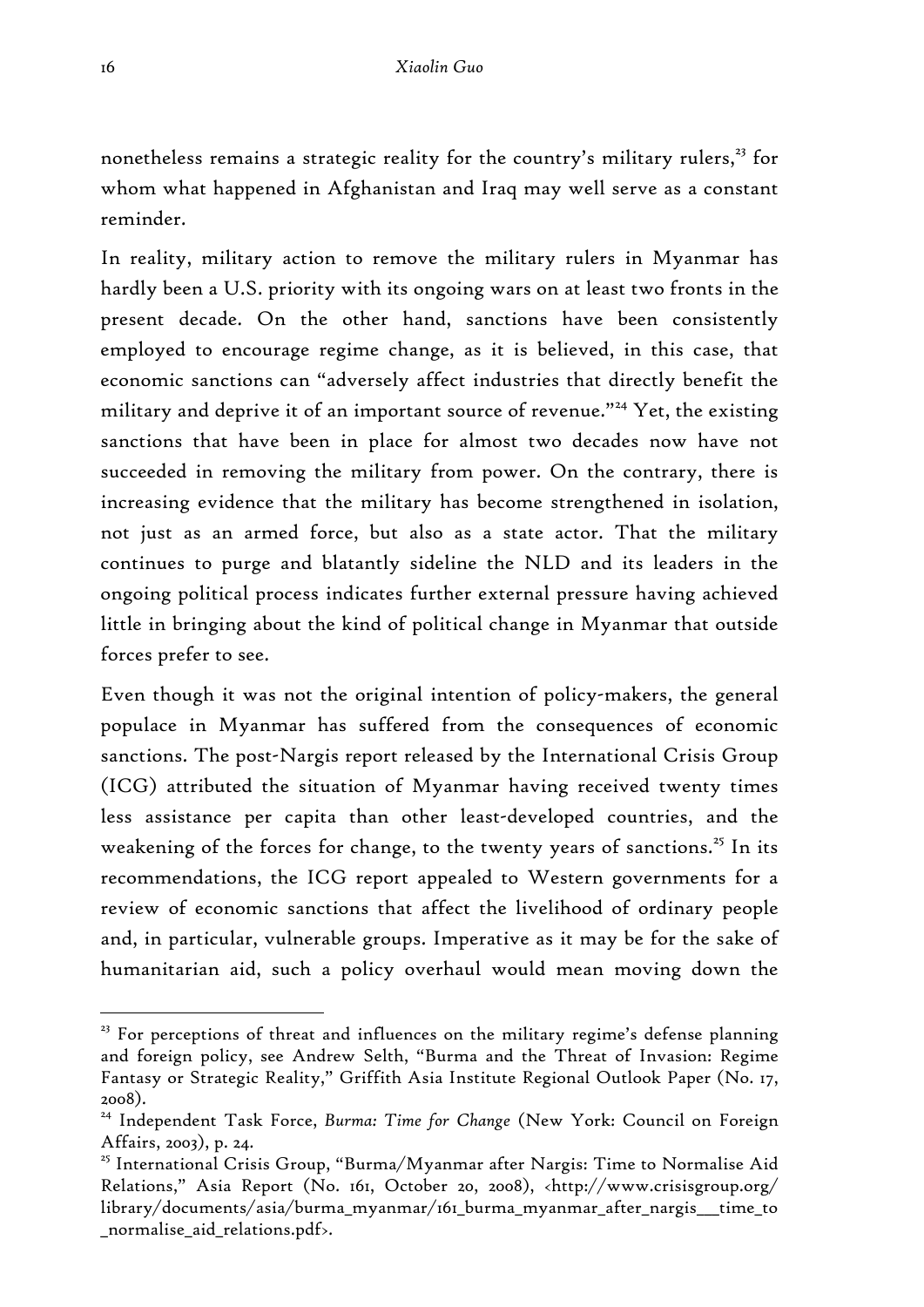ladder from the moral high ground, and this in itself presents no small challenge to the governments dedicated to a policy of sanctions aimed at punishing the bad. For the time being, it is more than plausible that many politicians will simply console themselves by reiterating that "Sanctions may not work, but at least we are on the right side."26 The Norwegian minister for environment and development, for instance, has recently signaled an intention to review policy toward Burma but conspicuously stopped short of calling off sanctions.<sup>27</sup> In this regard, abandoning the consistent policy of sanctions would appear to be a problem. Policy outcomes, however, have been much less a matter of concern.

The demonstrations in Yangon and other cities in August-September 2007 were an outburst of public discontent sparked primarily by a sudden rise in fuel prices, in addition to a general frustration over prolonged economic stagnation. Interestingly, the "Saffron Revolution" – the color, the image, and the whole symbolism – turned out to be more inspiring for Western audiences than the populace at large inside the country itself. The events, if anything, provided a high-profile opportunity for world leaders and celebrities alike to tout their values. As observed:

At the UN, where he had a longstanding speaking engagement, President George Bush made Burma a centrepiece of his speech and said that the "people's desire for change is unmistakable." Whereas in other circumstances Burma would have been at best a minor talking point at a few bilateral meetings, it now topped the agenda. Heads of government hurried to express concern and diplomats telephoned one another. The actor Jim Carrey even broadcast an appeal on YouTube to Ban Ki-Moon. $^{\mathrm{28}}$ 

The street protests joined by tens of thousands, monks and laymen alike, ended with dozens reported killed (31, according the UN Human Rights

<sup>&</sup>lt;sup>26</sup> ICG interview cited in ibid., p. 30.

<sup>27 &</sup>quot;Solheim vil ha ny Burma politick," *Aftenposten.no.* (January 18, 2009), <http://www.aftenposten.no/nyheter/uriks/article2873073.ece>.

<sup>28</sup> Thant Myint-U, *The River of Lost Footsteps* (2007), pp. 349-50.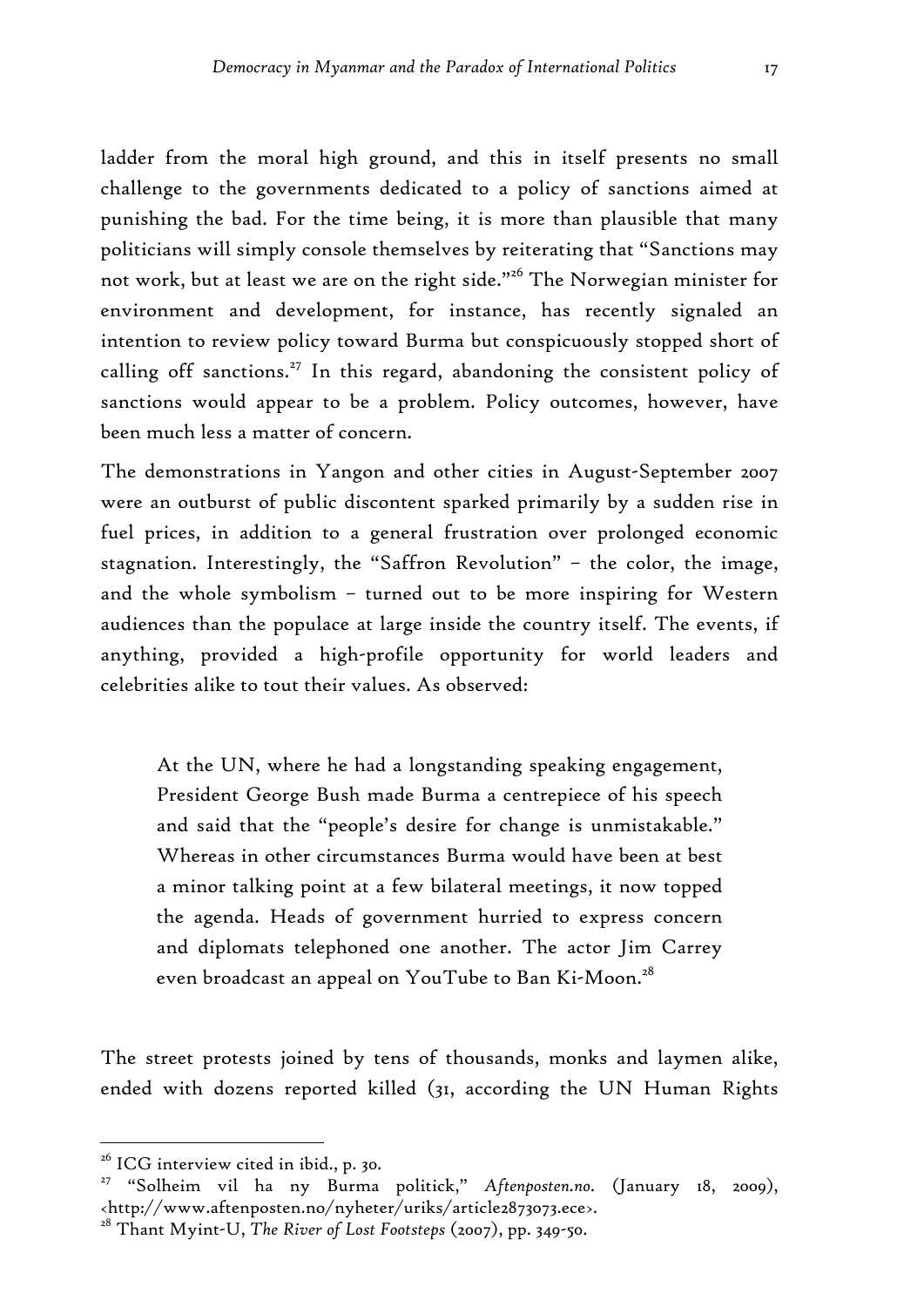Rapporteur for Myanmar), many more injured, and thousands arrested. The outcome hardly came as a surprise, in view of what had happened in the country before. While the force used by the military was indisputably crushing and the way the public protests were handled remains deeply deplorable, there are lingering questions about the involvement of external actors availing themselves of the pro-democracy movement in Myanmar to bolster their own existence. Whatever the intention – defying the military rulers, or demonstrating to the world the cruelty of the regime, or convincing the world of the resilience of the democratic movement – one could very well raise question marks over the roles of individuals and organizations that played a part in instigating such heroic action on the streets of Myanmar.<sup>29</sup> With ideology dominating the agenda, inconsistency between intention and consequence has not been given much attention in the thinking and the practice of intervention today.

<sup>&</sup>lt;sup>29</sup> It has been suggested that certain "clandestine sessions" on the Thai-Myanmar border and similar do-good "international paramilitary operations" have benefited from the rather generous funding for promoting democracy in Myanmar. See, George H. Wittman, "Happy New Year, Mr. Soros," *The American Spectator* (December 31, 2007), <http://www.spectator.org/dsp\_article.asp?art\_id=12489>.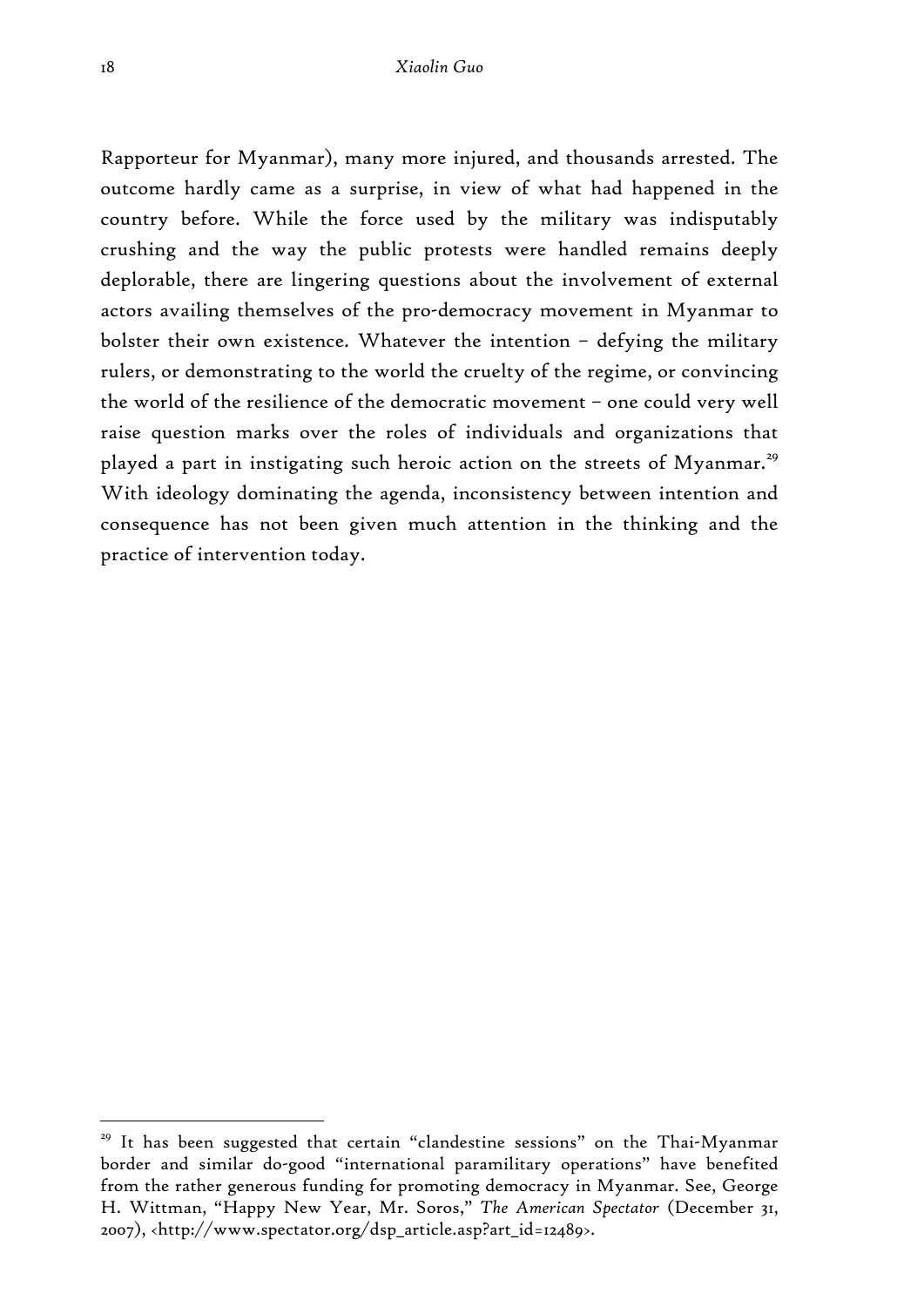#### Intervention and the Question of Legitimacy

Talk of humanitarian intervention increasingly dominated world politics in the last decade of the twentieth century. Instead of employing the hard rhetoric of the Cold War to legitimate policy as in the past, Western politicians today resorted to a softer register of keywords conveying basic values imbued with a high "feel-good" factor. In the name of democracy and human rights, humanitarian intervention has since taken the United States and allies to war in Kosovo, Afghanistan, and Iraq. Myanmar has similarly been the target of humanitarian intervention, albeit on a different scale and of lesser priority. All the same, "humanitarian intervention" is no stranger to Myanmar, or Burma (as the country used to be called).<sup>30</sup> The third Anglo-Burmese war at the end of the nineteenth century that effectively completed the British colonization of Burma (starting from the first Anglo-Burmese war in  $1824$ ) was waged on the pretext of humanitarian intervention.<sup>31</sup> Fuelling the regime change – deposing the last Burman King Thibaw who was viewed by London as despotic and uncooperative – was the scheme to capture the "unopened market of Burma," contemplated by Britain's politicians of the time as a means of saving the country from an economic depression badly affecting industrial centers like Birmingham and Leeds.<sup>32</sup>

Neither the idea nor the practice of humanitarian intervention is new; to a great degree, its objectives have not changed much despite the time span. The advocacy of the "League of Democracies" today, which has united liberal

 $30$  In 1989, the military government changed the name of the country to (the Union of) Myanmar. The opposition NLD regarded the change as illegitimate; the UN and many of its member nations accepted, whereas the United States and a few other countries have notably rejected the change. Suffice to say, as one long-time observer of Burma/Myanmar affairs has noted: "the use of either term is a surrogate indicator of political persuasion" (Steinberg, p. xi).

<sup>31</sup> Thant Myint-U, *The River of Lost Footsteps* (2007), pp. 158-162.

 $32$  Ibid., pp. 7-10.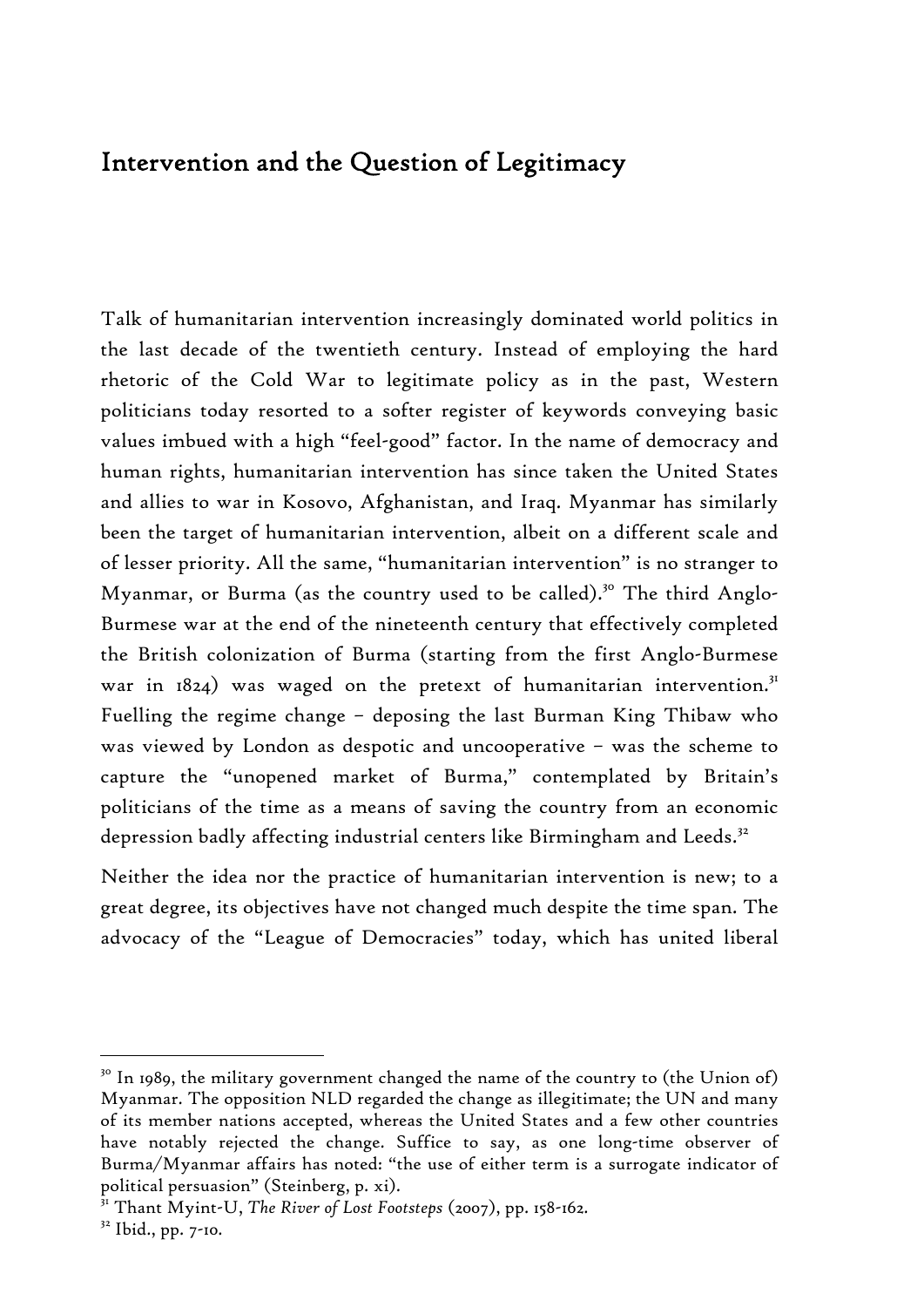idealism and neoconservative realism in one, serves as a perfect illustration.<sup>33</sup> At the core of interventionist practice is the "strategic interest" (of nonterritorial related ambitions) of Western powers. As the former British Prime Minister Tony Blair maintained in defense of his decision to take his country to war in Iraq: "The best defense of our security lies in the spread of our values."34 Echoing this line of argument, the former U.S. Secretary of State Condoleezza Rice, in an interview about the situation in the Middle East with specific references to Iran and Syria, advised that one would miss the point if one were to "assume that democracy is just a matter of moral principles in the United States," adding that: "It is certainly that. But it is also a matter of strategic interest; that's when we've done best and that's when we've created – helped to create circumstances that turned out to be secure and stable in an enduring sense."35 In the first decade of the twentiethfirst century, the world saw this matter of the U.S strategic interest in the Middle East being tackled by waging war on Iraq. In Asia, the U.S. strategic interest is different, but activities to promote democracy there nonetheless prioritize U.S. interests. As stated in a report by the National Endowment for Democracy on its South Asia program:

Their activities are so designed and implemented as to be in consonance with the foreign policy and strategic objectives of the US Government in this region. It has been mainly active against those countries/areas and regimes which are perceived as unfavourable or detrimental to US interests and not against those considered essential to US interests. For example, while they have been active against the military regime in Myanmar, they were not equally active against the former Suharto regime

<sup>&</sup>lt;sup>33</sup> See, Jonathan Rauch, "Voting Bloc: In Geneva, the U.N.'s Successor May be Testing Its Wings," *Reason Online*, March 22, 2004, <http://www.reason.com/news/ show/34607.html $\cdot$ .

<sup>34</sup> Tony Blair, "Full Text: Tony Blair's Speech," *Guardian.co.uk* (March 5, 2004), <http://www.guardian.co.uk/politics/2004/mar/05/iraq.iraq >.

<sup>35 [</sup>Transcript], "Interview with Condoleezza Rice," *Washingtonpost.com* (December 15, 2006), <http://www.washingtonpost.com/wp-dyn/content/article/2006/12/15/AR 2006121500529.html>.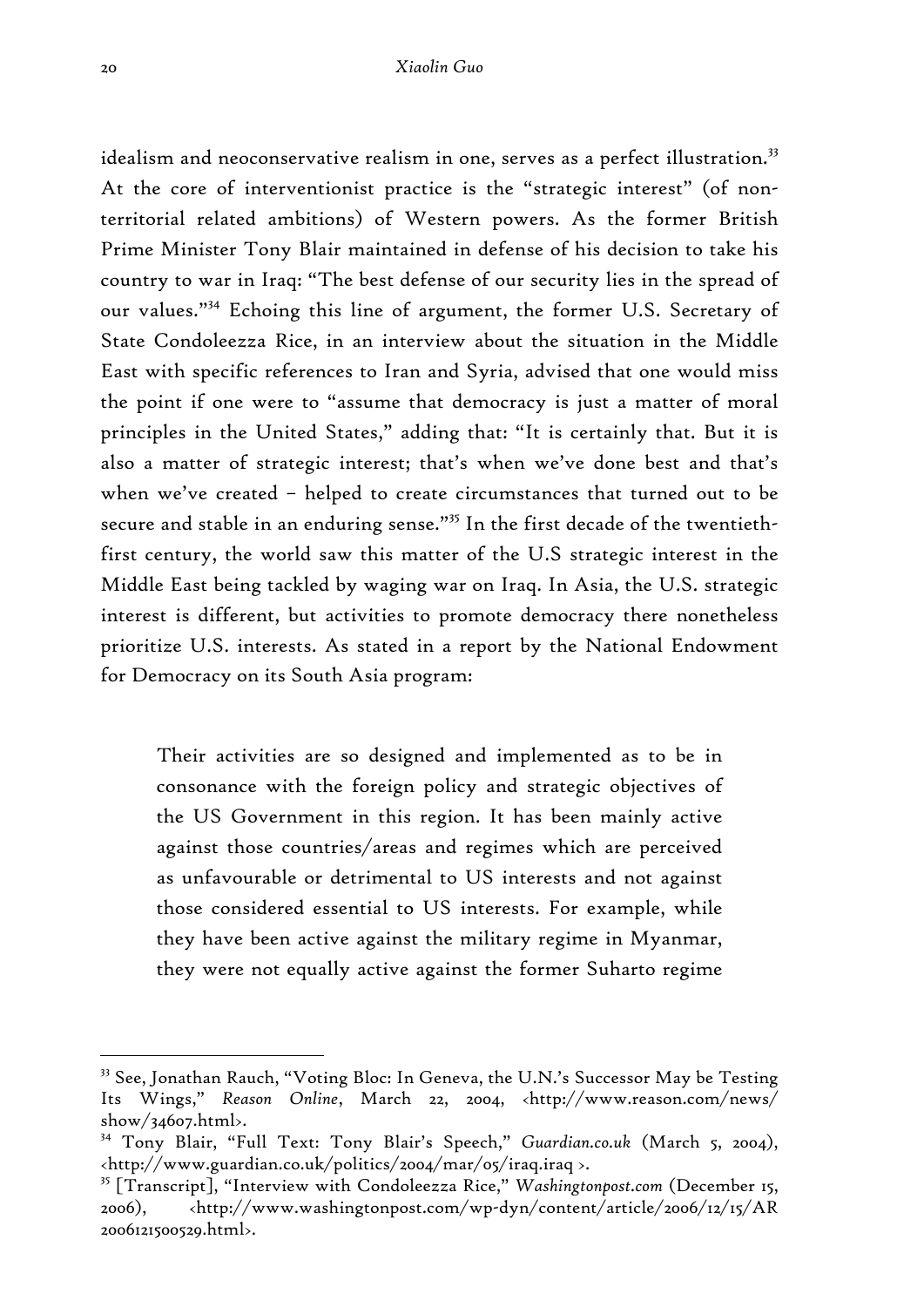in Indonesia or against the damage caused to democracy in Pakistan by the military-intelligence establishment.<sup>36</sup>

Europeans may not necessarily share the strategic interest of their trans-Atlantic partner, but the commitment to democracy and human rights – often talked of as the cardinal principles of the West – bolsters the Western alliance. "Unlike tyranny," it is said, "democracy by its very nature is never imposed."37 Such a claim, however, flies in the face of the way in which humanitarian intervention has been administered around the world. The reality is, when strategic interest becomes a key determinant in target selection for condemnation, sanction, or military action, "humanitarianism" may indeed constitute no more than a tactic to justify and build support for interference in the internal affairs of another sovereign country. At the peril of such highly selective targeting of humanitarian intervention, is a backlash in the form of rising nationalism spreading across the country targeted and beyond. The modern history of Myanmar, for one, is infused with nationalist sentiments prevalent prior to its independence as well as at present. Nationalism, in other words, intertwines with a host of problems; yet its impact on political development in the country has been largely overlooked in Western policy-making toward Myanmar.

Nationalism has been identified as the "overarching rationale that influenced all policies" in independent Myanmar.<sup>38</sup> The general resentment toward foreign domination in the economic sectors under colonial rule made socialism (in terms of state-ownership) particularly appealing to Burmese intellectuals and political elites after the country gained its independence, most illustrative being the Burmese Way to Socialism under Ne Win's rule that lasted for nearly three decades, in spite of its economic failure. The pursuit of socialism went hand-in-hand with a non-alignment policy favored by the country's leaders, designed to keep the independent Union of Myanmar free from foreign influence. During the long era of military rule,

<sup>&</sup>lt;sup>36</sup> See, B. Raman, "The USA's National Endowment for Democracy (NED): An Update," South Asia Analysis Group Papers (December 2, 2001), <http://www.southasiaanalysis.org/papers2/paper198.htm>.

<sup>37</sup> Condoleezza Rice, "The Promise of Democratic Peace" (December 11, 2005).

<sup>&</sup>lt;sup>38</sup> Steinberg, *Burma: The State of Myanmar* (2001), p. 16.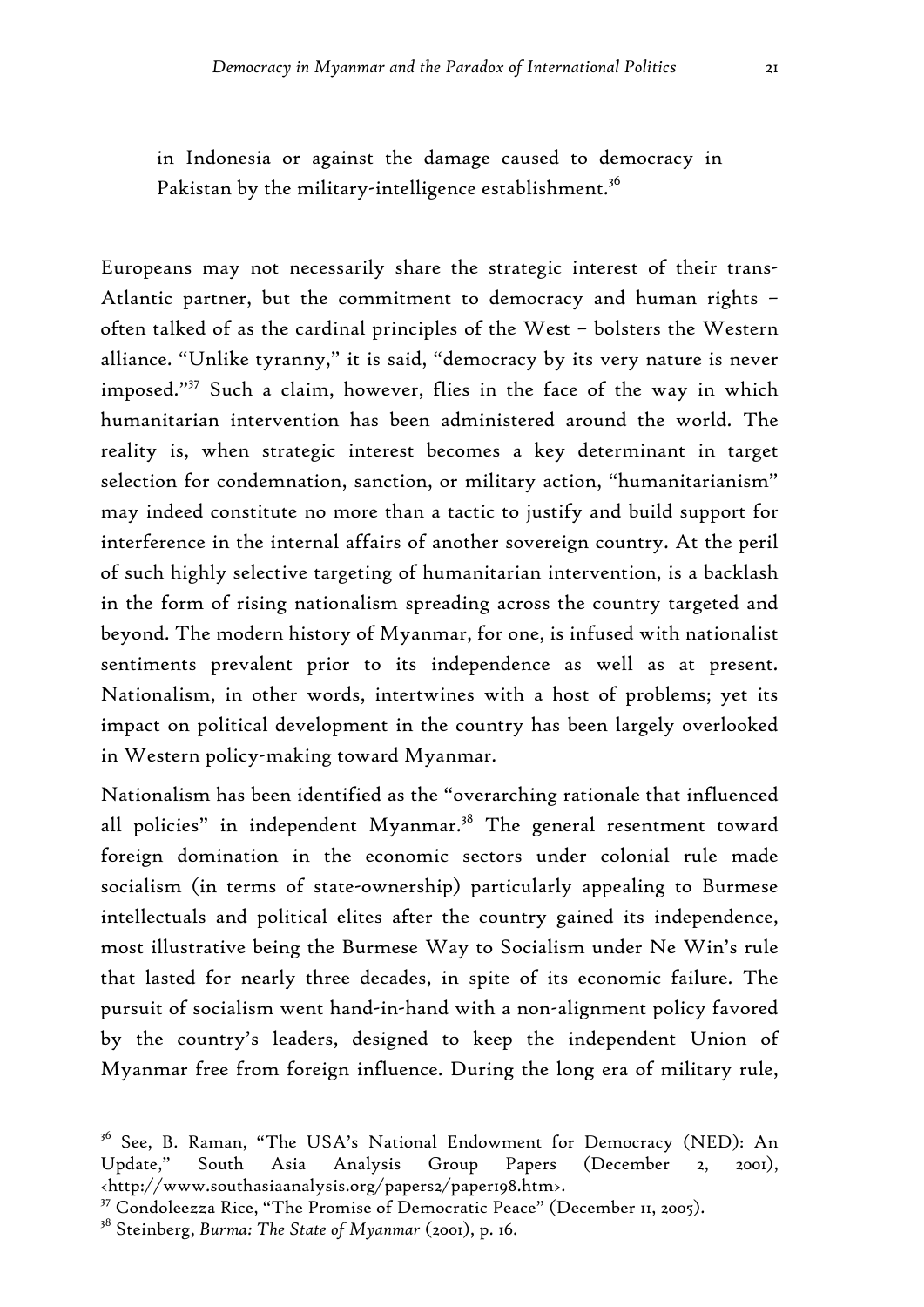nationalism and isolation have proved to be mutually empowering. The period under the SLORC and the succeeding State Peace and Development Council (SPDC), has indeed seen a steady rise of nationalism as a means of rule. As a key component of the political culture that the country inherited from its colonial past, nationalism or nationalism-dominated politics, interacting directly with Western interventionism, has increasingly come to define legitimacy of rule in terms of anti-Western sentiment.

Central to the Myanmar impasse in the light of both international relations and domestic politics is the seemingly unending animosity between the *tatmadaw* (the military) and Aung San Suu Kyi. It is a matter that essentially concerns legitimacy of rule, opinions of which understandably differ between the international and domestic audiences. Two indigenous and Buddhist concepts dominating domestic politics in Myanmar are identified as *ana* and *awza*, standing for "authority" and "influence" separately; as a pair, these two terms are contrasting and also can be overlapping.39 Between the *tatmadaw* and Aung San Suu Kyi, the contrasting concepts appear to exclude each other, in the sense that the former possesses *ana* but not *awza*, whereas the latter possesses *awza* but not *ana*, strictly in the context of domestic politics. The *awza* of Aung San Suu Kyi being the daughter of Aung San contributed to the victory of the NLD in the 1990 general elections, but her *ana*, that is, legitimacy to exercise power, has been contested by the regime. To Western audiences, the rejection by the military government of the NLD's demand for handing over power is an issue of authoritarian rule versus democracy. Missing from this analysis of over-simplification is a key element of Myanmar politics, that is, cultural symbolism, the uses of which "reinforce regimes and provide legitimacy to government."40

The *awza* that Aung San Suu Kyi enjoys in society naturally derives from her association with the name Aung San. The kinship, however, does not automatically confer *ana* onto her person. On the contrary, the *tatmadaw* propaganda machine has consistently discredited her political credentials by invoking her foreign connections, not just her marriage to a man of another "race" but also the unrelenting support from foreign countries that has boosted the image of Aung San Suu Kyi on the international stage. She has

<sup>39</sup> Ibid., p. 42.

 $4^{\circ}$  Ibid., p. 61.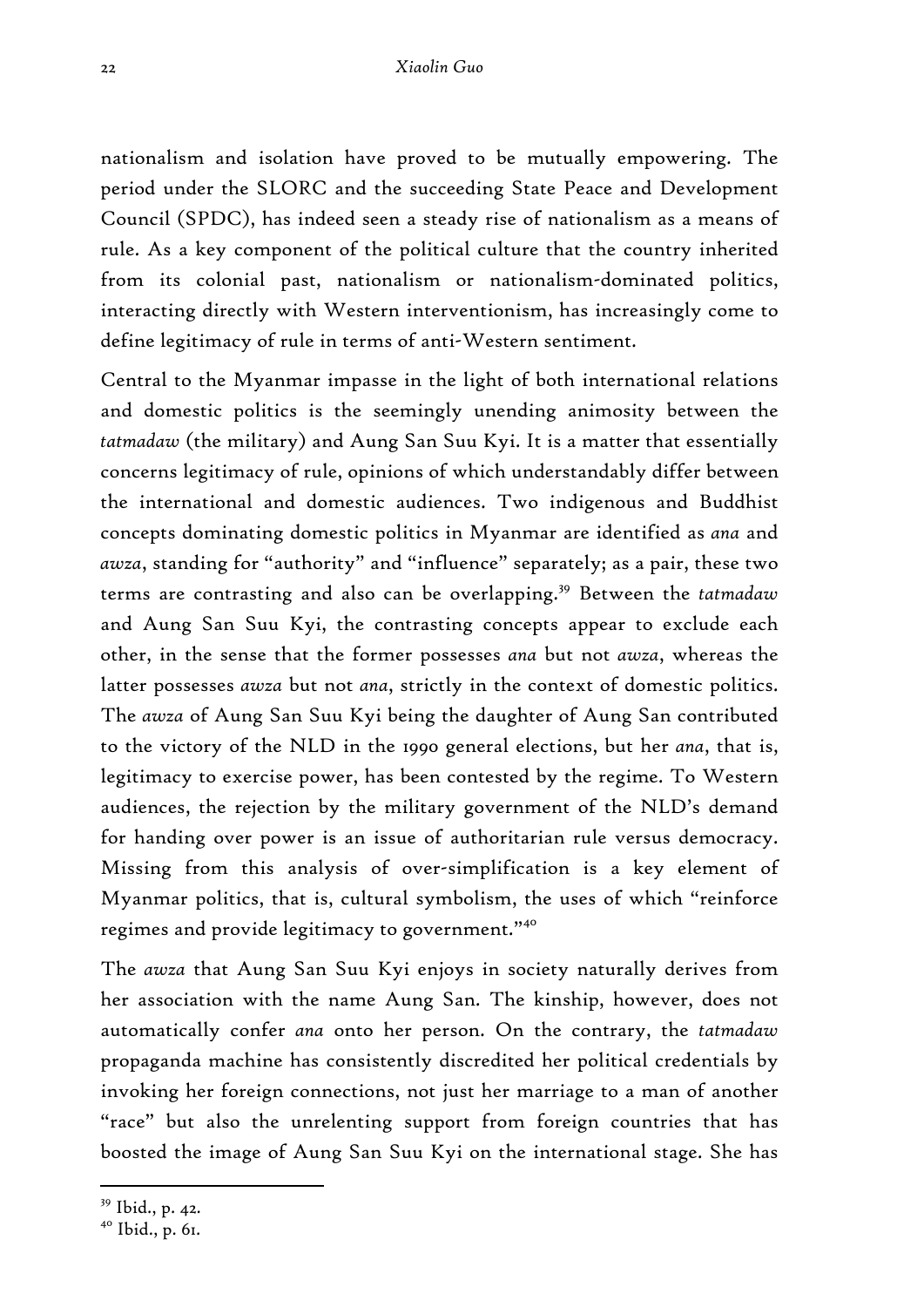been duly characterized by the regime as "a lackey of imperialists," and the accusation consequently puts her concern as a politician for the interests of the country in doubt.41 The Constitutional requirements for the qualifications of the President and Vice-Presidents seem to have eliminated any possibility for Aung San Suu Kyi to ever become head of state in the Republic of the Union of Myanmar. This can hardly be acceptable to the U.S. and the EU (whose member states pursue a united foreign policy in this matter) governments, simply because the very person of Aung San Suu Kyi embodies democracy. The political symbolism of the West thus interacts inadvertently with the cultural symbolism of Myanmar politics, reinforcing, as a result, the nationalist rhetoric on the part of the unyielding *tatmadaw*.

Regardless of who is in possession of authority or influence, neither *ana* nor *awza* is inherently democratic. General Aung San is indisputably a character that can be credited with having possessed both *ana* and *azwa* in the modern history of Myanmar. But his legacy can hardly be called democratic in the Western tradition, in view of his conviction of "one nation, one state, one party, one leader…" and his call for "no parliament opposition, no nonsense of individualism."42 This political insight, however, does not necessarily make him a lesser national hero in the eyes of the Myanmar people or in any way less creditable as a political leader who won the independence of Myanmar. On the contrary, it only serves to indicate how well Aung San understood at the time what it took to rule the country in the event of the British departure. Aung San was a nationalist, so was his comrade-in-arms General Ne Win who ousted the civilian government a decade after the country gained its independence; the SPDC in power today is no exception. For five out of the last six decades, post-independence Myanmar has been under military rule, the duration of which has no parallel in the modern world. This particularity of the Myanmar political system has its roots in the anti-colonialist movements that amalgamated a wide range of groups (middle class, working class, peasantry, ethnic minorities, and so on), each persistently fighting for its own interests, a situation which ultimately

<sup>&</sup>lt;sup>41</sup> Yin-Hlaing Kyaw, "The State of the Pro-Democracy Movement in Authoritarian Myanmar/Burma," in Xiaolin Guo (ed.), *Myanmar/Burma: Challenges and Perspectives* (Stockholm: Institute for Security and Development Policy, 2008), p. 85.

<sup>42</sup> Quoted in Steinberg, *Burma: The State of Myanmar* (2001), p. 279, and in Thant Myint-U (2007), p. 229.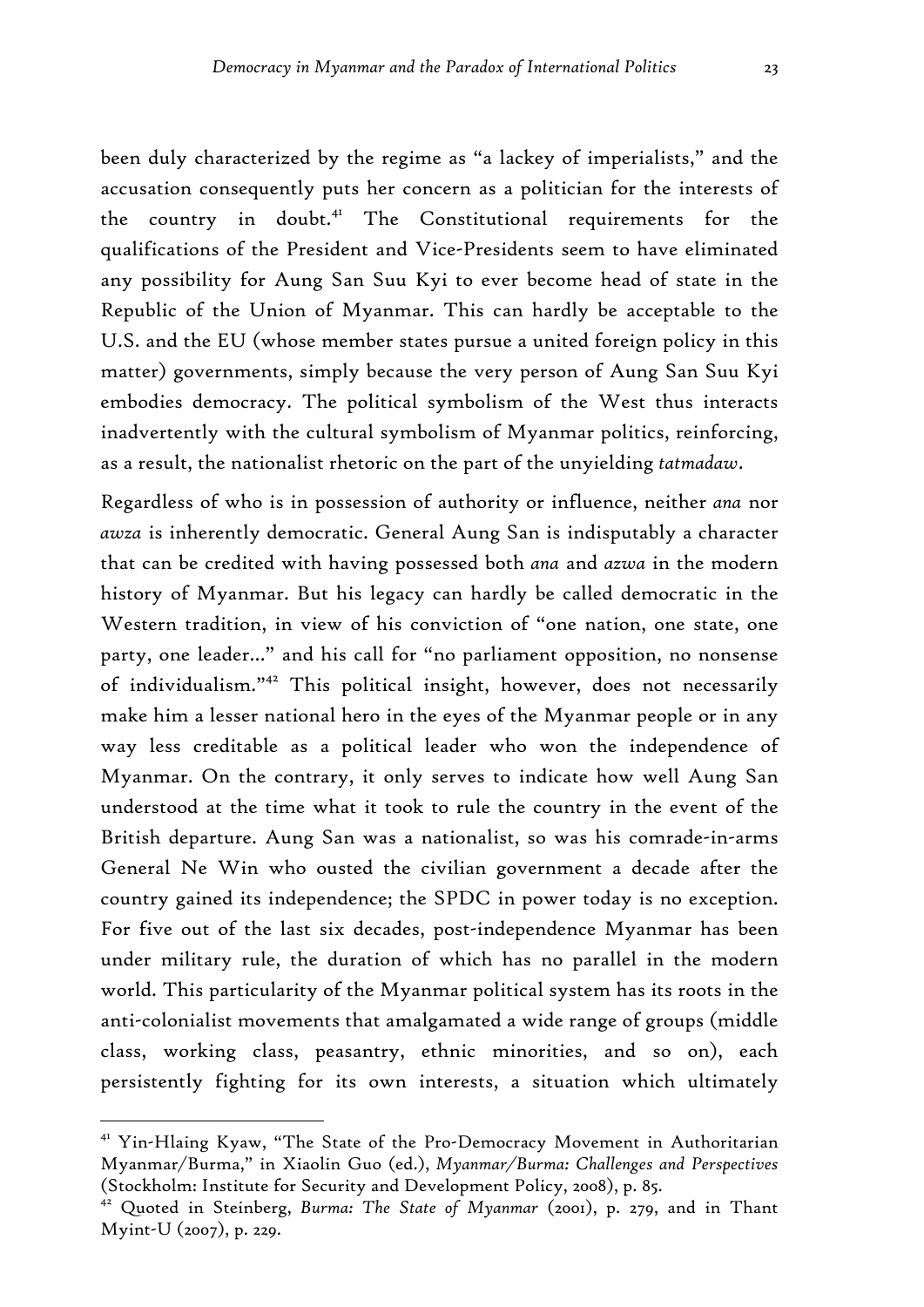compelled the leadership of the national armed forces to assert its selfassumed responsibility for the integration of the country, before gaining independence and during the civil war afterwards. In today's Myanmar, the *tatmadaw* is not just a combination of armed forces, but also the state itself.<sup>43</sup> All-out "regime change," therefore, would mean the eradication of both the military establishment and the entire government apparatus, the outcome of which would be too dire to contemplate. By the same token, any functioning civilian government without the military support is hard to imagine.

No matter whether it is civilian or military, cultural symbolism has always been a component of the legitimacy of rule. Religion is particularly overriding. The Burmans, a majority of the country's population, are mostly Buddhist, and Buddhism traditionally served as a foundation of national identity. The revitalization of Buddhism under British rule was an important part of the nationalist movement for independence.<sup>44</sup> After independence, regime consolidation that had an anti-communist element reaffirmed Buddhism in national politics.45 U Nu, Ne Win, and Than Shwe were/are all devoted Buddhists, and have all built pagodas while in office.<sup>46</sup> Less symbolic but nonetheless indispensable in political life is astrology, the power of which is revered by rulers and ruled alike, past and present. The royal chronicle *The Glass Palace Chronicle of the King of the Burma* is full of references to natural and supernatural signs as explanations of important historical events: during the last dynasty Konbaung (1752-1885), the court for reasons attributable to astrology frequently moved between the cultural centers of Shwebo, Ava,

<sup>&</sup>lt;sup>43</sup> As estimated, up to two thirds of cabinet ministerial positions are currently held by military or former military personnel, and the government sponsored Union Solidarity and Development Association (USDA) has penetrated all administrative levels down to that of the village. Li Chenyang and Chen Yin, "Yingxiang Miandian minzhuhua jinchengde zhuyao zhengzhi shili" [Main forces influencing democratization in Myanmar]. *Dangdai yatai* (No. 4, 2006), pp. 19-26. USDA membership is currently estimated at 24.6 million, and the association is expected by the government to play a crucial role in the democratic transition. *The New Light of Myanmar* (November 29, 2008), <http://networkmyanmar.org/images//2911newsn.pdf>.

<sup>44</sup> Zhao Jing, "Miandian guomin jiaoyu yundong de zaisikao" [Rethinking of national education movement], *Beida yatai yanjiu* (No. 8, March 2008), pp. 238-39.

<sup>45</sup> Robert H. Taylor, "Do States Make Nations?: The Politics of Identity in Myanmar Revisited," South East Asia Research Paper (Vol. 13, No. 13, 2005), p. 279.

<sup>46</sup> Steinberg, *Burma: The State of Myanmar* (2001), p. 45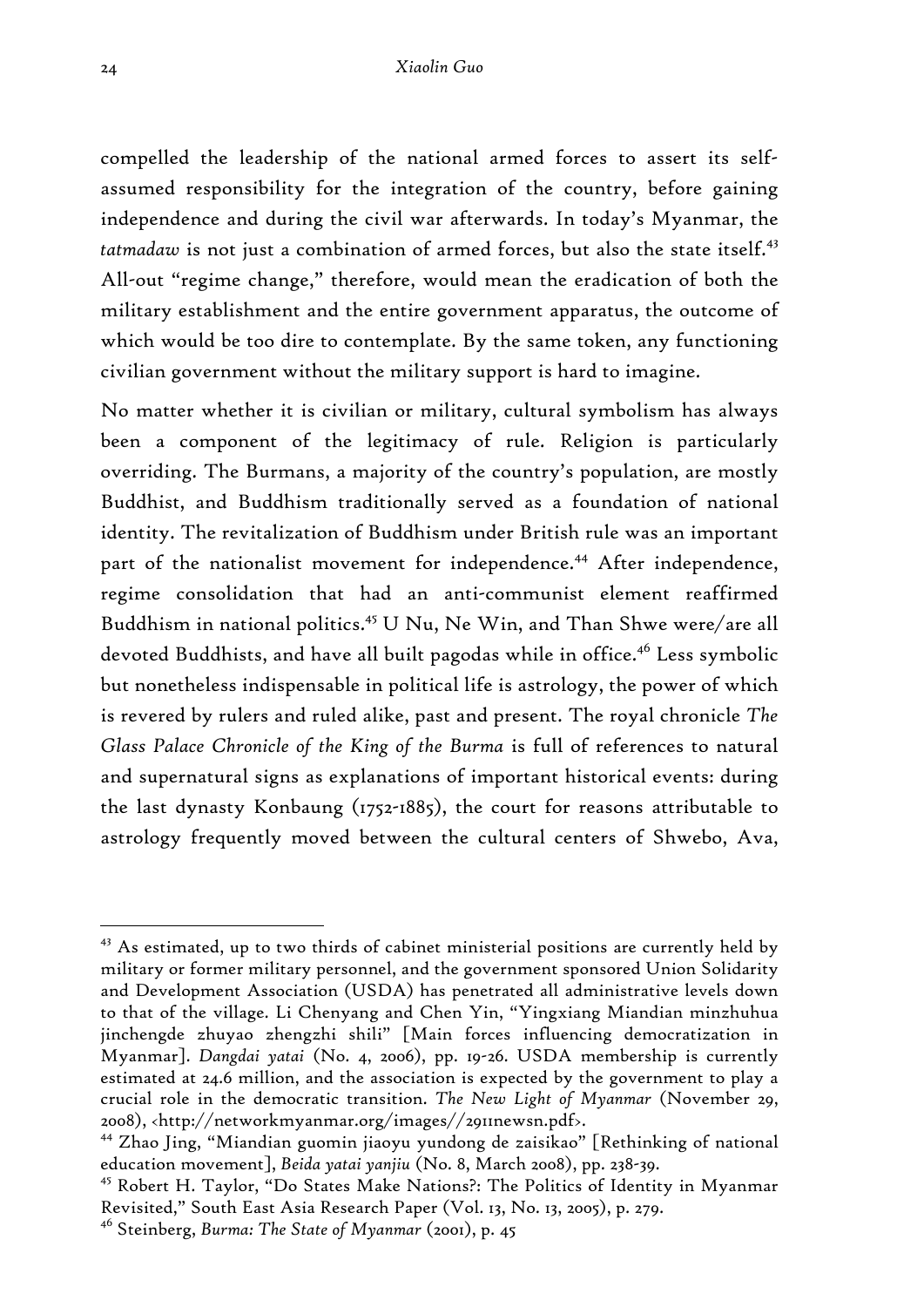Amarapura, and Mandalay.<sup>47</sup> It is widely believed that, following the advice of his astrologist, the current head of state Than Shwe, too, decided to relocate the government administrative capital further inland, 400 kilometers north of Yangon. Cultural symbolism as such, invariably obscured by democratic rhetoric in the political system of European tradition, is powerful in Myanmar politics. It has proven in the modern history of Myanmar to be a unifying as well as destructive force to nation building.

In addition to the greed and grievance of an economic nature, ethnicity has been one major challenge to nation building in Myanmar.<sup>48</sup> One third of the total population in the Union of Myanmar is composed of ethnic minorities ("national races" as they are officially referred to in English by the Myanmar government), speaking over 100 languages, distributed across the frontier areas (or "Shan States, the Frontier Areas and Backward Tracts" as designated by the British), in contrast to "Burma proper." The historic Panglong Meeting in 1947 convened by Aung San together with ethnic leaders acknowledged the local autonomy of the frontier areas, and promised a share of decision-making power as well as economic assistance in exchange for their support to make the territorial integration of the Union of Burma viable. The deal, later ratified in the Union's Constitution, also allowed the right of ethnic withdrawal from the Union after an initial ten-year period (though the special provision applied only to the Shan and Kayah states), a cause that was later taken up by certain nationality leaders when political grievances grew.49 The country's independence was embraced amid turmoil, and ethnic insurgencies played their part in the civil war that initially took hold among the Burman majority as well. To build national unity based on an imagined national identity, U Nu made an attempt to amend the Constitution designating Buddhism a national religion: the motion duly

<sup>47</sup> Mao Rui, "Miandian qiandu jiqi yingxiang chulun" [Myanmar government moving its capital and explanations], *Beida yatai yanjiu* (No. 8, March 2008), pp. 168-183.

<sup>48</sup> See Martin Smith, *State of Strife: The Dynamics of Ethnic Conflict in Burma* (Washington D.C.: East-West Center and Singapore: ISEAS publishing, 2007); also see Robert H. Taylor, "Do States Make Nations?"

<sup>49</sup> The "Federal Movement" led by the Shan elite encouraged U Nu to enter into negotiations with the representatives from the frontier areas in 1962, which effectively provided a pretext for the military coup and power seizure by Ne Win.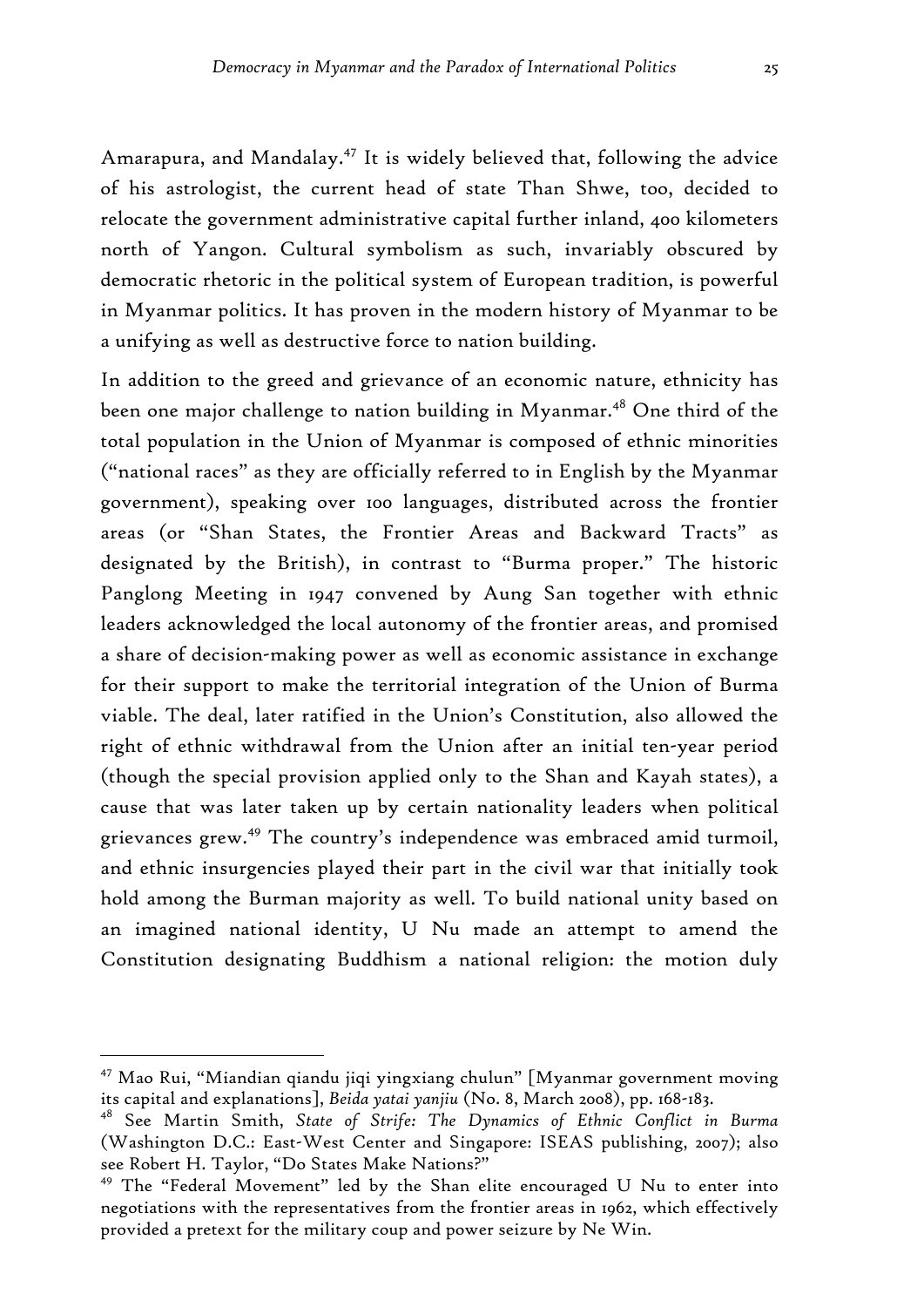backfired.50 Ethnic strife has since dominated Myanmar politics, and the ceasefire agreements reached between the government and some two dozen ethnic armed forces over the past two decades are yet to be consolidated and translated into long-lasting peace. $5^T$  The newly promulgated Constitution prescribes a new framework of ethnic relations in a renewed attempt at nation building, reaffirming the local autonomy of, political participation by, and economic assistance to, the frontier areas. The 2010 elections are expected by the Myanmar people to see the fulfillment of these promises.

To the Western powers (represented by Washington and Brussels), political transformation in Myanmar is taken to simply involve Aung San Suu Kyi replacing the *tatmadaw*. Yet, the real challenges to Myanmar's democratic transition are far more complex, bringing into play elements of nationalism, personal influence, Buddhism, astrology, and last but not least, ethnicity. Only a very carefully struck balance between all these intertwining elements can bring stability to the country; and in turn, only stability can provide the necessary conditions for economic development conducive to a sustained, lasting peace. The colonial rule in the past created a "rationalization" of the state, and in due course, generated imbalances in society, the legacies of which have not been confronted until recently. The NLD victory in the 1990 elections articulated an overwhelming desire for change in the country at the time, but the capability of the political party imbued with the name democracy was yet to be tested. The past twenty years have seen the NLD pull out of the National Convention, assembled to lay down principles for the draft of the Constitution, and in due course become embroiled in infighting.<sup>52</sup> In addition to a lack of clear political strategies, its leadership has failed to secure, and is deemed to be unlikely to secure in the near future, widespread support from the large population of ethnic minorities.<sup>53</sup> What

<sup>50</sup> Li Chenyang, "Miandian dulihou lijie zhengfu minzu zhengce de yanbian" [Development of ethnic minority policies in post-independence Myanmar] in *Yazhou minzu luntan*, edited by Fang Tie and Xiao Xian (Kunming: Yunnan daxue chubanshe, 2003), pp. 127-140.

<sup>51</sup> See Martin Smith, *State of Strife* (2007).

<sup>52</sup> See Yin-Hlaing Kyaw, "The State of the Pro-Democracy Movement in Authoritarian Myanmar/Burma" (2008), pp. 91-102.

<sup>53</sup> Li Chenyang, Myanmar/Burma's Political Development and China-Myanmar Relations in the Aftermath of the 'Saffron Revolution,'" in Xiaolin Guo (ed.), *Myanmar/Burma: Challenges and Perspectives* (2008), p. 115.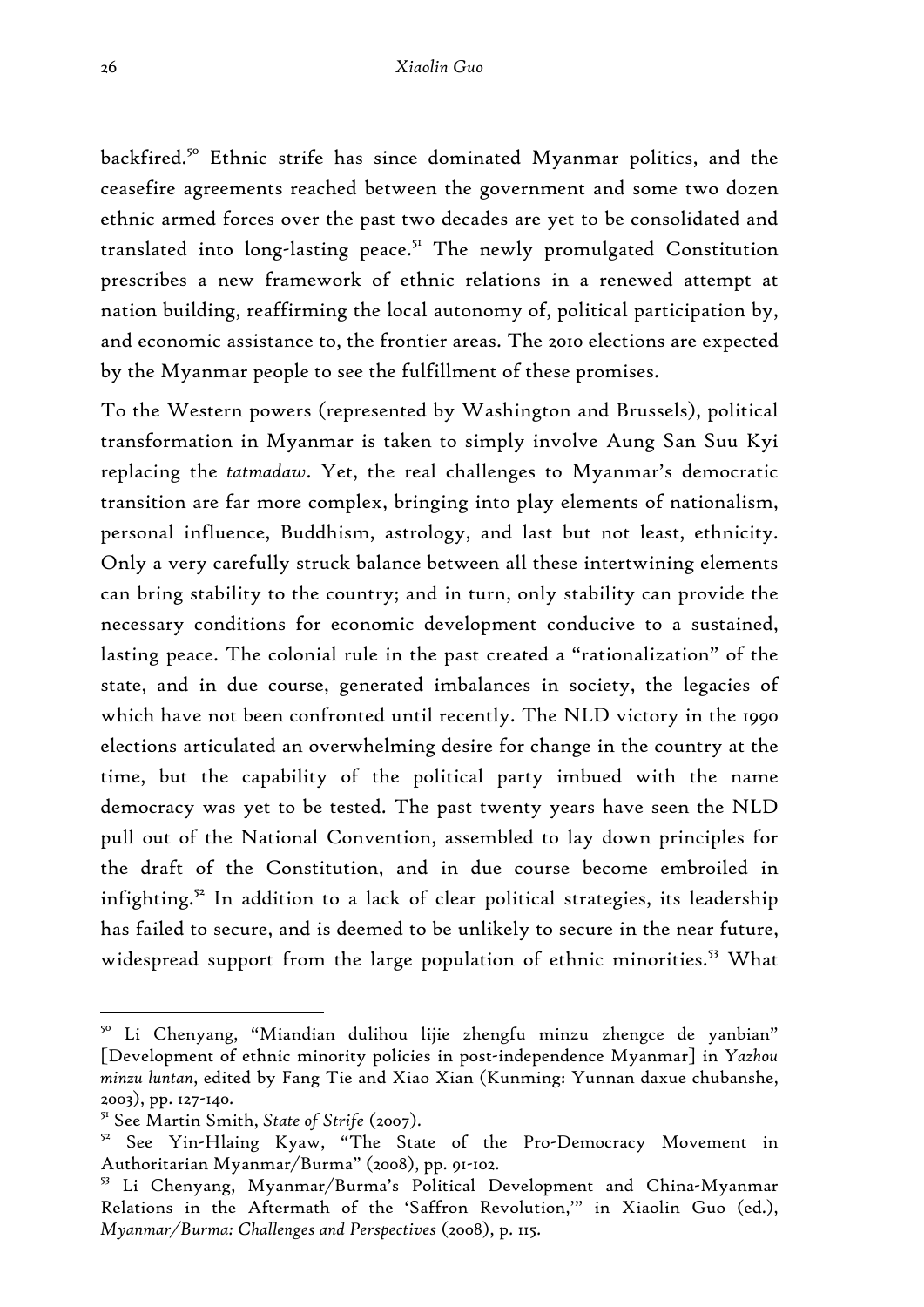the NLD can garner presently is moral support and overall sympathy from the West, and its leaders have been banking on Western support to gain access to the levers of power. However, the lesson to the NLD and equally to its Western supporters in this political game is the paradox that foreign support often proves to be counterproductive by reducing the legitimacy (of the NLD, in this case) to rule *within* the country, if one is familiar with the modern history of Myanmar and what is going on in the country today. The future of the NLD remains uncertain at the moment, as its leaders are yet to decide whether they will contest the elections – or indeed whether they will be allowed to participate in the up-coming elections.<sup>54</sup>

The present predicament that the NLD finds itself in is largely related to the role of Aung San Suu Kyi; the political impasse revolving around her person inadvertently becomes an obstacle to national reconciliation. Her silence, albeit if often enforced, over the past years has prompted doubts about her capacity to lead and about her remaining influence on the democratic movement within the country.<sup>55</sup> To a degree, her contentious relevance to the democratic movement has sent the NLD into disarray. Her strong personality and unyielding position have clearly frustrated the good offices of the UN Special Envoy, as Aung San Suu Kyi declined to grant Dr. Ibrahim Gambari an audience on his sixth trip to Myanmar in the summer 2008; $^{56}$  she did, however, meet with him on his following trip in the beginning of 2009, but the meeting achieved little progress in as far as reconciliation is concerned, as Aung San Suu Kyi reiterated the same preconditions for any possible dialogue with the military rulers.<sup>57</sup> All of this seems to have created a predicament for her supporters outside the country. Naturally, Western support for Aung San Suu Kyi has strategic concerns, in addition to elements of symbolic politics, counting on a democratically elected government headed

<sup>54</sup> Wai Moe, "NLD Leaders Discuss Role in 2010 Election," *The Irrawaddy*, December 2, 2008, <http://www.irrawaddy.org/print\_article.php?art\_id=14734>.

<sup>55</sup> Cathy Scott-Clark and Adrian Levy, "Not Such a Hero After All," *Guardian.co.uk*, November 11, 2008, http://www.guardian.co.uk/world/2008/nov/11/burma-aung-sansuu-kyi.

 $56$  The Myanmar government newspaper recounted the repeated efforts by the UN delegates to reach Aung San Suu Kyi. *The New Light of Myanmar* Vol. XVI, No. 128 (August 24, 2008), pp. 6-8.

<sup>57</sup> Aung Hla Tun, "Myanmar's Suu Kyi Meets United Nations Envoy," *Reuters* Newyahoo.com (February 2, 2009), <http://news.yahoo.com/s/nm/20090202/wl\_nm/ us\_myanmar\_un/print>.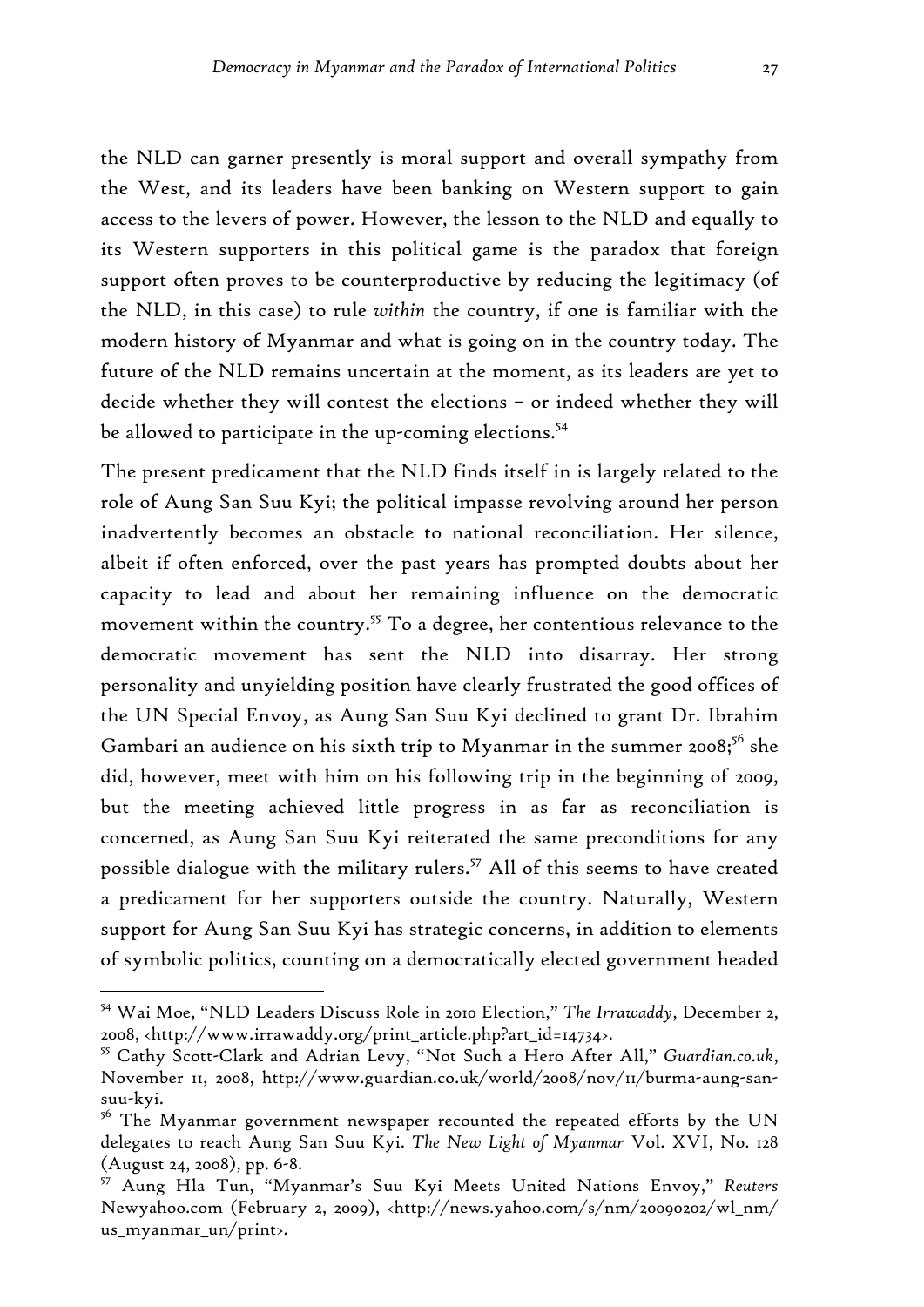by Aung San Suu Kyi to be pro-West. This may well turn out to be merely wishful thinking, as democracies do not automatically align their interests and, moreover, it gets in the way of seeking solutions to the present Myanmar impasse. The Southeast Asian democracies (with maybe the exception of countries like the Philippines and Indonesia, and to some extent, Malaysia and Singapore) have clearly shunned what is perceived as an antagonistic Western approach in dealing with Myanmar; and India, for that matter, is likely to prioritize harmonious relations with its neighbor in accordance with its own strategic interest. Conversely, China, being a country that is not a multi-party democracy, pursues a policy toward Myanmar not particularly divergent from a number of its Asian neighbors.

A conventional understanding of China's position on Myanmar is based essentially on two assumptions that make perfect sense to observers from a distance, one being a potential impact of a democratic Myanmar on the Chinese political system, and the other relating to China's dependence on Myanmar's natural resources. Beyond the confines of ideology, however, there is a wisdom that neither a democratic nor an authoritarian Myanmar (or North Korea, for that matter) will have any bearing on the Chinese political system, which, regardless of whether it is communist or not, is itself a product of an ancient state, both Confucian and legalist in different periods during its very long history. Natural resources are no doubt important from an economic point of view, but border security and regional stability pose far bigger concerns for China. It is China's understanding that political stability can be achieved through economic development; hence, its involvement in economic development in Myanmar. Geo-proximity determines the unique relationship between China and Myanmar; and it is the relevance of geoproximity that has prompted China as well as other Asian countries to assume increasing responsibility for regional security and development. The implications are not at all unfamiliar to what concerns the Western counterparts.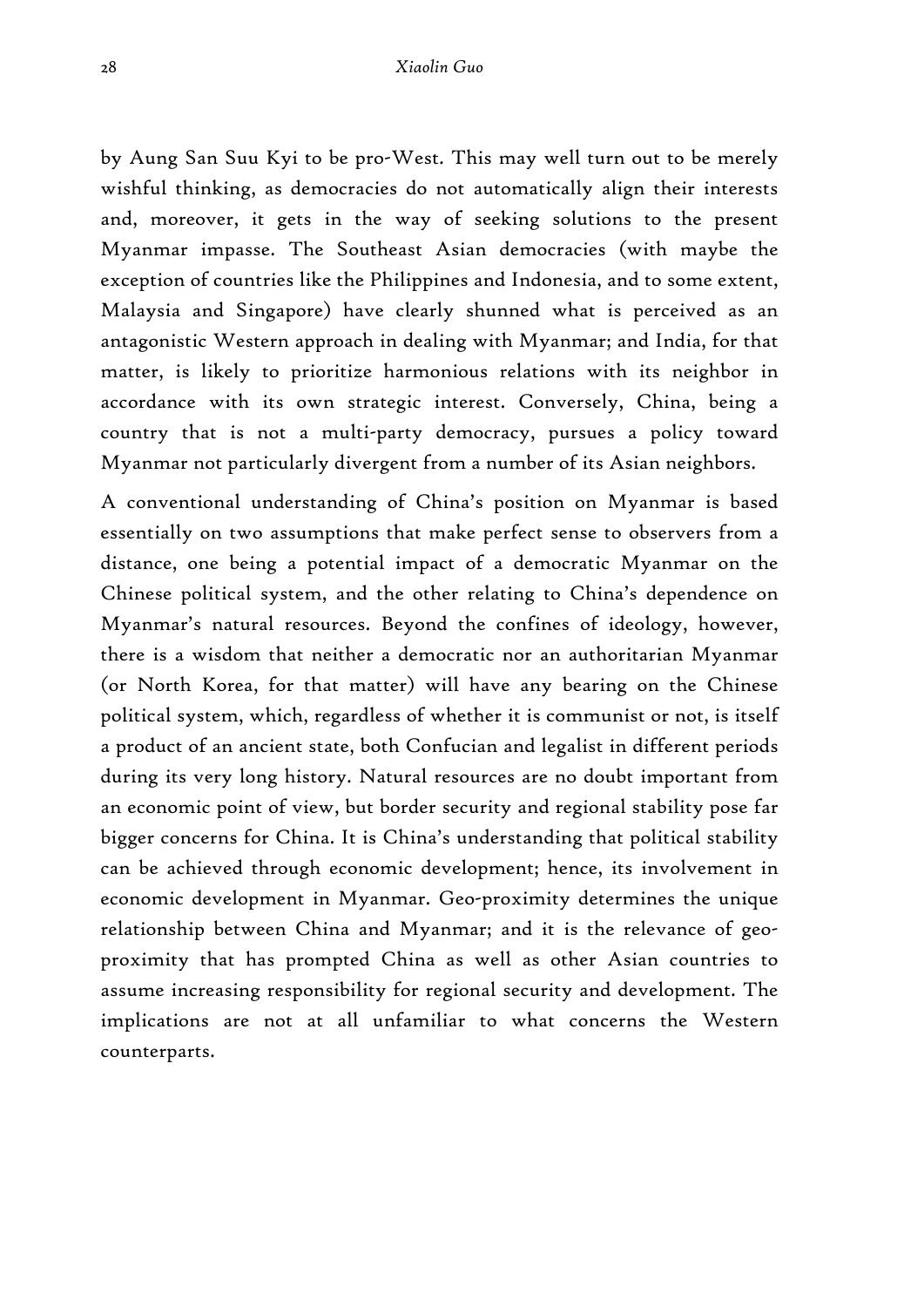### Geopolitics Reshaping the Rules

The agenda of international politics is in constant flux. What happens elsewhere changes the focus of the world's major powers on problems in a particular region; likewise, events taking place in another part of the world can prompt policy adjustments among regional players with regard to regional affairs in relation to the world at large. August 8, 2008 (twenty years to the day that workers, civil servants, and students staged a general strike against the government of the Burma Socialist Programme Party led by U Sein Lwin who succeeded Ne Win as Party Chairman)<sup>58</sup> was a date on which two regional powers, China and Russia, came under the spotlight of international media, as Beijing unveiled the opening of the 29th International Olympic Games in a spectacular gala while, in a separate development, Moscow ordered a retaliatory strike on Georgia over South Ossetia and Abkhazia.

The Caucasus conflict came to be viewed by some analysts as a defining moment of history,<sup>59</sup> which, in a manner of speaking, highlights the state of affairs in that the Western powers had, since the end of the Cold War, not been so challenged. The U.S. and EU governments alleged that Russia's behavior was an infringement upon a sovereign state (i.e. Georgia), but Russia called it an assertion of its right to self-defense, claiming that its peacekeeping troops had come under attack from the Georgian army, a military response incidentally judged by some international observers as by no means illegitimate.<sup>60</sup> Standing shoulder-to-shoulder with Georgia,

 $58$  The strike ended U Sein Lwin's tenure before the month was over; his successor Dr. Maung Maung was ousted by the army on September 19 in a putsch.

<sup>59</sup> Adrian Hamilton, "We Need an Old Approach for the New Global Politics," *Independent.co.uk* (August 28, 2008), <http://www.independent.co.uk/opinion/ commentators/adrian-hamilton/adrian-hamilton-we-need-an-old-approach-for-the new-global-politics-910677.html>.

 $60$  The account given by the German military attaché in Moscow has it that "the Russians had moved to strengthen their peacekeepers, deployed under a mandate from the Organization for Security and Cooperation in Europe (OSCE), to protect Russian citizens and to restore the status quo ante," and that "the deployment of air power by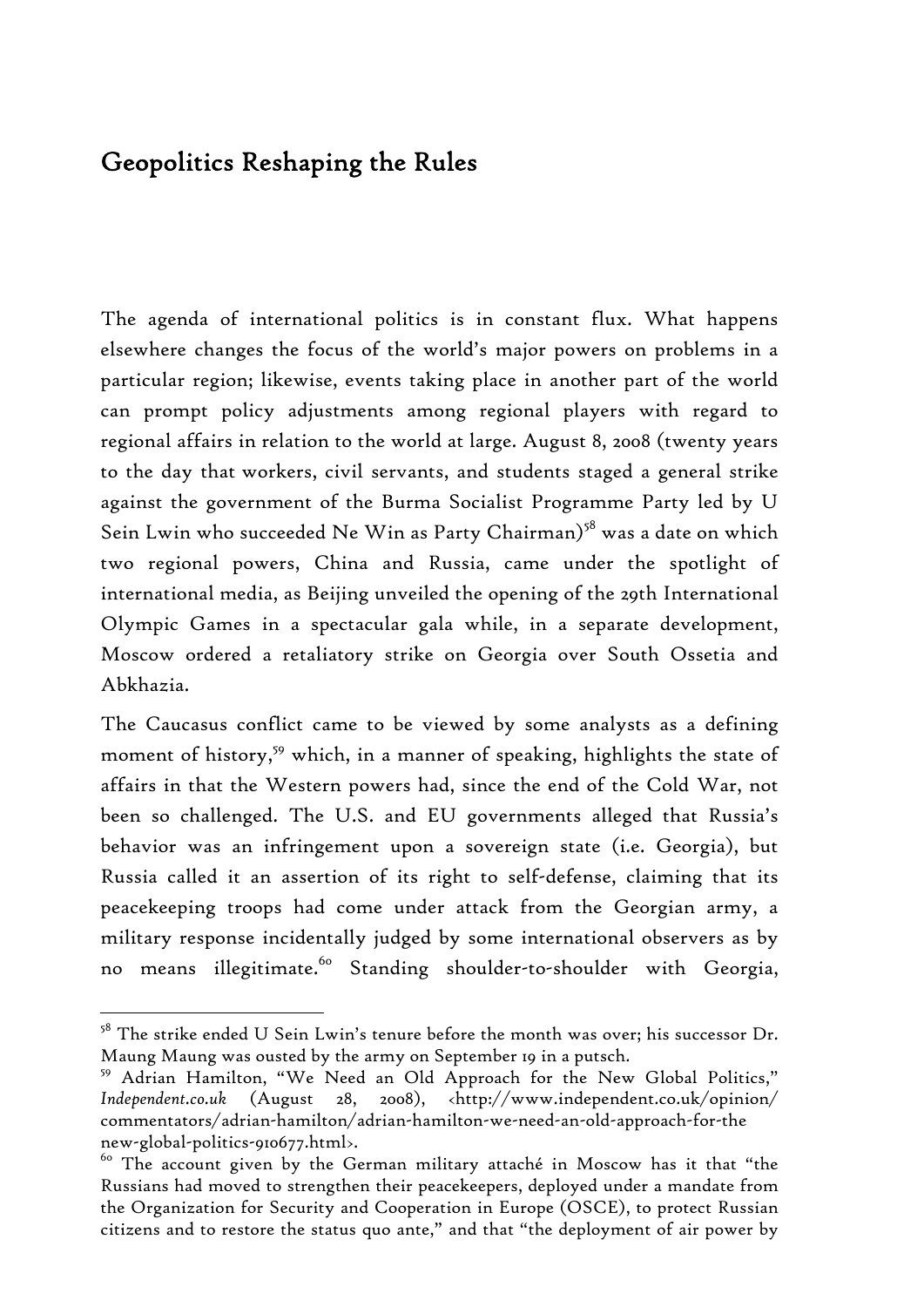President Bush warned Russia not to recognize the independence of South Ossetia and Abkhazia; Russia did just that, regardless. After all, Russia had forewarned, not long before, that the recognition of Kosovo's unilateral independence by the major world powers would set "a terrible precedent."61 Parallels are indeed inconvenient; like in many other areas of international relations, the failure to draw inconvenient parallels has inadvertently undercut the persuasive power of the key values that the West is keen on disseminating, including democracy in Myanmar. Regardless of which party was to blame for the war in the Caucasus this time, loud talk on both sides of the Atlantic stood in marked contrast to a general silence in other parts of the world; there governments were best described as "bemused by western moralising on Georgia," as Singapore's former UN ambassador put it.<sup>62</sup>

Some observers called the Caucasus crisis "the graveyard of America's unipolar world,"<sup>63</sup> and the beginning of "a new disorder."<sup>64</sup> The statements as such signaled a perception of change (if not already reality) in terms of power balance in international relations and the way the game of international politics is played. Along with this change, geopolitical spaces perceived as having been "intruded by the West" are likely to be restructured,<sup>65</sup> as regional actors are beginning to assume a more active role. While Russia is to be reckoned with in Europe (as well as its near abroad),

-

Russia can be seen as militarily appropriate to the operation." DPA News Agency, "German Diplomat: Russian Response to Georgia Appropriate," *DW-World.de* (August 24, 2008), <http://www.dw-world.de/dw/article/0,,3590155,00.html?maca=enrss-en-all-1573-xml-atom>.

<sup>&</sup>lt;sup>61</sup> Xinhua, "Putin: Recognition of Kosovo's Independence 'Terrible Precedence," *People's Daily Online* (February 23, 2008), <http://english.peopledaily.com.cn/ 90001/90777/90853/6359363.html>.

<sup>62</sup> Kishore Mahbubani, "The West Is Strategically Wrong on Georgia," *Financial Times.com* (August 20, 2008), <http://www.ft.com/cms/s/0/c65798bc-6ec6-11dd-a80a-0000779fd18c.html>.

<sup>&</sup>lt;sup>63</sup> Seumas Milne, "Georgia Is the Graveyard of America's Unipolar World," *Guardian.co.uk* (August 28, 2008), <http://www.guardian.co.uk/commentisfree/ 2008/aug/28/russia.usforeignpolicy>.

<sup>64</sup> Timothy Garton Ash, "China, Russia and the New World Disorder," *Los Angeles Times* (September 11, 2008), <http://www.latimes.com/news/opinion/commentary/laoe-ash11-2008sep11,0,6733055.story>.

<sup>&</sup>lt;sup>65</sup> In his essay, "The West is Strategically Wrong on Georgia" (August 20, 2008), Kishore Mahbubani argues that as "a result of its overwhelming power, the west has intruded into the geopolitical spaces of other dormant countries" and that in the wake of the Russia-Georgia conflict, those spaces "are no longer dormant, especially in Asia."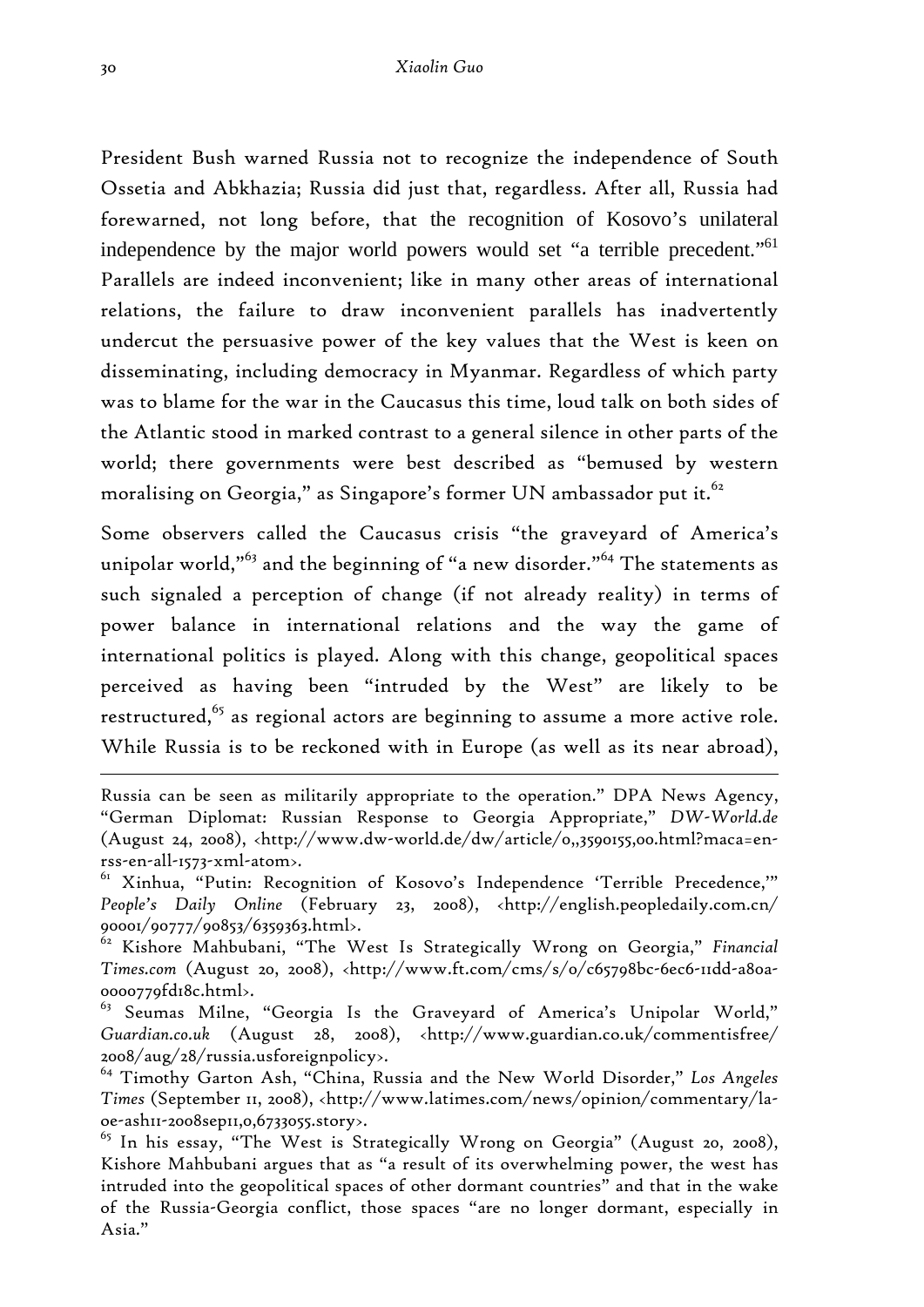China and India are to be reckoned with in Asia, and so are Brazil and Venezuela in Latin America. This new state of affairs would vindicate the prediction made by Deng Xiaoping close to 20 years ago, when China's reforms had suffered a major political setback as the result of cracking down on the student movement in June 1989. Assessing the international order in relation to domestic development amid international sanctions on China, Deng made the following judgment in March 1990:

The situation in which the United States and the Soviet Union dominated all international affairs is changing. Nevertheless, in future when the world becomes three-polar, four-polar or fivepolar, the Soviet Union, no matter how weakened it may be and even if some of its republics withdraw from it, will still be one pole. In the so-called multi-polar world, China too will be a pole. We should not belittle our own importance: one way or another, China will be counted as a pole. $^{66}$ 

Being counted as one pole, China has been called upon to play a role in bringing about political change in Myanmar. China, drawing lessons from the past,  $67$  regards the political standoff in Myanmar as the internal affair of that country; in this the Chinese government has been basically adhering to its non-interference policy. Viewing Myanmar's political stability as a matter of strictly regional interest, China has consistently treated the matter with warranted caution. In this regard, China's position largely concurs with that of the ASEAN countries, in particular, neighbors of Myanmar, including those outside ASEAN such as India. The Asian approach to Myanmar is stability first, in contrast to the Western rhetoric of "democracy first!" In view of the play of international politics vis-à-vis Myanmar, one may well

<sup>66</sup> Deng Xiaoping, "The International Situation and Economic Problems," *Deng Xiaoping wenxuan* [Selected works of Deng Xiaoping], Vol. 3 (Beijing: Renmin chubanshe, 1993), p. 353.

 $67$  For a troubled history of contemporary China-Myanmar relations, see Xiaolin Guo, *Towards Resolution: China in the Myanmar Issue*, Silk Road Paper (Washington and Uppsala: Central Asia-Caucasus Institute & Silk Road Studies Program, March 2007), pp. 30-49.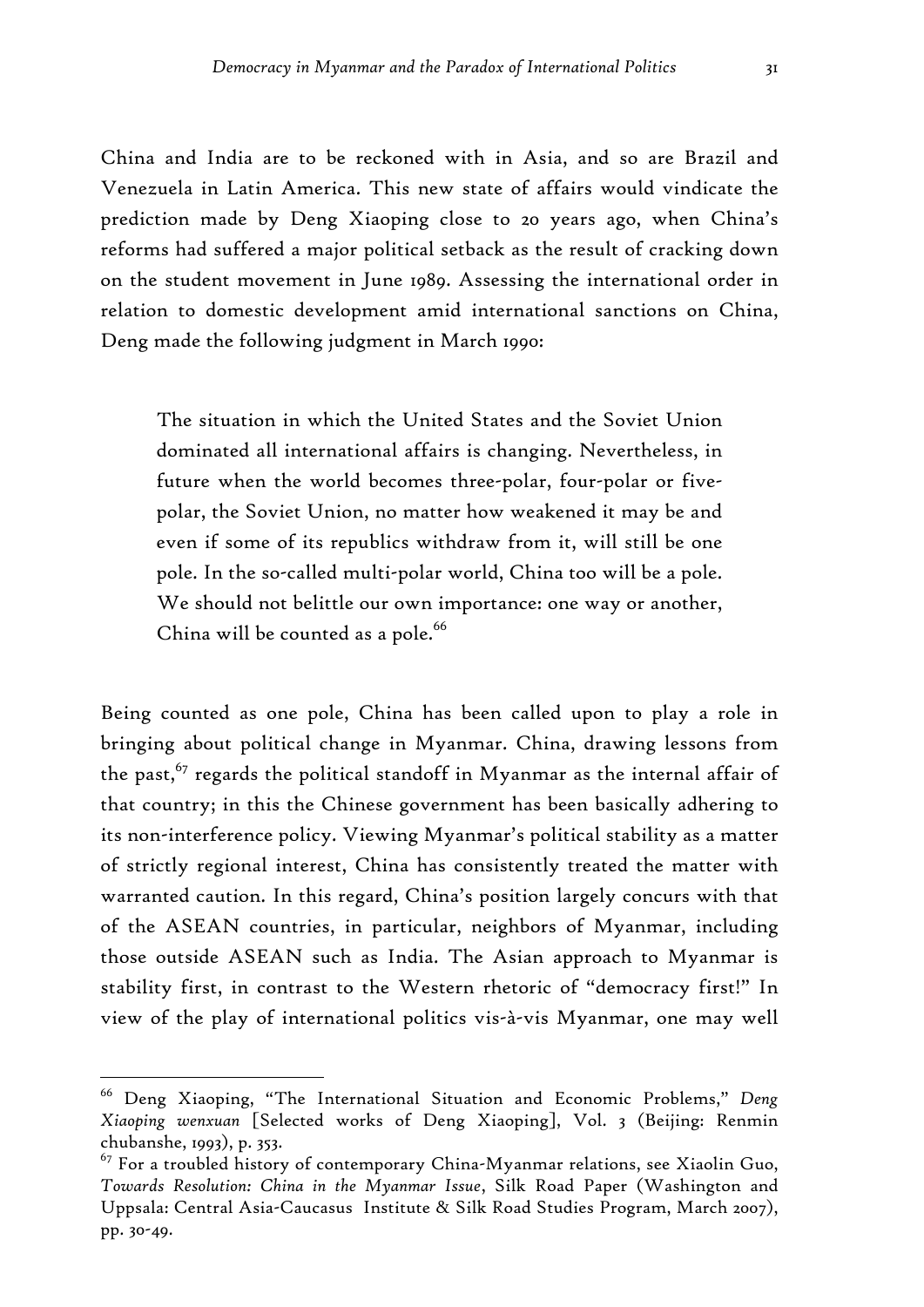argue that there is no international community as such, but only Western powers and regional actors pursuing different agendas.

If the Russia-Georgia conflict and the ensuing international debate have any bearing on Myanmar as an international concern, it underscores the importance of geopolitics and its increasing relevance to management of international relations. Russia's unyielding position on South Ossetia and Abkhazia is underpinned by strategic concern (aside from the historically entangled sentiments). Equally, geopolitics is something that the democratic West itself cannot ignore. The initial support for Georgia offered by the European leaders was hijacked, in a manner of speaking, by an overwhelming ideological agenda; the dismissal by Western politicians of credible reports about the war in Georgia available at the time has been attributed to the fear of "discredit[ing] their whole project for spreading democracy and recruiting allies among former Soviet republics."68 Yet, a pro-West government like the one in Georgia can very well jeopardize Western interests.<sup>69</sup> When faced with geopolitical realities, the West – predominantly "Old Europe" – paused, and began to review the situation concerning its relationship with Russia. Three months after the event, contradicting accounts about the conflict in the Caucasus emerged, raising questions about Georgia's claims.<sup>70</sup> In due course, the European Union has launched a fact-finding mission to determine the causes of the war between Georgia and Russia.<sup>71</sup> The NATO summit toward the end of the year further delivered a blow to Georgia (together with Ukraine) in its attempt to seek speedy NATO membership, $72$  though

<sup>&</sup>lt;sup>68</sup> Mary Dejevsky, "Why Did the West Ignore the Truth about the War in Georgia?" *Independent.co.uk* (November 12, 2008), <http://www.independent.co.uk/opinion/ commentators/mary-dejevsky/mary-dejevsky-why-did-the-west-ignore-the-truthabout-the-war-in-georgia-1012234.html>.

 $^{69}$  The row between Russia and the Ukraine over gas supplies ensuing the New Year 2009 shows again how the legacy of the Soviet Union and the lingering Cold War sentiments can easily be exploited, wittingly or unwittingly, to create a quandary for "Old" as well as "New" Europe.

<sup>&</sup>lt;sup>70</sup> See, C. J. Chivers and Ellen Barry, "Georgia Claims on Russia War Called into Question," *The New York Times* (November 7, 2008), <http://www.nytimes.com/ 2008/11/07/world/europe/07georgia.html?\_r=1&hp&oref=slogin>.

<sup>71</sup> CNN, "EU Probes Causes of Georgian Conflict," *CNN.com* (December 2, 2008), <http://edition.cnn.com/2008/WORLD/europe/12/02/georgia.eu.war/index.html>.

<sup>72</sup> Vanessa Mock, "Setback for Georgia after Nato Rejection," *Independent.co.uk* (December 3, 2008), <http://www.independent.co.uk/news/world/europe/setback-forgeorgia-after-nato-rejection-1049064.html>.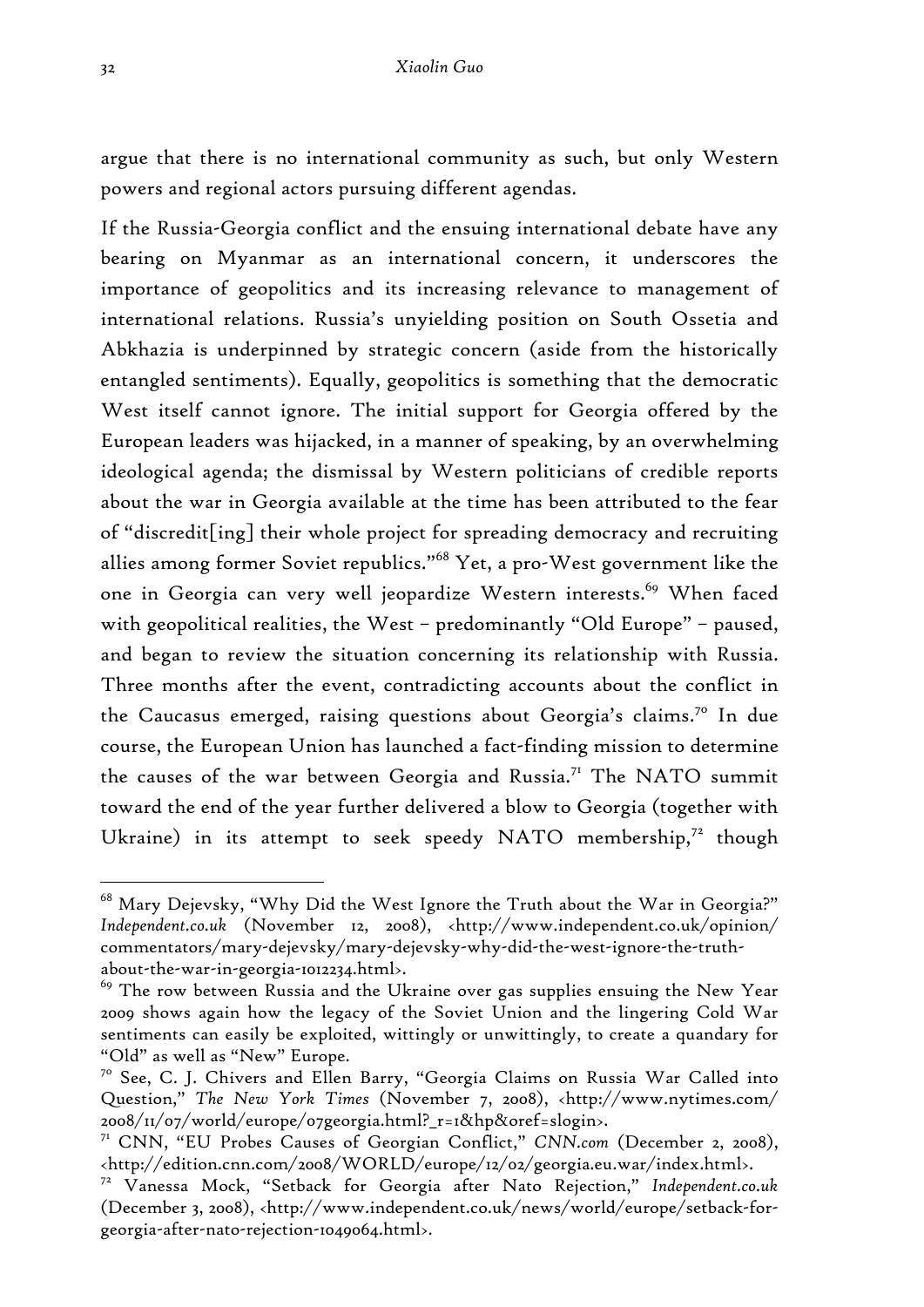Georgia may interpret it differently.<sup>73</sup> Instead, the NATO chief announced "conditional and graduated re-engagement" with Russia.<sup>74</sup> This policy modification would appear to be a victory of rationality over ideology, at the heart of which are the West's concerns for its own strategic objectives.

In the matter of geopolitics, Myanmar is a concern for a number of Asian countries. The Asian regional mechanism of conflict management and economic cooperation was augmented in the 1990s, along with the expansion of ASEAN, and the subsequent formation of 10+1 and 10+3 economic cooperation. For historical reasons, the function of ASEAN has been constrained, from time to time, largely due to pressure from its Western allies.75 The post-Nargis relief effort showed a more united ASEAN willing to deal with a regional crisis. The Tripartite Core Group (TCG) was put into place in May, two weeks after the cyclone struck. The group – comprising members from ASEAN, UN, and the government of the Union of Myanmar – first organized an international fund pledging conference in Yangon; then it conducted a survey in the cyclone-struck areas. Its first press release was published in late June and found the scenes on the ground standing "in contrast to the flood of reports in the immediate aftermath of the cyclone that criticized the Myanmar government's response to the disaster."76 The fourth press release by the TCG a month later showed that "all of the disaster-affected communities have received relief assistance at least once."<sup>77</sup> The same report also emphasized the "remaining challenges of sustaining the relief and advancing the support for early recovery in terms of livelihood and subsequently local level recovery on the ground." Interestingly, none of the alternative views and urges for continued humanitarian aid reported by the

<sup>73</sup> Mikheil Saakashvili, "Ask the Russians Why Georgia Hasn't Been Stable," *Independent.co.uk* (December 7, 2008), <http://www.independent.co.uk/opinion/ commentators/mikheil-saakashvili-ask-the-russians-why-georgia-hasnt-been-stable-1055540.html>.

<sup>74</sup> BBC, "Nato 'to Resume Ties with Russia,'" *BBC News* (December 3, 2008), <http://news.bbc.co.uk/2/hi/europe/7762021.stm>.

<sup>75</sup> See, Jürgen Haacke, "ASEAN and the Situation in Myanmar/Burma," in Xiaolin Guo (ed.), *Myanmar/Burma: Challenges and Perspectives* (2008), pp. 131-158.

<sup>76</sup> Leslie Koh, "Myanmar 8 Weeks on," *The Straits Times* (June 29, 2008), <http://www.straitstimes.com/Free/Story/STIStory\_252806.html>.

<sup>&</sup>lt;sup>77</sup> Tripatite Core Group, "Cyclone Nargis Response Enters a New Phase in Relief and Early Recovery," UN Office for the Coordination of Humanitarian Affairs (July 30, 2008), <http://www.reliefweb.int/rw/rwb.nsf/db900SID/EGUA-7H7LMG?Open Document>.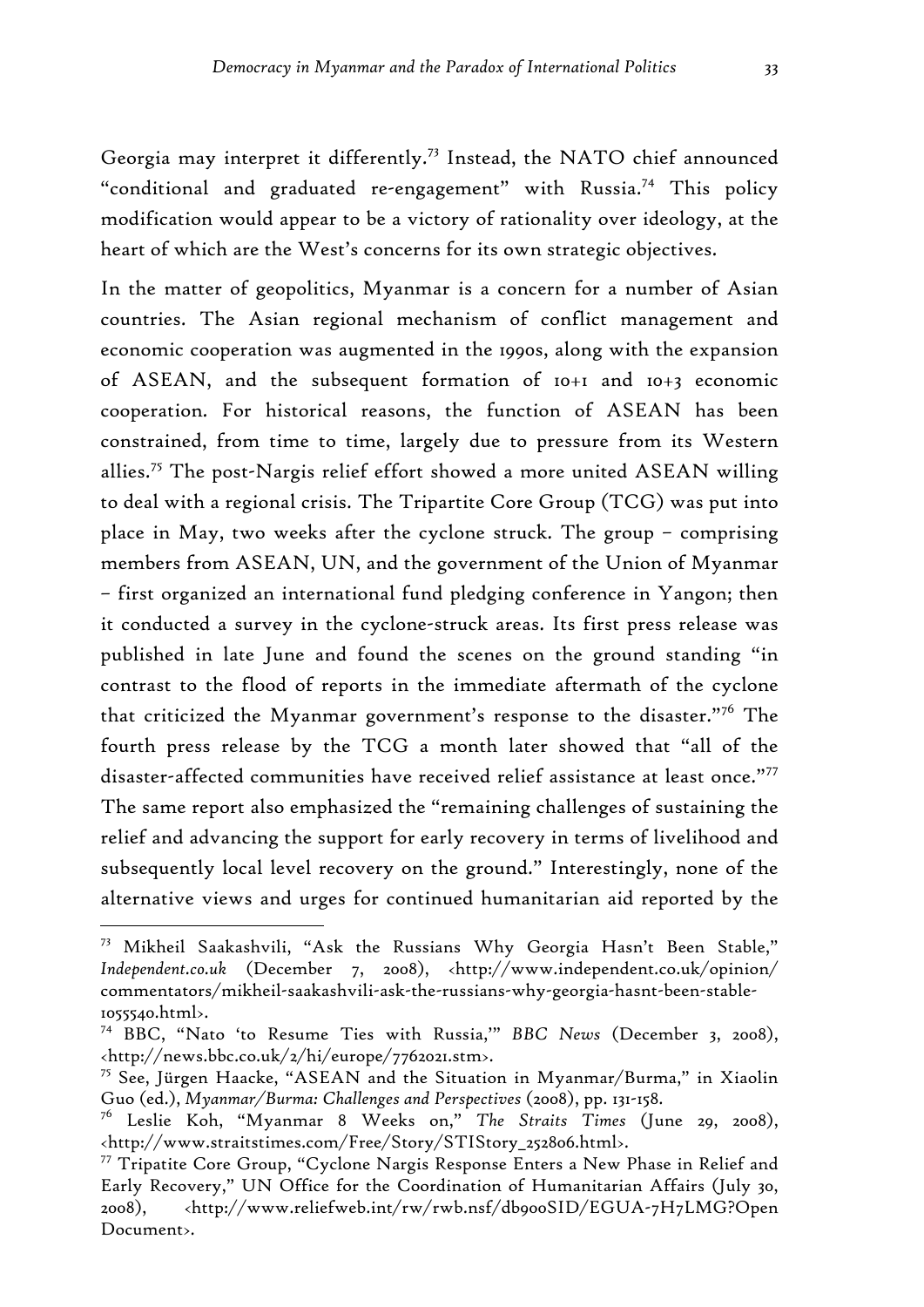TCG, with first-hand knowledge of the situation, were mentioned in international news headlines.

The post-cyclone relief efforts coordinated by the regional players are said to "herald a new era of regionalized 'humanitarianism with Asian values," $7^{8}$ which may in turn have a notable impact on the political development in Myanmar. Myanmar's military government, entrenched during its prolonged isolation, seemed to have withstood outside political pressure. The wrangling over post-cyclone relief did little to weaken its position. The ceasefire agreements reached by the government with various ethnic armed forces beginning in the 1990s ended, except for pockets in the Thai borderlands, the all-out civil war that had devastated the country over a period of decades. By adopting the new Constitution, the government completed one more step on its "roadmap to democracy." The NLD today is no longer a political rival. Further showing its confidence or maybe in part demonstrating its willingness to cooperate with the UN, the military government released its "longest-serving political prisoner" along with some nine thousand convicts in an amnesty in September 2008.79 That seemingly obscure move, however, was followed by a more predictable action when lengthy prison sentences were handed down to dozens of dissidents in November.<sup>80</sup> The crackdown on opponents by the government is suggestive of an act of "clearing the way" in preparation for the general elections in 2010.<sup>81</sup> The biggest question remains though: how the NLD leader Aung San Suu Kyi is going to be handled as the country goes to the poll.

<sup>78</sup> Ashley South, "Economic Crisis and Human Rights," *The World Today.Org*, November 2008, pp. 16-17, <http://rspas.anu.edu.au/rmap/newmandala/wp-content/ uploads/2008/10/ashley-south-article.pdf>.

<sup>79</sup> Amy Kazmin, "Burma's Junta Frees Suu Kyi Aide," *Financial Times.com* (September 23, 2008), <http://www.ft.com/cms/s/0/1d45e91a-8981-11dd-8371-0000779fd18c.html>.

Andrew Buncombe, "Pro-Democracy Activists Sentenced in Burma," *Independent.co.uk* (November 11, 2008), <http://www.independent.co.uk/news/world/ asia/prodemocracy-activists-sentenced-in-burma-1011490.html>. Joint Press Release, "UN Should Refer Burma to Int. Criminal Court," *Scoop International News* (November 21, 2008), <http://www.scoop.co.nz/stories/WO0811/S00348.htm>.

 $81$  As the paper went to print, news came that the military government granted amnesty to 6,313 prisoners including three members of NLD. Agencies, "Myanmar Detainees Get Amnesty," *AlJazeera.Net* (February 22, 2009), <http:// english.aljazeera.net/news/asia-pacific/2009/02/200922262419891603.html>.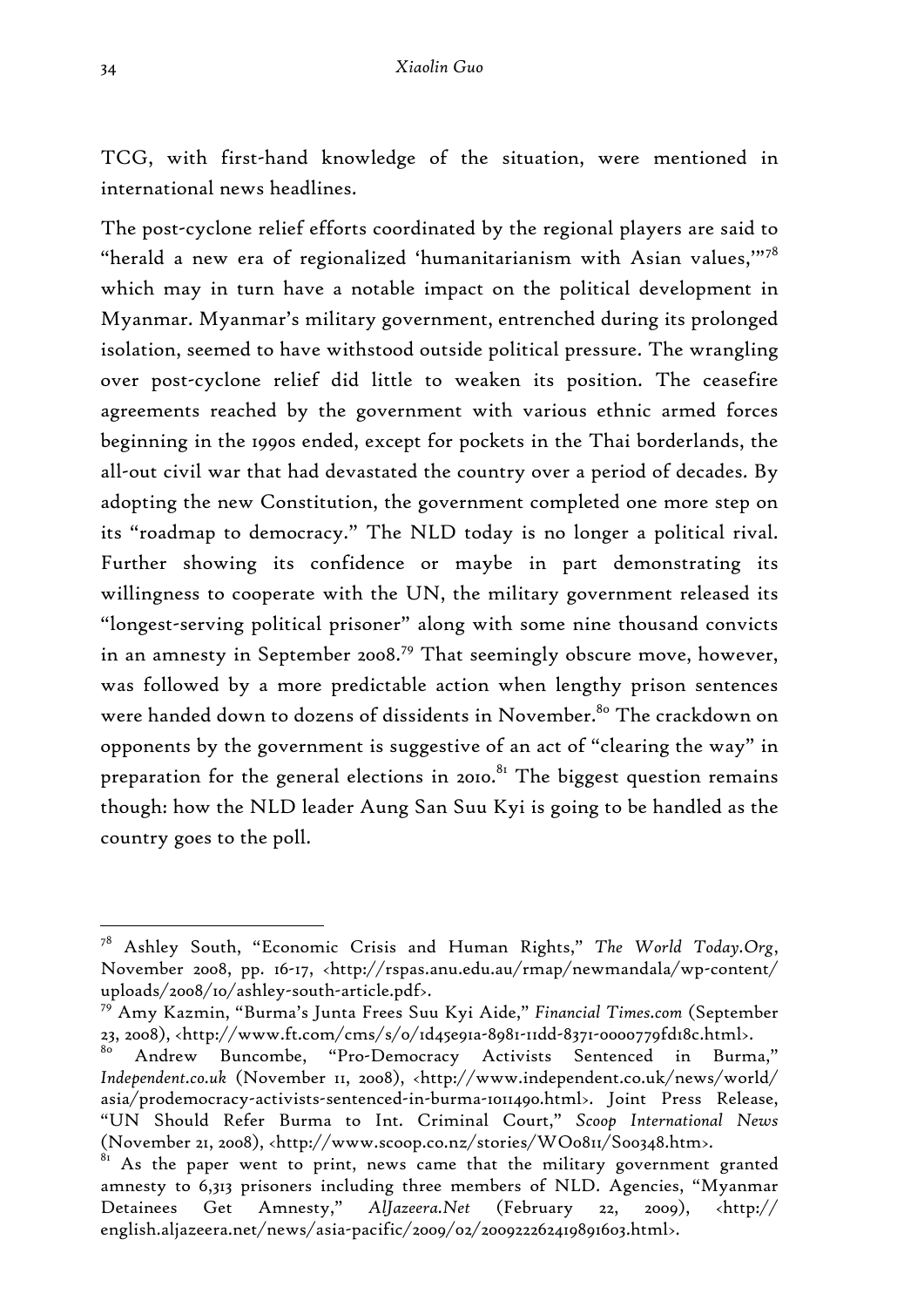The persistence of the "Myanmar issue" in international politics has, as discussed earlier, hinged on different attitudes toward Aung San Suu Kyi. For the West, any talk of a political process in the country must begin with the release of Aung San Suu Kyi. To the regional players, the West simply uses her as a "political tool,"<sup>82</sup> at the expense of finding a viable solution to Myanmar's woes. Sensitive to the complexity of history and socio-economic reality in the country, the regional players share a general consensus that "internal legitimacy" is imperative for stability in the country, and stability must come first for any further political change to take place inside the country. Aung San Suu Kyi is popular largely because she carries with her name the legacy of Aung San, and her popularity, as a symbol of change, was decisive in helping the NLD to win victory in the 1990 elections.<sup>83</sup> Since then, her name has been associated with democracy in Myanmar, and for that reason, foreign support for her has been forthcoming. Half a century apart, the base of her influence and what she has been fighting for have turned out to be very different from that of her father, Aung San, who earned both personal influence and political authority in fighting for his country against foreign occupying powers. While it is indisputable that Aung San Suu Kyi has *awza*, her *ana* to lead the country remains in question. On this point, obviously, the regional players disagree with the Western powers' insistence that Aung San Suu Kyi is the only solution to political progress in Myanmar. This rigidity on the part of politicians in the United States as well as in Europe often seems less of an outcome of miscommunication than the lack of genuine interest in finding a solution, which would explain the persistent

<sup>82 &</sup>quot;Thai PM Says West Uses Myanmar's Suu Kyi as Political Tool," *Asia Observer* (August 25, 2008), <http://www.asiaobserver.com/content/view/554998/123/>. The Thai prime minister who made the comment later resigned in the midst of public protest that brought the country to a standstill in August-September, further closed its airports in November-December 2008, and in the end toppled his successor.

 $83$  In her public speech to a mass rally in Yangon on August 26, 1988, she invoked her father's legacy, telling her audience that as her father's daughter she "could not remain indifferent to all that was going on," and calling the national crisis faced by the people of Burma "the second struggle for national independence." Aung San Suu Kyi, "Speech to a Mass Rally at the Shwedagon Pagoda," August 26, 1988, <http://burmalibrary.org/ docs3/Shwedagon-ocr.htm>.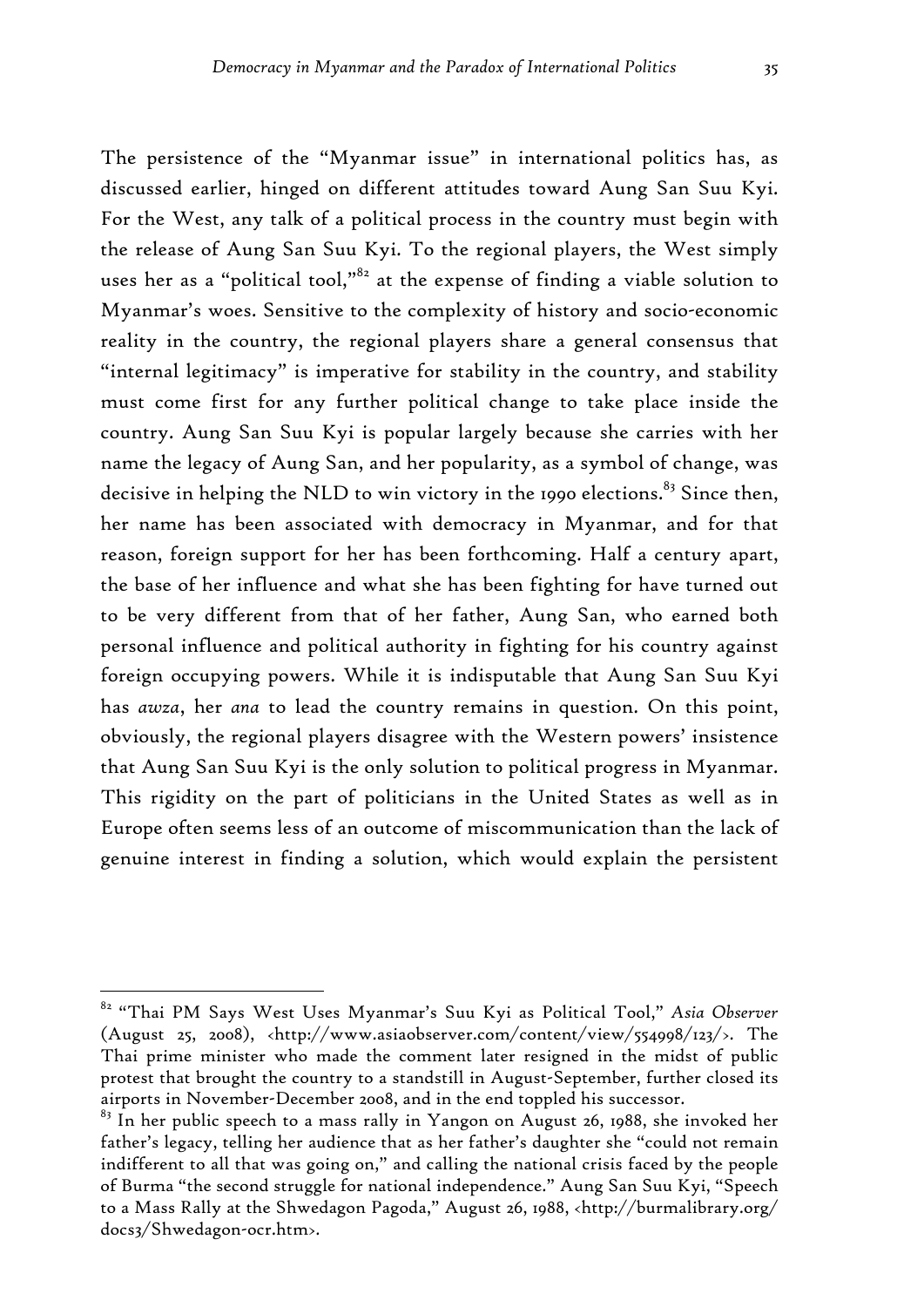prominence of democracy and human rights rhetoric on the agenda of Western policy-making vis-à-vis Myanmar. 84

The protracted isolation of Myanmar has gradually taken a toll on the prodemocracy movement inside and outside the country; exile communities in particular have found themselves increasingly frustrated over the political impasse.<sup>85</sup> The series of events in May 2008 – post-cyclone relief and the adoption of the new Constitution – once again indicated that the pressure of Western governments had only limited effect on the military government. The situation compelled the pro-democracy communities abroad to review their movement, and to explore alternative strategies. Some raised doubts about sanctions, and concluded that confrontational approaches had "added to a wall of hostility between the nations that limits Washington's influence."86 Others, reflecting on the war in Iraq and Afghanistan, questioned the credibility of George W. Bush as a human rights champion. $^{87}$ Reports of such sentiments surfaced in August 2008, coinciding with the U.S. President's stopover in Bangkok en route to the opening of the Beijing Olympics. The role of China was naturally brought up again, but this time, the tone was quite different and there was no talk of sanctioning China; instead, both the founding editor of the Chiang Mai-based *The Irrawaddy* and the head of Burma Campaign UK spoke against provocation in efforts to bring China on board.<sup>88</sup> In a comment on an action taken by some prodemocracy groups to challenge the credentials of the Burmese government representatives in the United Nations, the opposition Prime Minister in Exile, Sein Win, conceded that "for various reasons, none of the neighboring countries of Burma were willing to side with the pro-democracy movement

 $84$  The position of the United States toward Myanmar is said to have "remained rigid, because U.S. national interests in regard to Myanmar have been marginal." Steinberg, *Burma: The State of Myanmar* (2001), p. 241.

 $85$  Yin-Hlaing Kyaw, "The State of the Pro-Democracy Movement in Authoritarian Myanmar/Burma," in Xiaolin Guo (ed.), *Myanmar/Burma: Challenges and Perspectives* (2008), pp. 67-105.

<sup>86</sup> Seth Mydans, "Exiles Try to Rekindle Hopes for Change in Myanmar," *The New York Times* (August 5, 2008), <http://www.nytimes.com/2008/08/06/world/asia/ 06myanmar.html?partner=rssnyt&emc=rs>.

<sup>87</sup> Pokpong Lawansiri, "Bush as Human Rights Champion?" *The Irrawaddy* (August 14, 2008), <http://www.irrawaddy.org/opinion\_story.php?art\_id=13855>.

<sup>88</sup> Amy Kazmin, "Beijing Holds Key to Change in Burma," *Financial Times.com* (August 7, 2008), <http://www.ft.com/cms/s/0/c84e1866-649f-11dd-af61-0000779fd18c. html>.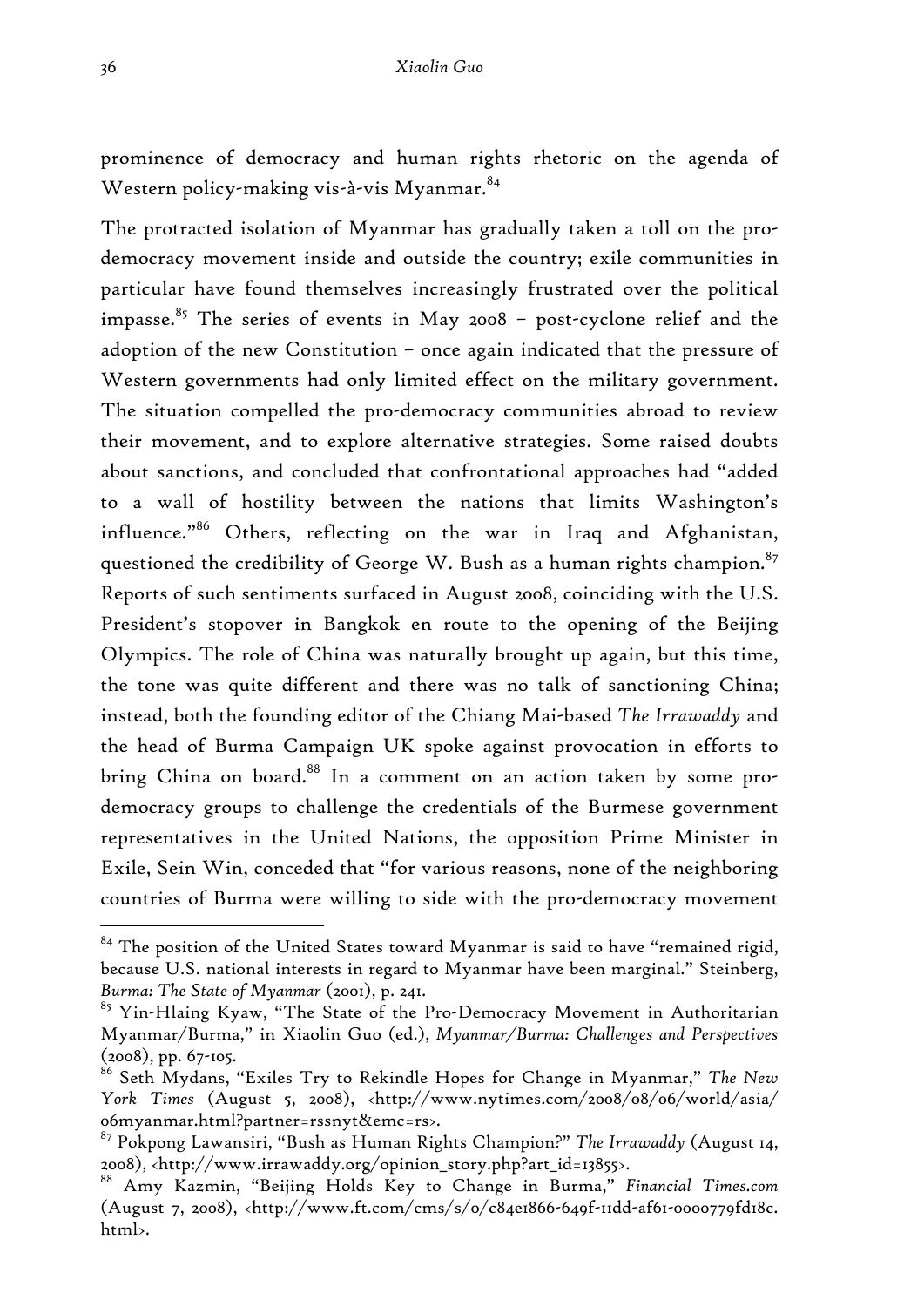and supports them in the United Nations."<sup>89</sup> All these reflections on failures and expectations seemed to point at the importance of the regional players in Myanmar affairs.

What makes the role of regional players particularly indispensable is, first of all, the local knowledge crucial for conflict management in the region. In an interview following his visit to Myanmar in August 2008, the Special Envoy of the UN Secretary-General Ibrahim Gambari talked about an initiative from Indonesia "to have a small group of some countries who are closest neighbours to Myanmar and who have some [experience] of transition from a military to a democratic regime, and to whom the [Burmese] authorities are more likely to listen to," including China and India.<sup>90</sup> The proposal said to have been encouraged by the UN Secretary-General seems to entail, so far, a concrete step toward a customized solution. The Southeast Asian experience and model of development can have significant bearing on longterm political change and stability in Myanmar.<sup>91</sup> China and India are important, as immediate neighbors; however, their roles in dealing with Myanmar can be complicated by their bilateral relations as well as their respective relations with other powers outside the region, and such relationships tend to have wider repercussions. Like their Southeast Asian

<sup>89</sup> Lalit K Jha, "Gambari Should Be Tougher on Junta: PM in Exile," *The Irrawaddy* (September 26, 2008), <http://www.irrawaddymedia.com/article.php?art\_id=14327>. For the attempt to unseat the government of the Union of Myanmar from the UN, see Derek Tonkin, "Myanmar and the UN Credentials Committee: Soap Opera or Serious Challenge?" Burma Perspectives (September 11, 2008), <http://networkmyanmar.org/ images/bp%2011%20september%202008.pdf>. For the UN decision on the matter, see, AP, "UN Rejects Request for Myanmar Junta's Seat," *International Herald Tribune* (September 26, 2008), <http://www.iht.com/articles/ap/2008/09/26/news/UN-UN-General-Assembly-Myanmar.php>.

<sup>90</sup> Ibrahim Gambari, "Taking a Deep Breath," *The Irrawaddy* (September 22, 2008), <http://www.irrawaddy.org/print\_article.php?art\_id=14293>.

 $91$  The "seven-step road map to democracy" is characterized as "inspired by other more or less successful transitions from military rule to a civilian administration (Indonesia, South Korea, or even Chile)." See, Renaud Egreteau and Larry Jagen, *Back to the Old Habits: Isolationism or the Self-Preservation of Burma's Military Regime* (Bangkok: Institute of Research on Contemporary South East Asia, December 2008), p. 31. Some scholars have suggested that the Indonesian model of state power Golkar could potentially offer an option for political development in Myanmar, allowing, as it does, the ruling military to play a dual role as a corporative state and in national defense. See, Li Chenyang, "Miandian Xinjunren zhengquan changqi cunzai de yuanyin tanxi" [Analysis of the new Myanmar military government and its sustainability], *Beida yatai yanjiu* (No. 8, March 2008), pp. 145-167.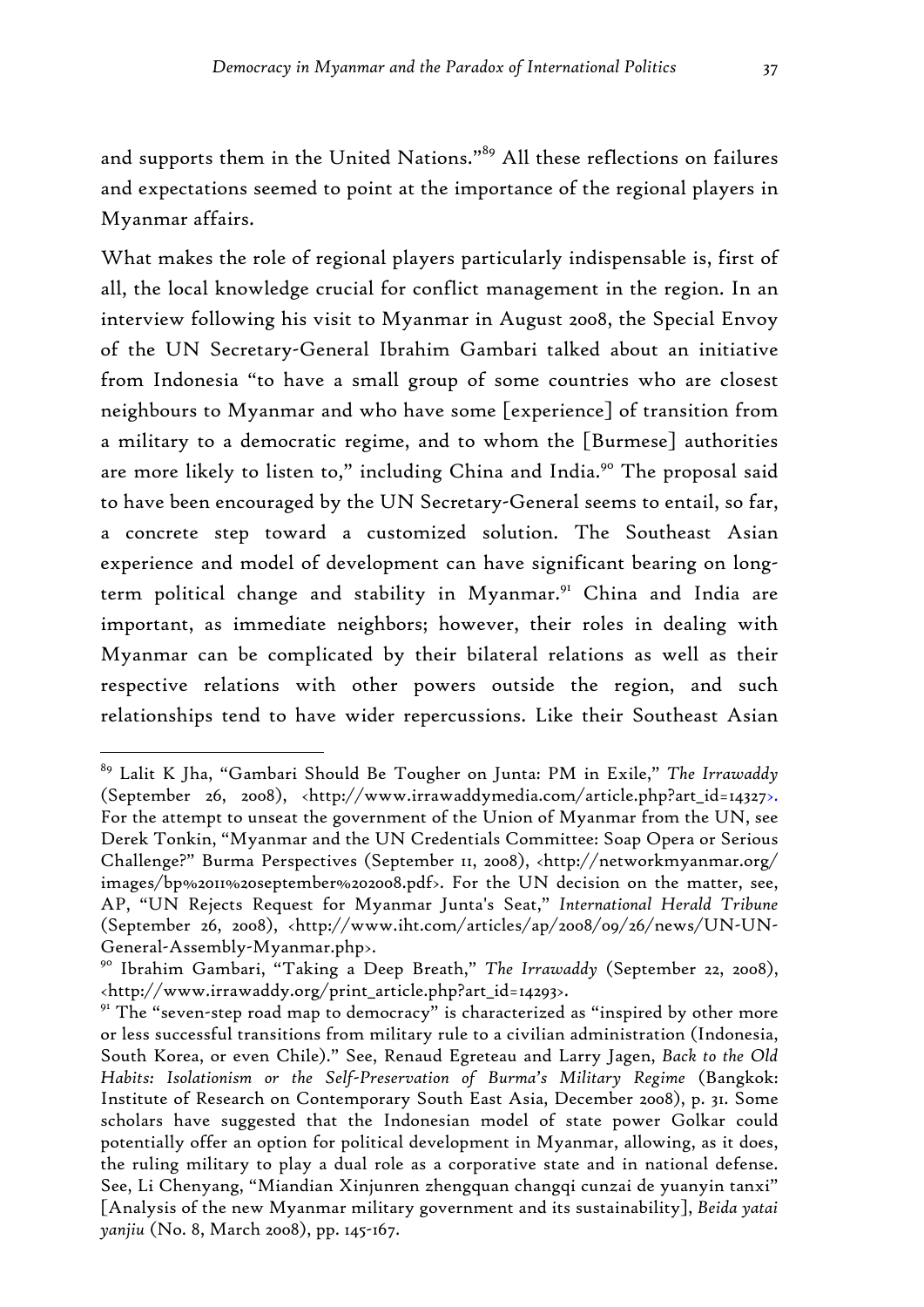partners, whether or not China and India decide to become involved in matters concerning Myanmar very much depends on the nature of the problem, and how their respective national interests are perceived. Therefore, it is naïve and also unrealistic to expect the regional players to act according to the will of the West – which is not part of the region and pursues very different interests.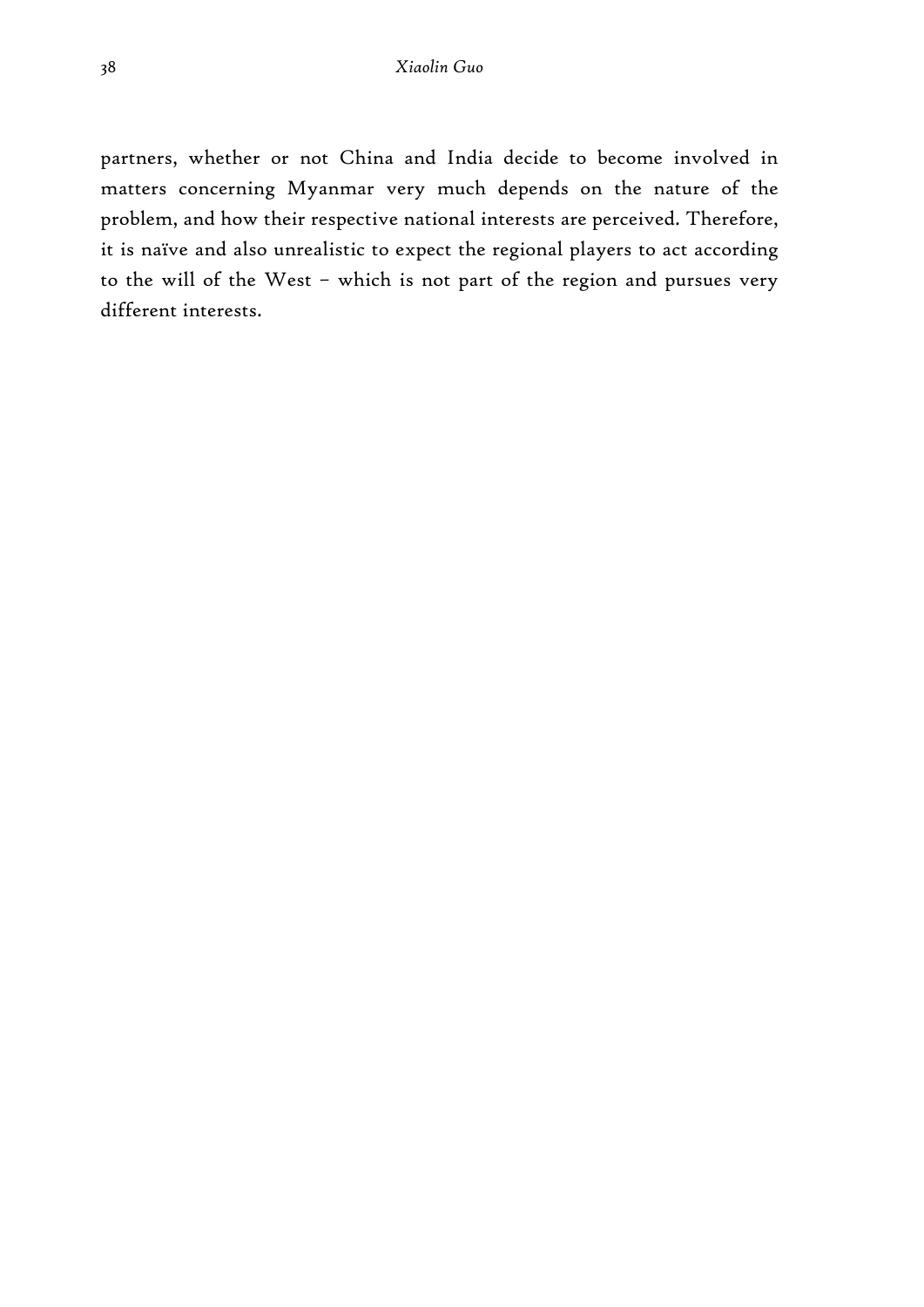### Concluding Remarks

In August-September 2007, street demonstrations in Yangon and other cities in Myanmar dominated international headlines. A year later, the world's attention turned elsewhere, and to events with much wider repercussions: the Russia-Georgia conflict followed by the financial turmoil unfolding on Wall Street. By comparison, Myanmar is less of an immediate concern to many in the international community, and thus remains as poorly understood as ever. Today, as filtered through the international media, the problems of Myanmar often appear to have all started in 1988, whereas the country's colonial history, nation building, ethnic minority rights, nationalism, and economic development have all been obscured by the talk of democracy. Under the shadow of ideologically charged objectives, the real problems that Myanmar faces remain largely irrelevant to the policy-making of the West.

For the Republic of the Union of Myanmar, the road to independence took many decades, and the road to democracy has proven no less daunting a challenge. Nearly twenty years have elapsed since the last general elections in Myanmar. During the same span of time across the border in the east, China managed to lift hundreds of millions of its own population out of poverty, and went on to become one of the world's largest economies. Twenty years now after the Burmese Way to Socialism declared its bankruptcy, Myanmar is still on the UN list of least-developed nations. While the military government's poor performance is indisputably responsible for the stagnant economy in the country, there has been little evidence that international intervention (in the form of sanctions) has facilitated alleviation of the day-to-day misery endured by ordinary citizens. With the general elections in sight, political change inside Myanmar is taking place at last; but whether the international community is ready to presently accept the change remains a question in view of the negative press given to the new draft Constitution, the national referendum, and the announcement by the military government of the upcoming elections. For the Western powers, the answer to political change lies in getting rid of the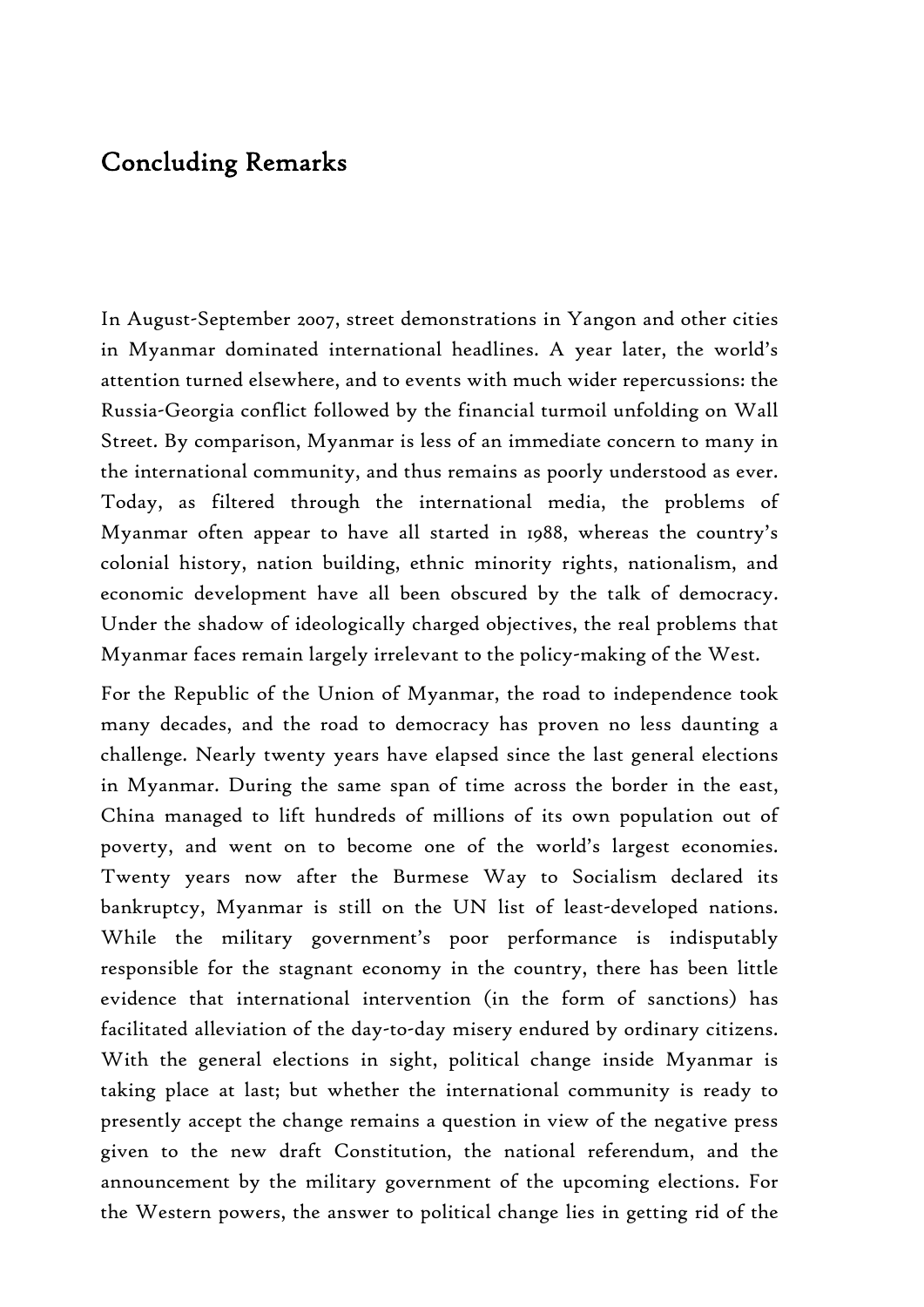anti-Western government in Myanmar. But revolution and street protests have all been tried in Myanmar, and have failed to bring down the military government. Sanctions, too, for that matter, have proved largely ineffectual. National reconciliation is the only option. To achieve that goal, Myanmar needs to move on, and out of the present impasse.

Current Western thinking on political development emphasizes a single model of rule, similar to nineteenth-century social evolutionism that assumes human societies develop in uni-linear progression. Social evolutionism, as a social science theory, has, however, long been rejected as overly simplistic and Eurocentric (not to mention its intrinsic association with Marx and Engels). In post-colonial studies of human societies, cultural specifics are seen as providing explanations for a great variety of cultural practices, certain types of which, admittedly, may develop in similar ways under similar conditions, though with little evidence to support the claim that aspects of culture appear among *all* human societies in a regular sequence. By the same token, the notion that Western democracy offers an effective remedy for *all* political problems in *all* societies is fundamentally flawed, for it ignores the indigenous conditions in which the state interacts with society.

As far as political development in Myanmar is concerned, Western rhetoric of democracy has been employed to legitimize intervention. As an ideology, democracy has kept Western politicians (predominantly in Europe and North America) focused. But putting democracy on the table for the Myanmar people today does not instantly dispel their daily hardship. The brief period of civilian government immediately after the Union of Myanmar gained its independence and the concomitant chaos across the country serve as a historical and sobering reminder that the "Democracy Now!" demanded of the country provides no magic solution. The nations that have long practiced democracy need to ponder further on the virtue of advancing their own cause outside their geographic bounds. The notion of sovereignty was born with the nation state; it was part of the quest for domination (of resources and markets) that prompted the colonial powers to devise and draw boundaries between culturally diverse peoples in Asia, Africa, and the Middle East. The powers that enriched themselves through the practice of colonialism yesterday can hardly expect the citizens of their old colonies to take sovereignty lightly today. Touting democracy because it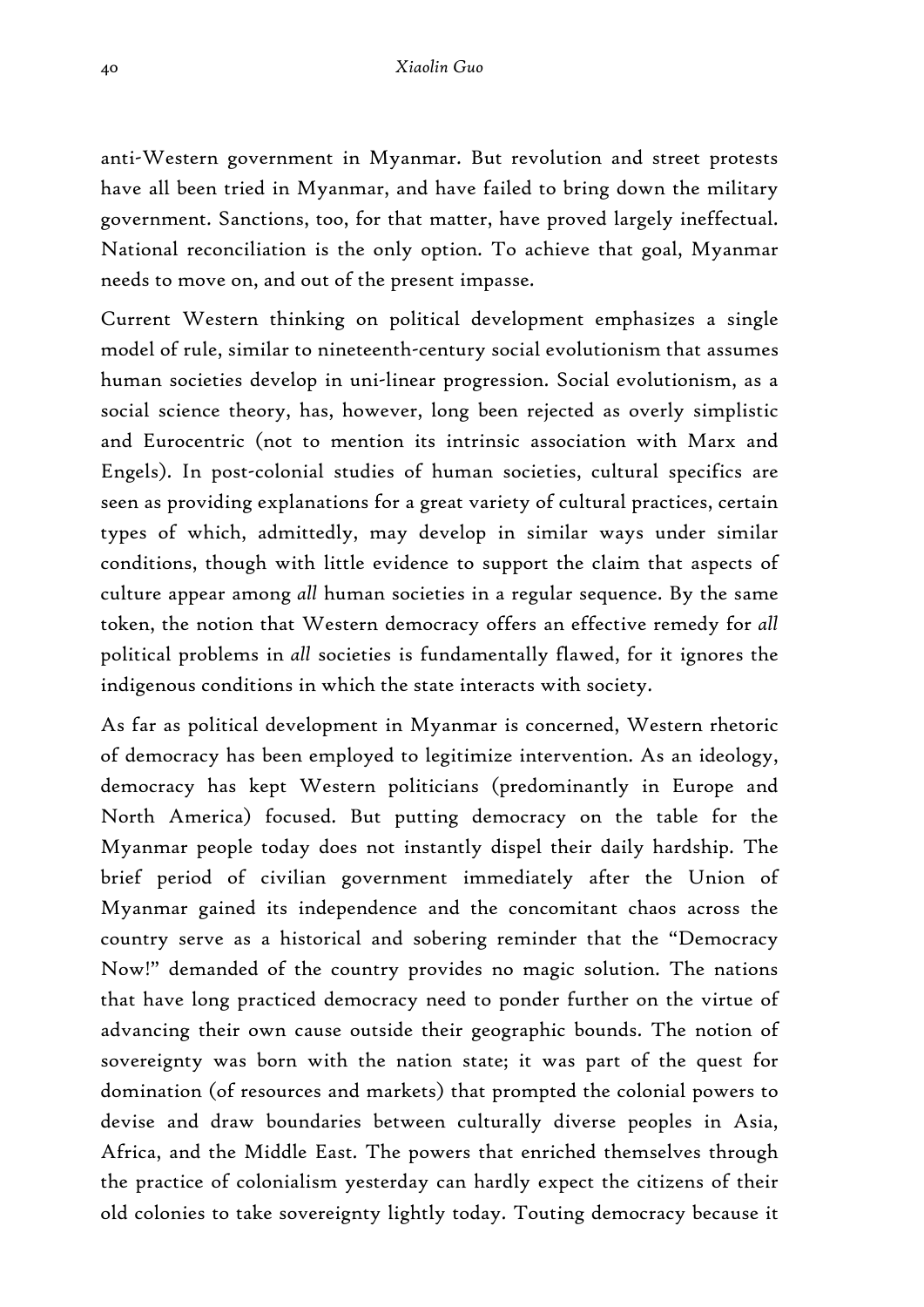represents an ideal does not automatically render intervention in the very name of democracy legitimate. As Shashi Tharoor, former UN Under-Secretary General, so penetratingly put it in his criticism of those who advocate a League of Democracies:

It is also specious to argue that collective action by a group of democracies (when the UN is unable to act) would enjoy international legitimacy. The legitimacy of democracies comes from the consent of the governed; when they act outside their own countries, no such legitimacy applies. The reason that decisions of the UN enjoy legitimacy across the world lies not in the democratic virtue of its members, but in its universality. $92$ 

Over the past decade, international interest in Myanmar has grown in an alarming disproportion to knowledge about the country. For the general public, support for democracy in Myanmar adds a "feel-good" factor to the existing well-to-do life style. For politicians, signing on to such a noble cause boosts their popularity, both as individuals and for their parties, in addition to demonstrating their own political importance.<sup>93</sup> However, neither media campaigns nor sanctions have achieved any significant result in inducing the change that the West would like to see in Myanmar. Without understanding the modern history of the country plagued by endless civil war and prolonged instability and without understanding the importance of national reconciliation to political integration and a sustainable peace that can truly improve the life for the common people, policy-making vis-à-vis Myanmar

<sup>92</sup> Shashi Tharoor, "This Mini-League of Nations Would Cause Only Division," *Guardian.co.uk* (May 27, 2008), <http://www.guardian.co.uk/commentisfree/2008/ may/27/unitednations.usa>.

 $93$  The latest publicity campaign was a Norwegian initiative by which a letter, signed by 112 former presidents and prime ministers, and foreign ministers from 50 nations, urged the UN Secretary-General to press for the release of all political prisoners in Burma. Oslo Centre for Peace and Human Rights and Freedom Now for Immediate Release (December 3, 2008), <http://www.freedom-now.org/documents/PressRelease-Letter.pdf>. The motion was echoed by a petition signed by 241 members of parliament from Korea, Thailand, Cambodia, Japan, Malaysia, Philippines, Singapore, and Indonesia, *Network Myanmar* (December 8, 2008), <http://networkmyanmar.org/ images/aipmc%201.pdf>.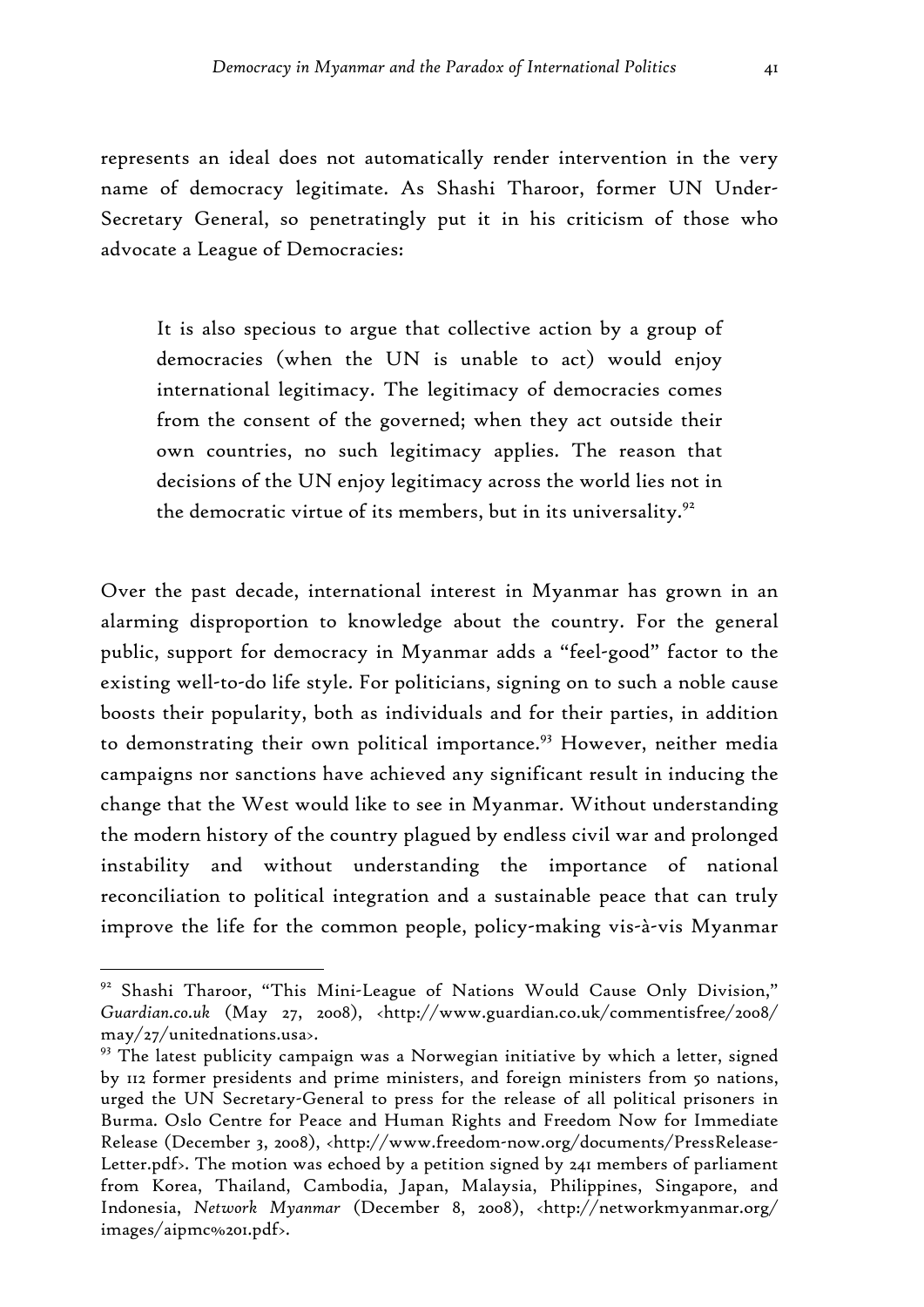will remain irrelevant to what is going on inside the country. However one may dislike the current situation in Myanmar, it is worth bearing in mind that the solution to the multiple problems afflicting the country over decades lies ultimately with its people and their government (headed by whomever). The national referendum that adopted the new Constitution has set the stage for change, and the 2010 elections will be a milestone in the political life of Myanmar. The event will also be a test of the intentions of different interested parties that claim to hold a stake in that political change. A benign, or hostile, international environment can facilitate, and equally, jeopardize, any foreseeable political transition in Myanmar, with direct consequences for the well-being of the country and its people in general.

Talk of the "international environment" naturally draws attention to the Western powers, in particular, the United States. Professing a move away from "rigid ideology," the new Obama administration has opted for a foreign policy of "smart power based on a marriage of principle and pragmatism."<sup>94</sup> What difference, if any, this change will make in the case of Myanmar remains to be seen.

<sup>94</sup> David Usborne, "Clinton Announces Dawn of 'Smart Power'", *The Independent* (January 14, 2009), <http://www.independent.co.uk/news/world/americas/clintonannounces-dawn-of-smart-power-1334256.html>.